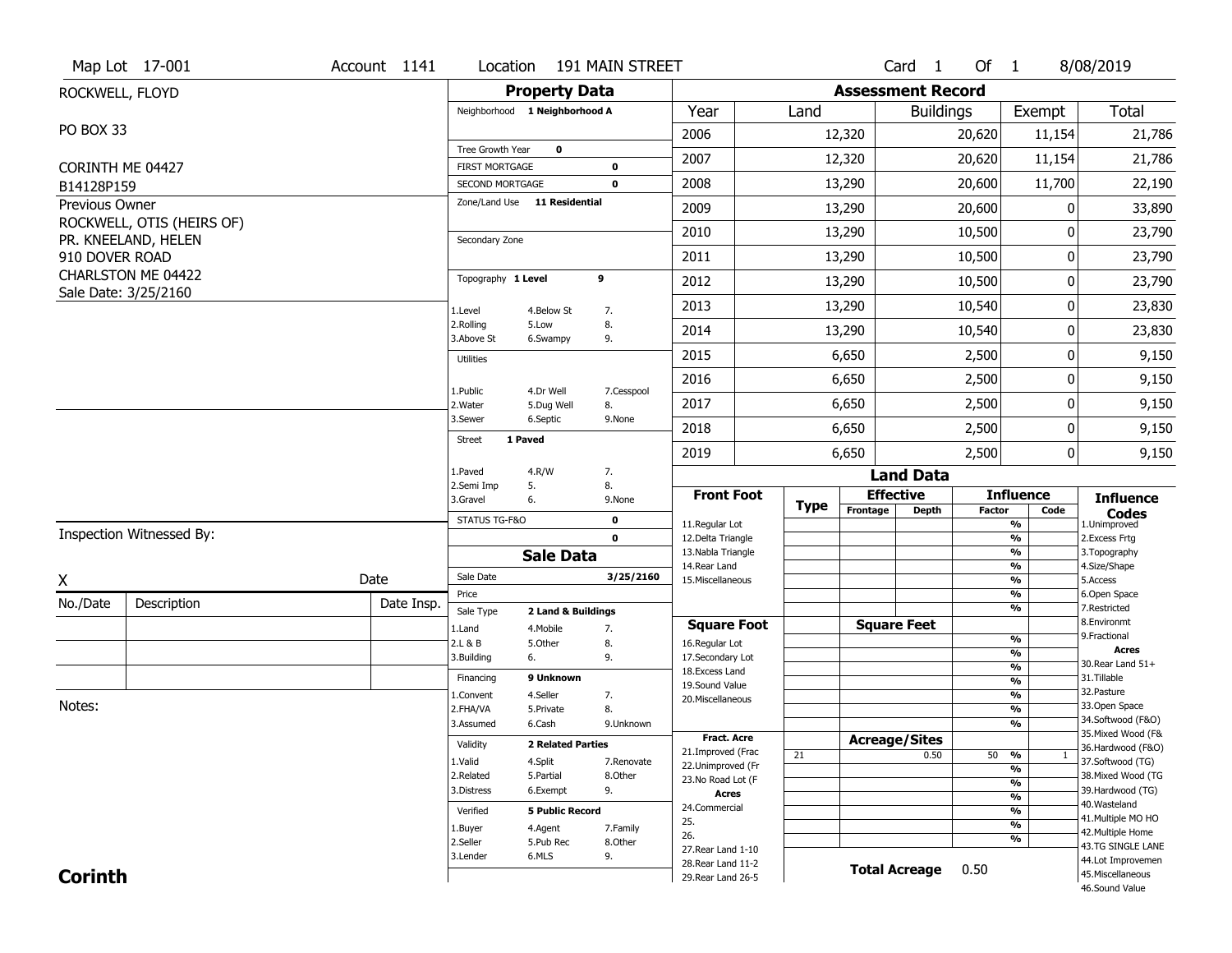|                       |                            |                                                   |                 |       |                |                                       |                          |                        |             | <b>Corinth</b>                         |                 |              |                          |     |                 |     |           |  |
|-----------------------|----------------------------|---------------------------------------------------|-----------------|-------|----------------|---------------------------------------|--------------------------|------------------------|-------------|----------------------------------------|-----------------|--------------|--------------------------|-----|-----------------|-----|-----------|--|
|                       | Map Lot 17-001             |                                                   |                 |       |                | Account 1141                          |                          | Location               |             | 191 MAIN STREET                        |                 |              | Card <sub>1</sub>        |     | Of 1            |     | 8/08/2019 |  |
|                       | Building Style 0 Not Coded |                                                   | SF Bsmt Living  |       | 0              |                                       |                          | Layout<br>$\mathbf{0}$ |             |                                        |                 |              |                          |     |                 |     |           |  |
| 0.Not Code            | 4.Cape                     | 8.Log                                             | Fin Bsmt Grade  |       | 0 <sub>0</sub> |                                       |                          | 1. Typical             | 4.          | 7.                                     |                 |              |                          |     |                 |     |           |  |
| 1.Conv.               | 5.Garrison                 | 9.0ther                                           | HEARTH          |       | $\bf{0}$       |                                       |                          | 2.Inadeq               | 5.          | 8.                                     |                 |              |                          |     | $\mathbf{I}$    |     |           |  |
| 2.Ranch               | 6.Split                    | 10.Camp                                           | Heat Type       | 100%  |                | 0 Not Coded                           |                          | 3.                     | 6.          | 9.                                     |                 |              |                          |     |                 |     |           |  |
| 3.R Ranch             | 7.Contemp                  | 11.Double                                         | 0.Not Code      |       | 4.HVAC         |                                       | 8.Fl/Wall                | Attic<br>$\bullet$     |             |                                        |                 | $20^{\circ}$ |                          |     |                 |     |           |  |
| Dwelling Units 0      |                            |                                                   | 1.HWBB          |       | 5.FWA          |                                       | 9.No Heat                | 1.1/4 Fin              | 4.Full Fin  | 7.                                     |                 |              |                          |     |                 |     |           |  |
| Other Units           | 0                          |                                                   | 2.HWCI          |       | 6.Radiant      | 11.                                   |                          | 2.1/2 Fin              | 5.Fl/Stair  | 8.                                     | GARAGE          |              |                          |     |                 |     |           |  |
| <b>Stories</b>        | 0                          |                                                   | 3.H Pump        |       | 7. Electric    | 12.                                   |                          | 3.3/4 Fin              | 6.          | 9.None                                 |                 | 24'          |                          |     |                 |     |           |  |
| 1.1                   | 4.1.5                      | 7.                                                | Cool Type       | 0%    | 9 None         |                                       |                          | Insulation 0           |             |                                        |                 |              | SHED                     |     |                 |     |           |  |
| 2.2                   | 5.1.75                     | 8.                                                | 1.Refrig        |       | 4.W&C Air      | 7.                                    |                          | 1.Full                 | 4.Minimal   | 7.                                     |                 |              |                          |     |                 |     |           |  |
| 3.3                   | 6.2.5                      | 9.                                                | 2.Evapor        |       | 5.             | 8.                                    |                          | 2. Heavy               | 5.          | 8.                                     |                 | 480          | 6                        |     |                 |     |           |  |
| <b>Exterior Walls</b> | 0 Not Coded                |                                                   | 3.H Pump        |       | 6.             | 9.None                                |                          | 3.Capped               | 6.          | 9.None                                 |                 |              |                          |     |                 |     |           |  |
| 0.Not Code            | 4.Asbestos                 | 8.Concrete                                        | Kitchen Style   |       | $\mathbf 0$    |                                       |                          | Unfinished %           | 0%          |                                        |                 |              |                          |     |                 |     |           |  |
| 1.Wood                | 5.Stucco                   | 9.0ther                                           | 1.Modern        |       | 4.Obsolete     | 7.                                    |                          | Grade & Factor         | 00%         |                                        |                 |              |                          | 684 |                 |     | 12'       |  |
| 2.Vin/Al              | 6.Brick                    | 11.                                               | 2. Typical      |       | 5.             | 8.                                    |                          | 1.E Grade              | 4.B Grade   | 7.                                     |                 |              |                          |     |                 | 571 |           |  |
| 3.Compos.             | 7.Stone                    | 12.                                               | 3.Old Type      |       | 6.             | 9.None                                |                          | 2.D Grade              | 5.A Grade   | 8.                                     |                 |              |                          |     |                 |     |           |  |
| Roof Surface          | $\mathbf{o}$               |                                                   | Bath(s) Style   |       | $\mathbf 0$    |                                       |                          | 3.C Grade              | 6.          | 9.Same                                 |                 |              |                          |     | MOBILE HOME     |     |           |  |
| 1.Asphalt             | 4.Composit                 | 7.METAL RS                                        | 1.Modern        |       | 4.Obsolete     | 7.                                    |                          | SQFT (Footprint) 0     |             |                                        |                 |              |                          |     |                 |     |           |  |
| 2.Slate               | 5.Wood                     | 8.                                                | 2. Typical      |       | 5.             | 8.                                    |                          | Condition              | 0           |                                        |                 |              |                          |     | 1970 HOLLY PARK |     |           |  |
| 3.Metal               | 6.Ark Asph                 | 9.                                                | 3.Old Type      |       | 6.             | 9.None                                |                          | 1.Poor                 | 4.Avg       | 7.V G                                  | <b>DRIVEWAY</b> |              |                          |     |                 |     |           |  |
| SF Masonry Trim 0     |                            |                                                   | # Rooms         |       | 0              |                                       |                          | 2.Fair                 | $5.Avg+$    | 8.Exc                                  |                 |              |                          |     |                 |     |           |  |
| <b>Electric Amps</b>  | 0                          |                                                   | # Bedrooms      |       | 0              |                                       |                          | $3.$ Avg-              | 6.Good      | 9.Same                                 |                 |              |                          |     |                 |     |           |  |
| OPEN-4-CUSTOM 0       |                            |                                                   | # Full Baths    |       | 0              |                                       |                          | Phys. % Good           | 0%          |                                        |                 |              |                          |     |                 |     |           |  |
| Year Built            | 0                          |                                                   | # Half Baths    |       | 0              |                                       |                          | Funct. % Good          | 100%        |                                        |                 |              |                          |     |                 |     |           |  |
| Year Remodeled 0      |                            |                                                   | # Addn Fixtures |       | $\mathbf 0$    |                                       |                          | <b>Functional Code</b> | 9 None      |                                        |                 |              |                          |     |                 |     |           |  |
| Foundation            | 0                          |                                                   | # Fireplaces    |       | 0              |                                       |                          | 1.Incomp               | 4.Delap     | 7.No Power                             |                 |              |                          |     |                 |     |           |  |
| 1.Concrete            | 4.Wood                     | 7.                                                |                 |       |                |                                       |                          | 2.0-Built              | 5.Bsmt      | 8.LongTerm                             |                 |              | 191 MAIN STREET ROUTE 15 |     |                 |     |           |  |
| 2.C Block             | 5.Slab                     | 8.                                                |                 |       |                |                                       |                          | 3.Damage               | 6.Common    | 9.None                                 |                 |              |                          |     |                 |     |           |  |
| 3.Br/Stone            | 6.Piers                    | 9.                                                |                 |       |                |                                       |                          | Econ. % Good 100%      |             |                                        |                 |              |                          |     |                 |     |           |  |
| Basement              | 0                          |                                                   |                 |       |                |                                       |                          | Economic Code None     |             |                                        |                 |              |                          |     |                 |     |           |  |
| 1.1/4 Bmt             | 4.Full Bmt                 | 7.                                                |                 |       |                |                                       |                          | 0.None                 | 3.No Power  | 7.                                     |                 |              |                          |     |                 |     |           |  |
| 2.1/2 Bmt             | 5.None                     | 8.                                                |                 |       |                |                                       |                          | 1.Location             | 4.Generate  | 8.                                     |                 |              |                          |     |                 |     |           |  |
| 3.3/4 Bmt             | 6.DAYLIGHT 9.None          |                                                   |                 |       |                | Software                              |                          | 2.Encroach             | 9.None      | 9.                                     |                 |              |                          |     |                 |     |           |  |
| Bsmt Gar # Cars 0     |                            |                                                   |                 |       |                | A Division of Harris Computer Systems |                          | <b>Entrance Code</b>   | $\mathbf 0$ |                                        |                 |              |                          |     |                 |     |           |  |
| Wet Basement          | $\mathbf 0$                |                                                   |                 |       |                |                                       |                          | 1.Interior             | 4.Vacant    | 7.                                     |                 |              |                          |     |                 |     |           |  |
| 1.Dry                 | 4.                         | 7.                                                |                 |       |                |                                       |                          | 2.Refusal              | 5.Estimate  | 8.                                     |                 |              |                          |     |                 |     |           |  |
| 2.Damp                | 5.                         | 8.                                                |                 |       |                |                                       |                          | 3.Informed             | 6.          | 9.                                     |                 |              |                          |     |                 |     |           |  |
| 3.Wet                 | 6.                         | 9.                                                |                 |       |                |                                       |                          | Information Code 0     |             |                                        |                 |              |                          |     |                 |     |           |  |
|                       |                            |                                                   |                 |       |                |                                       |                          | 1.Owner                | 4.Agent     | 7.                                     |                 |              |                          |     |                 |     |           |  |
|                       |                            |                                                   |                 |       |                |                                       |                          | 2.Relative             | 5.Estimate  | 8.                                     |                 |              |                          |     |                 |     |           |  |
|                       |                            | Date Inspected                                    |                 |       |                |                                       |                          | 3.Tenant               | 6.Other     | 9.                                     |                 |              |                          |     |                 |     |           |  |
|                       |                            | <b>Additions, Outbuildings &amp; Improvements</b> |                 |       |                |                                       |                          |                        |             | 1.One Story Fram                       |                 |              |                          |     |                 |     |           |  |
| <b>Type</b>           |                            | Year                                              | Units           | Grade | Cond           | Phys.                                 | Funct.                   | Sound Value            |             | 2. Two Story Fram                      |                 |              |                          |     |                 |     |           |  |
|                       | 824 Holly Park M/H 1970    |                                                   |                 |       |                | $\%$                                  |                          | % 1,500                |             | 3. Three Story Fr                      |                 |              |                          |     |                 |     |           |  |
| 24 Frame Shed         |                            |                                                   |                 |       |                | $\%$                                  |                          | % 800                  |             | 4.1 & 1/2 Story                        |                 |              |                          |     |                 |     |           |  |
|                       |                            | 0                                                 |                 |       |                |                                       |                          |                        |             | 5.1 & 3/4 Story                        |                 |              |                          |     |                 |     |           |  |
| 23 Frame Garage       |                            | $\Omega$                                          |                 |       |                | $\sqrt{6}$                            |                          | % 100                  |             | 6.2 & 1/2 Story                        |                 |              |                          |     |                 |     |           |  |
|                       | 22 Encl Frame Porch 0      |                                                   |                 |       |                | $\%$                                  |                          | $\frac{9}{6}$ 100      |             | 21.Open Frame Por                      |                 |              |                          |     |                 |     |           |  |
|                       |                            |                                                   |                 |       |                | $\frac{1}{2}$                         | $\overline{\frac{0}{0}}$ |                        |             | 22.Encl Frame Por<br>23. Frame Garage  |                 |              |                          |     |                 |     |           |  |
|                       |                            |                                                   |                 |       |                | $\sqrt{0}$                            | $\overline{\frac{0}{6}}$ |                        |             |                                        |                 |              |                          |     |                 |     |           |  |
|                       |                            |                                                   |                 |       |                |                                       |                          |                        |             | 24.Frame Shed                          |                 |              |                          |     |                 |     |           |  |
|                       |                            |                                                   |                 |       |                | $\sqrt{6}$                            | $\overline{\frac{0}{6}}$ |                        |             | 25. Frame Bay Wind                     |                 |              |                          |     |                 |     |           |  |
|                       |                            |                                                   |                 |       |                | $\sqrt{6}$                            | $\overline{\frac{0}{6}}$ |                        |             | 26.1SFr Overhang<br>27. Unfin Basement |                 |              |                          |     |                 |     |           |  |
|                       |                            |                                                   |                 |       |                | $\sqrt{6}$                            | $\frac{0}{6}$            |                        |             | 28. Unfinished Att                     |                 |              |                          |     |                 |     |           |  |
|                       |                            |                                                   |                 |       |                | $\sqrt{0}$                            | $\%$                     |                        |             | 29. Finished Attic                     |                 |              |                          |     |                 |     |           |  |
|                       |                            |                                                   |                 |       |                |                                       |                          |                        |             |                                        |                 |              |                          |     |                 |     |           |  |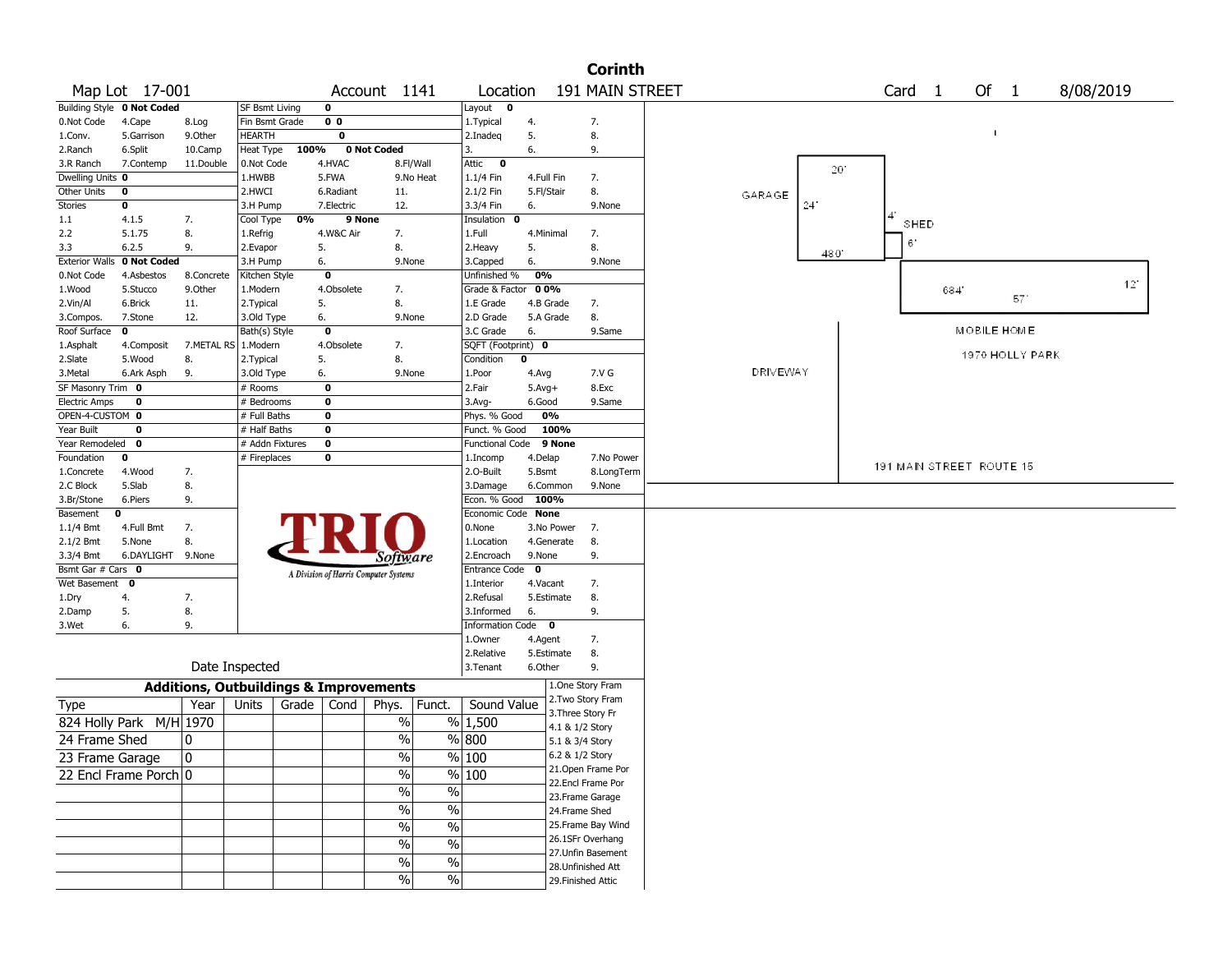|                                | Map Lot 17-001-01        | Account 1139 | Location                                 |                         | 195 MAIN STREET     |                                          |             |          | Card <sub>1</sub>        | Of 1   |                                           | 8/08/2019                                                   |
|--------------------------------|--------------------------|--------------|------------------------------------------|-------------------------|---------------------|------------------------------------------|-------------|----------|--------------------------|--------|-------------------------------------------|-------------------------------------------------------------|
| ROCKWELL, FLOYD                |                          |              |                                          | <b>Property Data</b>    |                     |                                          |             |          | <b>Assessment Record</b> |        |                                           |                                                             |
|                                |                          |              | Neighborhood 1 Neighborhood A            |                         |                     | Year                                     | Land        |          | <b>Buildings</b>         |        | Exempt                                    | Total                                                       |
|                                |                          |              |                                          |                         |                     | 2006                                     |             | 15,400   |                          | 29,410 | 11,154                                    | 33,656                                                      |
| P.O. BOX 33                    |                          |              | Tree Growth Year                         | 0                       |                     | 2007                                     |             | 15,400   |                          | 29,410 | 11,154                                    | 33,656                                                      |
| CORINTH ME 04427<br>B10358P111 |                          |              | <b>FIRST MORTGAGE</b><br>SECOND MORTGAGE |                         | 0<br>$\mathbf 0$    | 2008                                     |             | 16,520   |                          | 29,400 | 11,700                                    | 34,220                                                      |
|                                |                          |              | Zone/Land Use 11 Residential             |                         |                     | 2009                                     |             | 16,520   |                          | 29,400 | 10,660                                    | 35,260                                                      |
|                                |                          |              |                                          |                         |                     | 2010                                     |             | 16,520   |                          | 29,400 | 9,020                                     | 36,900                                                      |
|                                |                          |              | Secondary Zone                           |                         |                     | 2011                                     |             | 16,520   |                          | 29,400 | 9,460                                     | 36,460                                                      |
|                                |                          |              | Topography 9                             |                         | 9                   | 2012                                     |             | 16,520   |                          | 18,350 | 9,460                                     | 25,410                                                      |
|                                |                          |              |                                          |                         |                     | 2013                                     |             | 16,520   |                          | 17,160 | 10,000                                    | 23,680                                                      |
|                                |                          |              | 1.Level<br>2.Rolling                     | 4.Below St<br>5.Low     | 7.<br>8.            | 2014                                     |             | 16,520   |                          | 17,160 | 9,800                                     | 23,880                                                      |
|                                |                          |              | 3.Above St                               | 6.Swampy                | 9.                  | 2015                                     |             | 16,520   |                          | 17,160 | 10,000                                    | 23,680                                                      |
|                                |                          |              | Utilities 9 None                         |                         | 9 None              | 2016                                     |             | 16,520   |                          | 17,160 | 15,000                                    | 18,680                                                      |
|                                |                          |              | 1.Public<br>2. Water                     | 4.Dr Well<br>5.Dug Well | 7.Cesspool<br>8.    | 2017                                     |             | 16,520   |                          | 17,160 | 20,000                                    | 13,680                                                      |
|                                |                          |              | 3.Sewer                                  | 6.Septic                | 9.None              | 2018                                     |             | 16,520   |                          |        | 20,000                                    | 13,680                                                      |
|                                |                          |              | 9 None<br><b>Street</b>                  |                         |                     |                                          |             |          |                          | 17,160 |                                           |                                                             |
|                                |                          |              | 1.Paved                                  | 4.R/W                   | 7.                  | 2019                                     |             | 16,520   | <b>Land Data</b>         | 17,160 | 20,000                                    | 13,680                                                      |
|                                |                          |              | 2.Semi Imp<br>3.Gravel                   | 5.<br>6.                | 8.<br>9.None        | <b>Front Foot</b>                        |             |          | <b>Effective</b>         |        | <b>Influence</b>                          | <b>Influence</b>                                            |
|                                |                          |              | STATUS TG-F&O                            |                         | 0                   |                                          | <b>Type</b> | Frontage | <b>Depth</b>             | Factor | Code                                      | $\mathop{{\textbf{Codes}}}\limits_{\text{1.Uniformproved}}$ |
|                                | Inspection Witnessed By: |              |                                          |                         | $\mathbf 0$         | 11.Regular Lot<br>12.Delta Triangle      |             |          |                          |        | $\frac{9}{6}$<br>$\frac{9}{6}$            | 2.Excess Frtg                                               |
|                                |                          |              |                                          | <b>Sale Data</b>        |                     | 13. Nabla Triangle                       |             |          |                          |        | $\overline{\frac{9}{6}}$                  | 3. Topography                                               |
| X                              |                          | Date         | Sale Date                                |                         |                     | 14. Rear Land<br>15. Miscellaneous       |             |          |                          |        | $\frac{9}{6}$<br>$\overline{\frac{9}{6}}$ | 4.Size/Shape<br>5.Access                                    |
| No./Date                       | Description              | Date Insp.   | Price                                    |                         |                     |                                          |             |          |                          |        | $\frac{9}{6}$                             | 6.Open Space                                                |
|                                |                          |              | Sale Type                                |                         |                     | <b>Square Foot</b>                       |             |          | <b>Square Feet</b>       |        | $\overline{\frac{9}{6}}$                  | 7.Restricted<br>8.Environmt                                 |
|                                |                          |              | 1.Land<br>2.L & B                        | 4. Mobile<br>5.Other    | 7.<br>8.            | 16.Regular Lot                           |             |          |                          |        | $\frac{9}{6}$                             | 9. Fractional                                               |
|                                |                          |              | 3.Building                               | 6.                      | 9.                  | 17.Secondary Lot                         |             |          |                          |        | %                                         | <b>Acres</b><br>30. Rear Land 51+                           |
|                                |                          |              | Financing                                |                         |                     | 18. Excess Land                          |             |          |                          |        | $\frac{9}{6}$<br>$\frac{9}{6}$            | 31.Tillable                                                 |
|                                |                          |              | 1.Convent                                | 4.Seller                | 7.                  | 19.Sound Value<br>20.Miscellaneous       |             |          |                          |        | $\frac{9}{6}$                             | 32.Pasture                                                  |
| Notes:                         |                          |              | 2.FHA/VA                                 | 5.Private               | 8.                  |                                          |             |          |                          |        | $\frac{9}{6}$                             | 33.Open Space                                               |
|                                |                          |              | 3.Assumed                                | 6.Cash                  | 9.Unknown           |                                          |             |          |                          |        | $\frac{9}{6}$                             | 34.Softwood (F&O)                                           |
|                                |                          |              | Validity                                 |                         |                     | <b>Fract. Acre</b>                       |             |          | <b>Acreage/Sites</b>     |        |                                           | 35. Mixed Wood (F&<br>36.Hardwood (F&O)                     |
|                                |                          |              | 1.Valid                                  | 4.Split                 | 7.Renovate          | 21.Improved (Frac<br>22.Unimproved (Fr   | 21          |          | 0.93                     | 100    | %<br>$\bf{0}$                             | 37.Softwood (TG)                                            |
|                                |                          |              | 2.Related                                | 5.Partial               | 8.Other             | 23.No Road Lot (F                        |             |          |                          |        | %<br>%                                    | 38. Mixed Wood (TG                                          |
|                                |                          |              | 3.Distress                               | 6.Exempt                | 9.                  | <b>Acres</b>                             |             |          |                          |        | $\frac{9}{6}$                             | 39.Hardwood (TG)                                            |
|                                |                          |              | Verified                                 |                         |                     | 24.Commercial                            |             |          |                          |        | $\frac{9}{6}$                             | 40. Wasteland                                               |
|                                |                          |              |                                          |                         |                     |                                          |             |          |                          |        |                                           | 41. Multiple MO HO                                          |
|                                |                          |              |                                          |                         |                     | 25.                                      |             |          |                          |        | $\overline{\frac{9}{6}}$                  |                                                             |
|                                |                          |              | 1.Buyer<br>2.Seller                      | 4.Agent<br>5.Pub Rec    | 7.Family<br>8.Other | 26.                                      |             |          |                          |        | %                                         | 42. Multiple Home                                           |
|                                |                          |              | 3.Lender                                 | 6.MLS                   | 9.                  | 27. Rear Land 1-10                       |             |          |                          |        |                                           | 43.TG SINGLE LANE<br>44.Lot Improvemen                      |
| <b>Corinth</b>                 |                          |              |                                          |                         |                     | 28. Rear Land 11-2<br>29. Rear Land 26-5 |             |          | <b>Total Acreage</b>     | 0.93   |                                           | 45. Miscellaneous<br>46.Sound Value                         |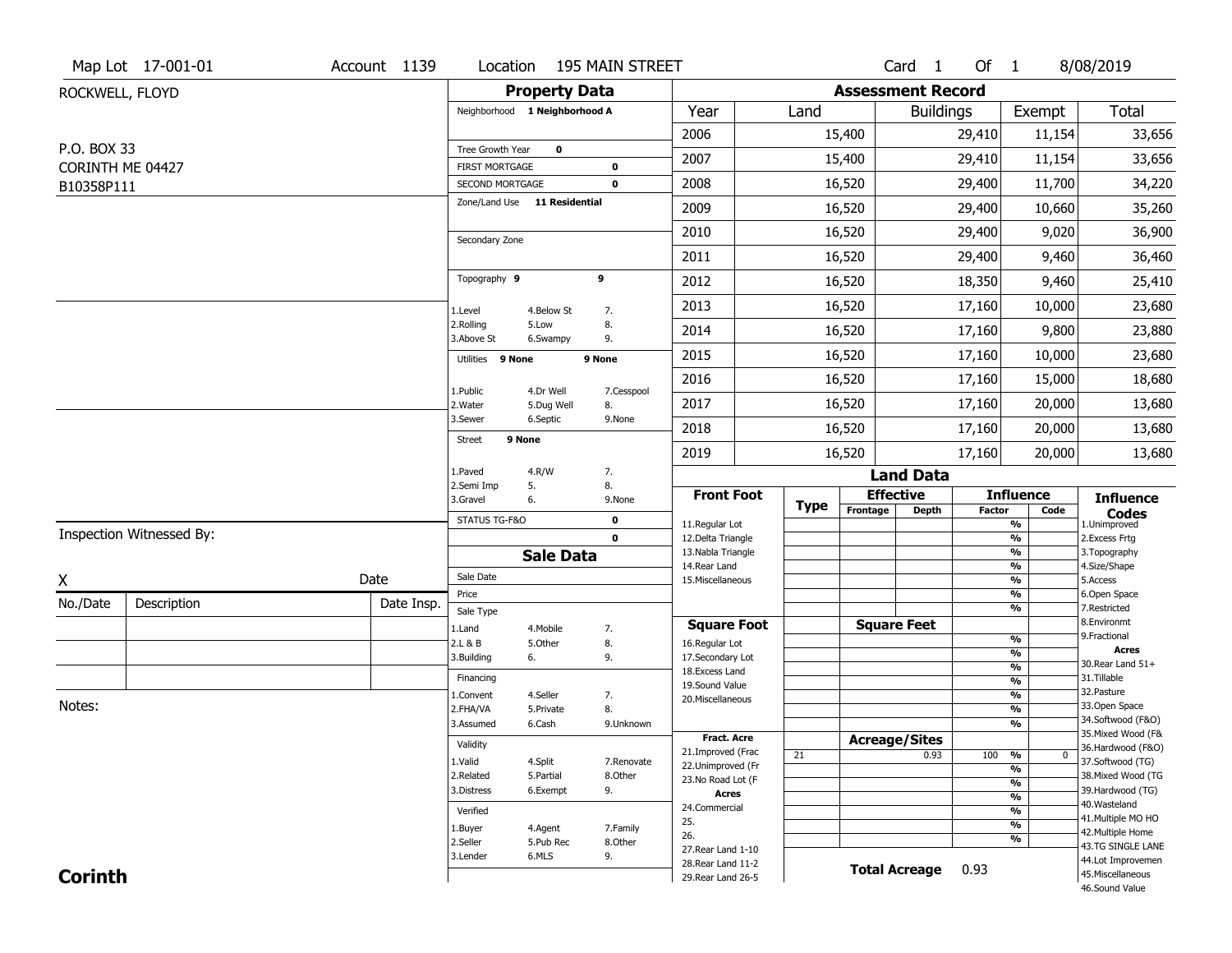|                              |                            |                                                   |                       |                 |                 |                                       |           |                          |              |            | <b>Corinth</b>         |          |                   |                          |                    |                 |            |           |  |
|------------------------------|----------------------------|---------------------------------------------------|-----------------------|-----------------|-----------------|---------------------------------------|-----------|--------------------------|--------------|------------|------------------------|----------|-------------------|--------------------------|--------------------|-----------------|------------|-----------|--|
|                              | Map Lot 17-001-01          |                                                   |                       |                 |                 | Account 1139                          |           | Location                 |              |            | 195 MAIN STREET        |          |                   | Card                     | $\mathbf{1}$       |                 | Of 1       | 8/08/2019 |  |
|                              | Building Style 0 Not Coded |                                                   | <b>SF Bsmt Living</b> |                 | 0               |                                       |           | Layout 0                 |              |            |                        | SHED     |                   |                          |                    |                 |            |           |  |
| 0.Not Code                   | 4.Cape                     | 8.Log                                             | Fin Bsmt Grade        |                 | 0 <sub>0</sub>  |                                       |           | 1. Typical               | 4.           |            | 7.                     |          |                   | <b>SHED</b>              |                    |                 |            |           |  |
| 1.Conv.                      | 5.Garrison                 | 9.0ther                                           | <b>HEARTH</b>         |                 | $\mathbf 0$     |                                       |           | 2.Inadeg                 | 5.           |            | 8.                     |          |                   |                          |                    |                 |            |           |  |
| 2.Ranch                      | 6.Split                    | 10.Camp                                           | Heat Type             | 100%            |                 | 0 Not Coded                           |           | 3.                       | 6.           |            | 9.                     |          | <b>SV</b>         |                          |                    |                 |            |           |  |
| 3.R Ranch                    | 7.Contemp                  | 11.Double                                         | 0.Not Code            |                 | 4.HVAC          |                                       | 8.Fl/Wall | Attic 0                  |              |            |                        |          | 200               |                          |                    |                 |            |           |  |
| Dwelling Units 0             |                            |                                                   | 1.HWBB                |                 | 5.FWA           |                                       | 9.No Heat | 1.1/4 Fin                |              | 4.Full Fin | 7.                     |          |                   |                          |                    |                 |            |           |  |
| Other Units                  | 0                          |                                                   | 2.HWCI                |                 | 6.Radiant       | 11.                                   |           | 2.1/2 Fin                |              | 5.Fl/Stair | 8.                     |          |                   |                          |                    |                 |            |           |  |
| <b>Stories</b>               | 0                          |                                                   | 3.H Pump              |                 | 7.Electric      | 12.                                   |           | 3.3/4 Fin                | 6.           |            | 9.None                 |          |                   |                          |                    |                 |            |           |  |
| 1.1                          | 4.1.5                      | 7.                                                | Cool Type             | 0%              |                 | 9 None                                |           | Insulation 0             |              |            |                        |          |                   |                          |                    |                 |            |           |  |
| 2.2                          | 5.1.75<br>6.2.5            | 8.<br>9.                                          | 1.Refrig              |                 | 4.W&C Air<br>5. | 7.                                    |           | 1.Full                   |              | 4.Minimal  | 7.<br>8.               |          |                   | 12'                      | 20                 |                 |            |           |  |
| 3.3<br><b>Exterior Walls</b> | 0 Not Coded                |                                                   | 2.Evapor<br>3.H Pump  |                 | 6.              | 8.                                    | 9.None    | 2.Heavy<br>3.Capped      | 5.<br>6.     |            | 9.None                 |          |                   |                          |                    |                 |            |           |  |
| 0.Not Code                   | 4.Asbestos                 | 8.Concrete                                        | Kitchen Style         |                 | $\mathbf 0$     |                                       |           | Unfinished %             | 0%           |            |                        |          |                   |                          |                    |                 |            |           |  |
| 1.Wood                       | 5.Stucco                   | 9.0ther                                           | 1.Modern              |                 | 4.Obsolete      | 7.                                    |           | Grade & Factor           |              | 00%        |                        |          |                   |                          |                    | 34 <sup>°</sup> | 1.5 ST ADD |           |  |
| 2.Vin/Al                     | 6.Brick                    | 11.                                               | 2. Typical            |                 | 5.              | 8.                                    |           | 1.E Grade                |              | 4.B Grade  | 7.                     |          |                   |                          |                    |                 |            |           |  |
| 3.Compos.                    | 7.Stone                    | 12.                                               | 3.Old Type            |                 | 6.              |                                       | 9.None    | 2.D Grade                |              | 5.A Grade  | 8.                     |          |                   |                          | 680                |                 |            |           |  |
| Roof Surface                 | $\mathbf 0$                |                                                   | Bath(s) Style         |                 | 0               |                                       |           | 3.C Grade                | 6.           |            | 9.Same                 |          |                   | 571                      |                    |                 |            |           |  |
| 1.Asphalt                    | 4.Composit                 | 7.METAL RS   1.Modern                             |                       |                 | 4.Obsolete      | 7.                                    |           | SQFT (Footprint) 0       |              |            |                        |          | <b>ENCL PORCH</b> |                          |                    |                 |            |           |  |
| 2.Slate                      | 5.Wood                     | 8.                                                | 2. Typical            |                 | 5.              | 8.                                    |           | Condition                | $\mathbf 0$  |            |                        |          | $\mathbb{SV}$     |                          |                    |                 |            |           |  |
| 3.Metal                      | 6.Ark Asph                 | 9.                                                | 3.Old Type            |                 | 6.              |                                       | 9.None    | 1.Poor                   | 4.Avg        |            | 7.V G                  |          | 200               |                          |                    |                 |            |           |  |
| SF Masonry Trim 0            |                            |                                                   | # Rooms               |                 | 0               |                                       |           | 2.Fair                   | $5.$ Avg $+$ |            | 8.Exc                  |          |                   |                          | <b>MOBILE HOME</b> |                 |            |           |  |
| Electric Amps                | 0                          |                                                   | # Bedrooms            |                 | 0               |                                       |           | 3.Avg-                   | 6.Good       |            | 9.Same                 |          |                   |                          |                    |                 |            |           |  |
| OPEN-4-CUSTOM 0              |                            |                                                   | # Full Baths          |                 | 0               |                                       |           | Phys. % Good             |              | 0%         |                        |          |                   | 684                      | 1971 WESTCHESTER   |                 |            |           |  |
| Year Built                   | 0                          |                                                   | # Half Baths          |                 | 0               |                                       |           | Funct. % Good            |              | 100%       |                        | DRIVEWAY |                   |                          |                    |                 |            |           |  |
| Year Remodeled 0             |                            |                                                   |                       | # Addn Fixtures | 0               |                                       |           | Functional Code 9 None   |              |            |                        |          |                   |                          |                    |                 |            |           |  |
| Foundation                   | 0                          |                                                   | # Fireplaces          |                 | 0               |                                       |           | 1.Incomp                 | 4.Delap      |            | 7.No Power             |          |                   |                          |                    |                 |            |           |  |
| 1.Concrete                   | 4.Wood                     | 7.                                                |                       |                 |                 |                                       |           | 2.0-Built                | 5.Bsmt       |            | 8.LongTerm             |          |                   |                          |                    |                 |            |           |  |
| 2.C Block                    | 5.Slab                     | 8.                                                |                       |                 |                 |                                       |           | 3.Damage                 |              | 6.Common   | 9.None                 |          |                   |                          |                    |                 |            |           |  |
| 3.Br/Stone                   | 6.Piers                    | 9.                                                |                       |                 |                 |                                       |           | Econ. % Good             |              | 100%       |                        |          |                   | 195 MAIN STREET ROUTE 15 |                    |                 |            |           |  |
| Basement                     | 0                          |                                                   |                       |                 |                 |                                       |           | Economic Code None       |              |            |                        |          |                   |                          |                    |                 |            |           |  |
| 1.1/4 Bmt                    | 4.Full Bmt                 | 7.                                                |                       |                 |                 |                                       |           | 0.None                   |              | 3.No Power | 7.                     |          |                   |                          |                    |                 |            |           |  |
| 2.1/2 Bmt                    | 5.None                     | 8.                                                |                       |                 |                 |                                       |           | 1.Location               |              | 4.Generate | 8.                     |          |                   |                          |                    |                 |            |           |  |
| 3.3/4 Bmt                    | 6.DAYLIGHT 9.None          |                                                   |                       |                 |                 | Software                              |           | 2.Encroach               | 9.None       |            | 9.                     |          |                   |                          |                    |                 |            |           |  |
| Bsmt Gar # Cars 0            |                            |                                                   |                       |                 |                 | A Division of Harris Computer Systems |           | Entrance Code            | $\mathbf{0}$ |            |                        |          |                   |                          |                    |                 |            |           |  |
| Wet Basement 0               |                            |                                                   |                       |                 |                 |                                       |           | 1.Interior               |              | 4.Vacant   | 7.                     |          |                   |                          |                    |                 |            |           |  |
| 1.Dry                        | 4.                         | 7.                                                |                       |                 |                 |                                       |           | 2.Refusal                |              | 5.Estimate | 8.                     |          |                   |                          |                    |                 |            |           |  |
| 2.Damp                       | 5.                         | 8.                                                |                       |                 |                 |                                       |           | 3.Informed               | 6.           |            | 9.                     |          |                   |                          |                    |                 |            |           |  |
| 3.Wet                        | 6.                         | 9.                                                |                       |                 |                 |                                       |           | Information Code 0       |              |            |                        |          |                   |                          |                    |                 |            |           |  |
|                              |                            |                                                   |                       |                 |                 |                                       |           | 1.0wner                  | 4.Agent      |            | 7.                     |          |                   |                          |                    |                 |            |           |  |
|                              |                            |                                                   |                       |                 |                 |                                       |           | 2.Relative               |              | 5.Estimate | 8.                     |          |                   |                          |                    |                 |            |           |  |
|                              |                            |                                                   | Date Inspected        |                 |                 |                                       |           | 3. Tenant                | 6.Other      |            | 9.<br>1.One Story Fram |          |                   |                          |                    |                 |            |           |  |
|                              |                            | <b>Additions, Outbuildings &amp; Improvements</b> |                       |                 | Grade   Cond    | Phys.                                 |           | Sound Value              |              |            | 2. Two Story Fram      |          |                   |                          |                    |                 |            |           |  |
| <b>Type</b>                  |                            | Year                                              | Units                 |                 |                 |                                       | Funct.    |                          |              |            | 3. Three Story Fr      |          |                   |                          |                    |                 |            |           |  |
| 978 Westchester              |                            | 1971                                              | 12x57                 | 2 100           | 3               | 70                                    | % 75      | $\%$                     |              |            | 4.1 & 1/2 Story        |          |                   |                          |                    |                 |            |           |  |
| 1 One Story Frame            |                            | 0                                                 | 680                   | 2 100           | 13              | 75                                    | % 70      | $\frac{0}{0}$            |              |            | 5.1 & 3/4 Story        |          |                   |                          |                    |                 |            |           |  |
|                              | 22 Encl Frame Porch 0      |                                                   |                       |                 |                 | $\sqrt{6}$                            |           | $\frac{9}{6}$ 200        |              |            | 6.2 & 1/2 Story        |          |                   |                          |                    |                 |            |           |  |
| 24 Frame Shed                |                            | 10                                                |                       |                 |                 | %                                     |           | $\sqrt{6}$ 200           |              |            | 21. Open Frame Por     |          |                   |                          |                    |                 |            |           |  |
|                              |                            |                                                   |                       |                 |                 | $\%$                                  |           | $\sqrt{6}$               |              |            | 22.Encl Frame Por      |          |                   |                          |                    |                 |            |           |  |
|                              |                            |                                                   |                       |                 |                 |                                       |           |                          |              |            | 23. Frame Garage       |          |                   |                          |                    |                 |            |           |  |
|                              |                            |                                                   |                       |                 |                 | $\frac{0}{0}$                         |           | $\frac{0}{0}$            |              |            | 24.Frame Shed          |          |                   |                          |                    |                 |            |           |  |
|                              |                            |                                                   |                       |                 |                 | $\%$                                  |           | $\%$                     |              |            | 25. Frame Bay Wind     |          |                   |                          |                    |                 |            |           |  |
|                              |                            |                                                   |                       |                 |                 | $\%$                                  |           | $\sqrt{6}$               |              |            | 26.1SFr Overhang       |          |                   |                          |                    |                 |            |           |  |
|                              |                            |                                                   |                       |                 |                 | $\%$                                  |           | $\overline{\frac{0}{0}}$ |              |            | 27. Unfin Basement     |          |                   |                          |                    |                 |            |           |  |
|                              |                            |                                                   |                       |                 |                 |                                       |           |                          |              |            | 28. Unfinished Att     |          |                   |                          |                    |                 |            |           |  |
|                              |                            |                                                   |                       |                 |                 | $\frac{1}{2}$                         |           | $\frac{9}{6}$            |              |            | 29. Finished Attic     |          |                   |                          |                    |                 |            |           |  |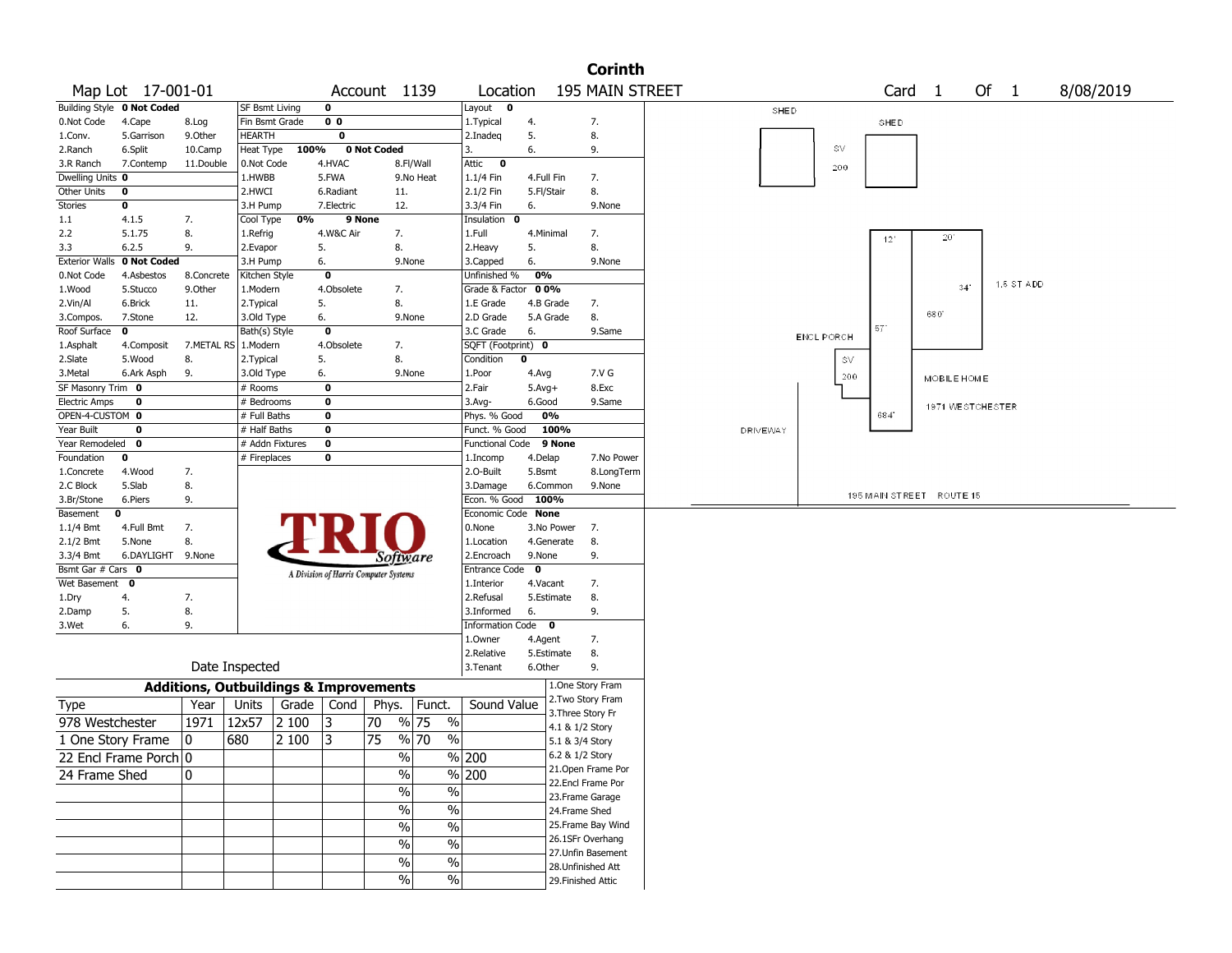|                                     | Map Lot 17-002                   | Account 901 | Location                                               |                          | 179 MAIN STREET        |                                         |             |                              | Card 1           | Of 1          |                               | 8/08/2019                              |
|-------------------------------------|----------------------------------|-------------|--------------------------------------------------------|--------------------------|------------------------|-----------------------------------------|-------------|------------------------------|------------------|---------------|-------------------------------|----------------------------------------|
| DAVIES, RAYMOND                     |                                  |             |                                                        | <b>Property Data</b>     |                        |                                         |             | <b>Assessment Record</b>     |                  |               |                               |                                        |
|                                     |                                  |             | Neighborhood 1 Neighborhood A                          |                          |                        | Year                                    | Land        |                              | <b>Buildings</b> |               | Exempt                        | <b>Total</b>                           |
| 179 MAIN STREET                     |                                  |             |                                                        |                          |                        | 2006                                    |             | 9,090                        |                  | 41,990        | 11,154                        | 39,926                                 |
|                                     |                                  |             | Tree Growth Year                                       | 0                        |                        | 2007                                    |             | 9,090                        |                  | 41,990        | 11,154                        | 39,926                                 |
| CORINTH ME 04427                    |                                  |             | <b>FIRST MORTGAGE</b>                                  |                          | $\mathbf 0$            | 2008                                    |             | 11,730                       |                  | 50,040        | 11,700                        |                                        |
| B14880P1<br>Previous Owner          |                                  |             | <b>SECOND MORTGAGE</b><br>Zone/Land Use 11 Residential |                          | 0                      |                                         |             |                              |                  |               |                               | 50,070                                 |
|                                     | FEDERAL NATIONAL MORTGAGE ASSOC. |             |                                                        |                          |                        | 2009                                    |             | 11,730                       |                  | 50,040        | 0                             | 61,770                                 |
|                                     | 14221 DALLAS PARKWAY, SUITE 1000 |             | Secondary Zone                                         |                          |                        | 2010                                    |             | 11,730                       |                  | 67,410        | 0                             | 79,140                                 |
|                                     |                                  |             |                                                        |                          |                        | 2011                                    |             | 11,730                       |                  | 88,600        | 0                             | 100,330                                |
| DALLAS TX 75254                     |                                  |             | Topography 1 Level                                     |                          | 9                      | 2012                                    |             | 11,730                       |                  | 99,450        | 9,460                         | 101,720                                |
|                                     | Sale Date: 7/20/2018             |             |                                                        |                          |                        | 2013                                    |             | 11,730                       |                  | 99,450        | 10,000                        | 101,180                                |
| Previous Owner<br>NEPTUNE, TRINA M. |                                  |             | 1.Level<br>2.Rolling                                   | 4.Below St<br>5.Low      | 7.<br>8.               |                                         |             |                              |                  |               |                               |                                        |
| 31 GOULD AVENUE                     |                                  |             | 3.Above St                                             | 6.Swampy                 | 9.                     | 2014                                    |             | 11,730                       |                  | 99,450        | 9,800                         | 101,380                                |
|                                     |                                  |             | Utilities<br><b>4 Drilled Well</b>                     |                          | <b>6 Septic System</b> | 2015                                    |             | 11,730                       |                  | 99,450        | 10,000                        | 101,180                                |
| DEXTER ME 04930                     |                                  |             |                                                        |                          |                        | 2016                                    |             | 11,730                       |                  | 99,450        | 0                             | 111,180                                |
|                                     | Sale Date: 8/16/2017             |             | 1.Public<br>2.Water                                    | 4.Dr Well<br>5.Dug Well  | 7.Cesspool<br>8.       | 2017                                    |             | 11,730                       |                  | 99,450        | 0                             | 111,180                                |
| Previous Owner                      |                                  |             | 3.Sewer                                                | 6.Septic                 | 9.None                 | 2018                                    |             | 11,730                       |                  | 99,450        | 0                             | 111,180                                |
|                                     | WILLIAMS, JOSHUA B.              |             | 1 Paved<br>Street                                      |                          |                        |                                         |             |                              |                  |               |                               |                                        |
|                                     | WILLIAMS, TRINA M.<br>T/J        |             | 1.Paved                                                | 4.R/W                    | 7.                     | 2019                                    |             | 11,730                       |                  | 99,450        | 0                             | 111,180                                |
| CORINTH ME 04427                    |                                  |             | 2.Semi Imp<br>5.                                       |                          | 8.                     |                                         |             |                              | <b>Land Data</b> |               |                               |                                        |
|                                     | Sale Date: 2/03/2014             |             | 3.Gravel<br>6.                                         |                          | 9.None                 | <b>Front Foot</b>                       | <b>Type</b> | <b>Effective</b><br>Frontage | Depth            | <b>Factor</b> | <b>Influence</b><br>Code      | <b>Influence</b><br><b>Codes</b>       |
|                                     | Inspection Witnessed By:         |             | STATUS TG-F&O                                          |                          | 0                      | 11.Regular Lot                          |             |                              |                  |               | %                             | 1.Unimproved                           |
|                                     |                                  |             |                                                        |                          | $\mathbf{0}$           | 12.Delta Triangle<br>13. Nabla Triangle |             |                              |                  |               | %<br>%                        | 2. Excess Frtg<br>3. Topography        |
|                                     |                                  |             |                                                        | <b>Sale Data</b>         |                        | 14. Rear Land                           |             |                              |                  |               | %                             | 4.Size/Shape                           |
| X                                   |                                  | Date        | Sale Date                                              |                          | 7/20/2018              | 15. Miscellaneous                       |             |                              |                  |               | %                             | 5.Access                               |
| No./Date                            | Description                      | Date Insp.  | Price<br>Sale Type                                     | 2 Land & Buildings       | 64,900                 |                                         |             |                              |                  |               | %<br>%                        | 6.Open Space<br>7.Restricted           |
|                                     |                                  |             | 1.Land                                                 | 4. Mobile                | 7.                     | <b>Square Foot</b>                      |             | <b>Square Feet</b>           |                  |               |                               | 8.Environmt                            |
|                                     |                                  |             | 2.L & B                                                | 5.Other                  | 8.                     | 16.Regular Lot                          |             |                              |                  |               | %                             | 9. Fractional<br><b>Acres</b>          |
|                                     |                                  |             | 3.Building                                             | 6.                       | 9.                     | 17.Secondary Lot<br>18.Excess Land      |             |                              |                  |               | %<br>%                        | 30.Rear Land 51+                       |
|                                     |                                  |             | Financing                                              | 9 Unknown                |                        | 19.Sound Value                          |             |                              |                  |               | %                             | 31.Tillable<br>32.Pasture              |
| Notes:                              |                                  |             | L.Convent                                              | 4.Seller                 | 7.                     | 20.Miscellaneous                        |             |                              |                  |               | %<br>$\overline{\frac{9}{6}}$ | 33.Open Space                          |
|                                     |                                  |             | 2.FHA/VA<br>3.Assumed                                  | 5.Private<br>6.Cash      | 8.<br>9.Unknown        |                                         |             |                              |                  |               | %                             | 34.Softwood (F&O)                      |
|                                     |                                  |             |                                                        |                          |                        | <b>Fract, Acre</b>                      |             | <b>Acreage/Sites</b>         |                  |               |                               | 35. Mixed Wood (F&                     |
|                                     |                                  |             | Validity                                               | <b>8 Other Non Valid</b> |                        | 21.Improved (Frac                       | 21          |                              | 0.35             | 100           | %<br>$\bf{0}$                 | 36.Hardwood (F&O)                      |
|                                     |                                  |             | 1.Valid<br>2.Related                                   | 4.Split<br>5.Partial     | 7.Renovate<br>8.Other  | 22.Unimproved (Fr                       |             |                              |                  |               | %                             | 37.Softwood (TG)<br>38. Mixed Wood (TG |
|                                     |                                  |             | 3.Distress                                             | 6.Exempt                 | 9.                     | 23.No Road Lot (F                       |             |                              |                  |               | %                             | 39.Hardwood (TG)                       |
|                                     |                                  |             |                                                        |                          |                        | <b>Acres</b><br>24.Commercial           |             |                              |                  |               | $\frac{9}{6}$                 | 40. Wasteland                          |
|                                     |                                  |             | Verified                                               | <b>5 Public Record</b>   |                        | 25.                                     |             |                              |                  |               | %                             | 41. Multiple MO HO                     |
|                                     |                                  |             | 1.Buyer                                                | 4.Agent                  | 7.Family               | 26.                                     |             |                              |                  |               | %<br>%                        | 42. Multiple Home                      |
|                                     |                                  |             | 2.Seller                                               | 5.Pub Rec                | 8.Other                | 27. Rear Land 1-10                      |             |                              |                  |               |                               | 43.TG SINGLE LANE                      |
|                                     |                                  |             | 3.Lender                                               | 6.MLS                    | 9.                     | 28. Rear Land 11-2                      |             | <b>Total Acreage</b>         |                  | 0.35          |                               | 44.Lot Improvemen                      |
| <b>Corinth</b>                      |                                  |             |                                                        |                          |                        | 29. Rear Land 26-5                      |             |                              |                  |               |                               | 45. Miscellaneous<br>46.Sound Value    |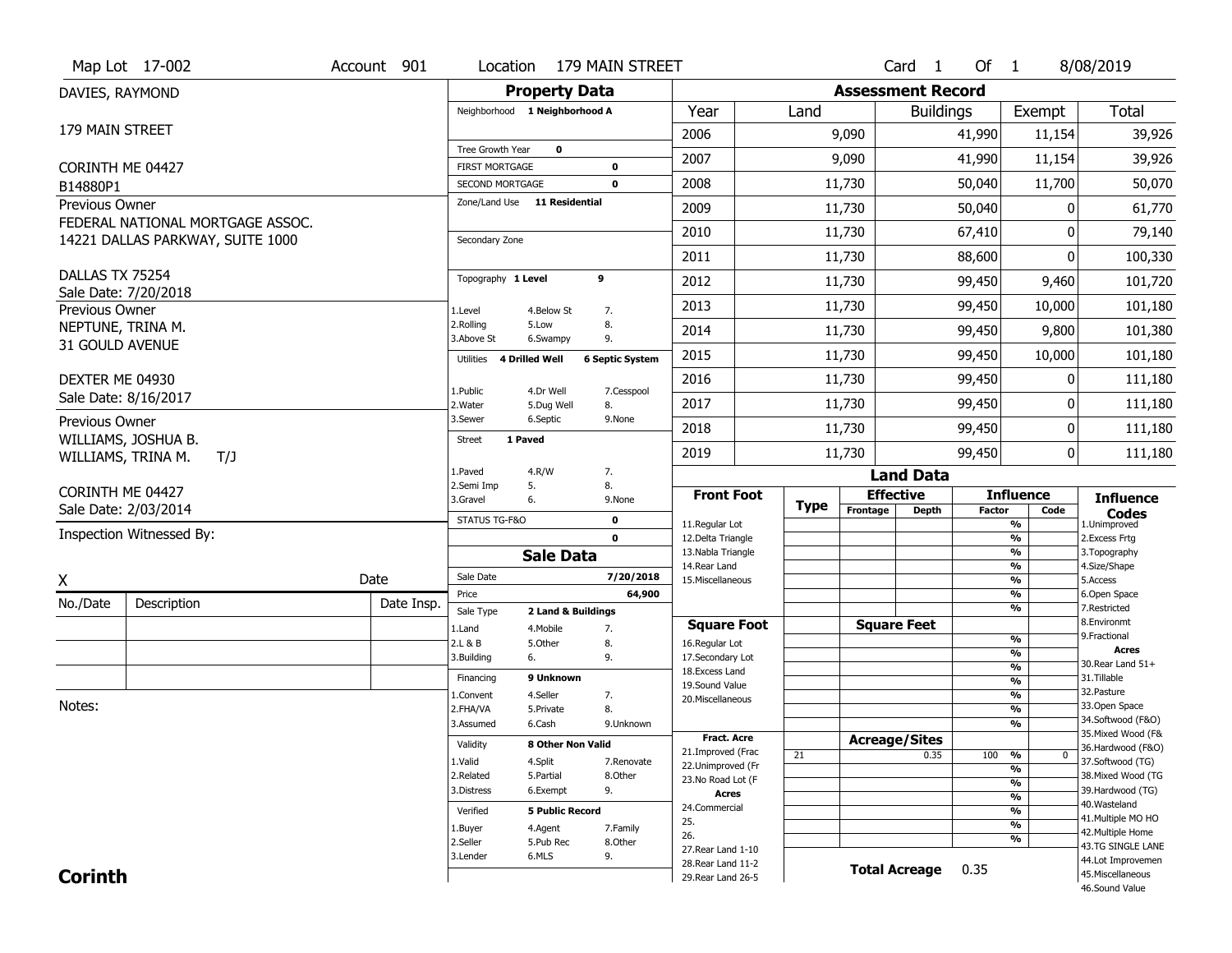|                          |                                            |                                                   |                           |                          |                                       |                |                          |               |                  |                      |                                        | <b>Corinth</b> |                 |                     |             |        |                          |                   |                      |           |  |
|--------------------------|--------------------------------------------|---------------------------------------------------|---------------------------|--------------------------|---------------------------------------|----------------|--------------------------|---------------|------------------|----------------------|----------------------------------------|----------------|-----------------|---------------------|-------------|--------|--------------------------|-------------------|----------------------|-----------|--|
|                          | Map Lot 17-002                             |                                                   |                           |                          | Account                               |                | 901                      |               | Location         |                      | 179 MAIN STREET                        |                |                 |                     |             |        |                          | Card <sub>1</sub> | Of $1$               | 8/08/2019 |  |
|                          | Building Style 1 Conventional              |                                                   | <b>SF Bsmt Living</b>     |                          | $\mathbf 0$                           |                |                          |               | Layout 1 Typical |                      |                                        |                |                 |                     |             |        |                          |                   |                      |           |  |
| 0.Not Code               | 4.Cape                                     | 8.Log                                             | Fin Bsmt Grade            |                          | 0 <sub>0</sub>                        |                |                          | 1. Typical    |                  | 4.                   | 7.                                     |                |                 |                     |             |        |                          |                   |                      |           |  |
| 1.Conv.                  | 5.Garrison                                 | 9.0ther                                           | <b>HEARTH</b>             |                          | $\mathbf 0$                           |                |                          | 2.Inadeg      |                  | 5.                   | 8.                                     |                |                 |                     |             |        |                          |                   |                      |           |  |
| 2.Ranch                  | 6.Split                                    | 10.Camp                                           | Heat Type                 | 100%                     |                                       |                | <b>5 Forced Warm Air</b> | 3.            |                  | 6.                   | 9.                                     |                |                 |                     |             |        |                          |                   |                      |           |  |
| 3.R Ranch                | 7.Contemp                                  | 11.Double                                         | 0.Not Code                |                          | 4.HVAC                                |                | 8.Fl/Wall                | Attic         | 9 None           |                      |                                        |                |                 | 20                  |             |        |                          |                   |                      |           |  |
| Dwelling Units 1         |                                            |                                                   | 1.HWBB                    |                          | 5.FWA                                 |                | 9.No Heat                | 1.1/4 Fin     |                  | 4.Full Fin           | 7.                                     |                |                 |                     |             |        |                          |                   |                      |           |  |
| Other Units              | 0                                          |                                                   | 2.HWCI                    |                          | 6.Radiant                             |                | 11.                      | 2.1/2 Fin     |                  | 5.Fl/Stair           | 8.                                     |                |                 |                     |             |        |                          |                   |                      |           |  |
| Stories                  | 4 One & 1/2 Story                          |                                                   | 3.H Pump                  |                          | 7.Electric                            |                | 12.                      | 3.3/4 Fin     |                  | 6.                   |                                        | 9.None         | 12 <sup>°</sup> | $240^{\circ}$       |             | SHED   |                          | 18                |                      |           |  |
| $1.1\,$                  | 4.1.5                                      | 7.                                                | Cool Type                 | 0%                       |                                       | 9 None         |                          | Insulation    |                  | 1 Full               |                                        |                |                 |                     |             |        |                          |                   | DECK ABOVE ADD [144] |           |  |
| 2.2                      | 5.1.75                                     | 8.                                                | 1.Refrig                  |                          | 4.W&C Air                             |                | 7.                       | 1.Full        |                  | 4.Minimal            | 7.                                     |                |                 | 22"                 |             |        | $8^{\circ}$              | 1 ST ADD          |                      |           |  |
| 3.3                      | 6.2.5                                      | 9.                                                | 2.Evapor                  |                          | 5.                                    |                | 8.                       | 2. Heavy      |                  | 5.                   | 8.                                     |                |                 |                     |             |        |                          |                   |                      |           |  |
| 0.Not Code               | Exterior Walls 1 Wood Siding<br>4.Asbestos |                                                   | 3.H Pump                  |                          | 6.                                    |                | 9.None                   | 3.Capped      | Unfinished %     | 6.<br>0%             |                                        | 9.None         |                 |                     |             | GARAGE |                          |                   |                      |           |  |
| 1.Wood                   | 5.Stucco                                   | 8.Concrete<br>9.Other                             | Kitchen Style<br>1.Modern |                          | 2 Typical<br>4.Obsolete               |                | 7.                       |               |                  |                      | Grade & Factor 3 Average 118%          |                |                 | $22^{\circ}$<br>484 |             |        |                          | 1 ST ADD          |                      |           |  |
| 2.Vin/Al                 | 6.Brick                                    | 11.                                               | 2.Typical                 |                          | 5.                                    |                | 8.                       |               | 1.E Grade        | 4.B Grade            | 7.                                     |                |                 |                     |             |        | 14 <sup>°</sup>          | 280               | 475                  |           |  |
| 3.Compos.                | 7.Stone                                    | 12.                                               | 3.Old Type                |                          | 6.                                    |                | 9.None                   |               | 2.D Grade        | 5.A Grade            | 8.                                     |                |                 |                     |             |        |                          |                   | $25^{\circ}$         |           |  |
| Roof Surface             | <b>6 Ark Asph Shingles</b>                 |                                                   | Bath(s) Style             |                          | 2 Typical Bath(s)                     |                |                          |               | 3.C Grade        | 6.                   |                                        | 9.Same         |                 | 56.                 |             |        |                          | DECK              |                      |           |  |
| 1.Asphalt                | 4.Composit                                 | 7.METAL RS 1.Modern                               |                           |                          | 4.Obsolete                            |                | 7.                       |               |                  | SQFT (Footprint) 475 |                                        |                |                 | 14'                 | <b>DECK</b> |        | 12"                      |                   |                      |           |  |
| 2.Slate                  | 5.Wood                                     | 8.                                                | 2.Typical                 |                          | 5.                                    |                | 8.                       | Condition     |                  | 4 Average            |                                        |                |                 |                     |             |        |                          | 240               | 191                  |           |  |
| 3.Metal                  | 6.Ark Asph                                 | 9.                                                | 3.Old Type                |                          | 6.                                    |                | 9.None                   | 1.Poor        |                  | 4.Avg                |                                        | 7.V G          |                 |                     |             |        |                          |                   |                      |           |  |
| SF Masonry Trim 0        |                                            |                                                   | # Rooms                   |                          | $\overline{\mathbf{2}}$               |                |                          | 2.Fair        |                  | $5.$ Avg $+$         |                                        | 8.Exc          |                 |                     |             |        |                          | 20'               |                      |           |  |
| <b>Electric Amps</b>     | 0                                          |                                                   | # Bedrooms                |                          | 3                                     |                |                          | $3.$ Avg-     |                  | 6.Good               |                                        | 9.Same         |                 |                     |             |        |                          |                   |                      |           |  |
| OPEN-4-CUSTOM 0          |                                            |                                                   | # Full Baths              |                          | $\overline{\mathbf{2}}$               |                |                          |               | Phys. % Good     | 96%                  |                                        |                |                 |                     |             |        |                          |                   |                      |           |  |
| Year Built               | 0                                          |                                                   | # Half Baths              |                          | 0                                     |                |                          |               | Funct. % Good    |                      | 100%                                   |                |                 |                     |             |        | 179 MAIN STREET ROUTE 15 |                   |                      |           |  |
| Year Remodeled 2010      |                                            |                                                   |                           | # Addn Fixtures          | 0                                     |                |                          |               | Functional Code  |                      | 9 None                                 |                |                 |                     |             |        |                          |                   |                      |           |  |
| Foundation               | 3 Brick &/or Stone                         |                                                   | # Fireplaces              |                          | 0                                     |                |                          | 1.Incomp      |                  | 4.Delap              |                                        | 7.No Power     |                 |                     |             |        |                          |                   |                      |           |  |
| 1.Concrete               | 4.Wood                                     | 7.                                                |                           |                          |                                       |                |                          | 2.0-Built     |                  | 5.Bsmt               |                                        | 8.LongTerm     |                 |                     |             |        |                          |                   |                      |           |  |
| 2.C Block                | 5.Slab                                     | 8.                                                |                           |                          |                                       |                |                          |               | 3.Damage         | 6.Common             |                                        | 9.None         |                 |                     |             |        |                          |                   |                      |           |  |
| 3.Br/Stone               | 6.Piers                                    | 9.                                                |                           |                          |                                       |                |                          |               |                  | Econ. % Good 100%    |                                        |                |                 |                     |             |        |                          |                   |                      |           |  |
| Basement                 | 21/2 Basement                              |                                                   |                           |                          |                                       |                |                          |               |                  | Economic Code None   |                                        |                |                 |                     |             |        |                          |                   |                      |           |  |
| $1.1/4$ Bmt              | 4.Full Bmt                                 | 7.                                                |                           |                          |                                       |                |                          | 0.None        |                  | 3.No Power           | 7.                                     |                |                 |                     |             |        |                          |                   |                      |           |  |
| $2.1/2$ Bmt<br>3.3/4 Bmt | 5.None                                     | 8.                                                |                           |                          |                                       |                |                          |               | 1.Location       | 4.Generate<br>9.None | 8.<br>9.                               |                |                 |                     |             |        |                          |                   |                      |           |  |
| Bsmt Gar # Cars 0        | 6.DAYLIGHT 9.None                          |                                                   |                           |                          |                                       |                | Software                 |               | 2.Encroach       |                      | Entrance Code 5 Estimated              |                |                 |                     |             |        |                          |                   |                      |           |  |
| Wet Basement             | <b>3 Wet Basement</b>                      |                                                   |                           |                          | A Division of Harris Computer Systems |                |                          | 1.Interior    |                  | 4.Vacant             | 7.                                     |                |                 |                     |             |        |                          |                   |                      |           |  |
| 1.Dry                    | 4.                                         | 7.                                                |                           |                          |                                       |                |                          | 2.Refusal     |                  | 5.Estimate           | 8.                                     |                |                 |                     |             |        |                          |                   |                      |           |  |
| 2.Damp                   | 5.                                         | 8.                                                |                           |                          |                                       |                |                          |               | 3.Informed       | 6.                   | 9.                                     |                |                 |                     |             |        |                          |                   |                      |           |  |
| 3.Wet                    | 6.                                         | 9.                                                |                           |                          |                                       |                |                          |               |                  |                      | Information Code 5 Estimate            |                |                 |                     |             |        |                          |                   |                      |           |  |
|                          |                                            |                                                   |                           |                          |                                       |                |                          | 1.Owner       |                  | 4.Agent              | 7.                                     |                |                 |                     |             |        |                          |                   |                      |           |  |
|                          |                                            |                                                   |                           |                          |                                       |                |                          | 2.Relative    |                  | 5.Estimate           | 8.                                     |                |                 |                     |             |        |                          |                   |                      |           |  |
|                          |                                            |                                                   |                           | Date Inspected 7/16/2010 |                                       |                |                          | 3. Tenant     |                  | 6.Other              | 9.                                     |                |                 |                     |             |        |                          |                   |                      |           |  |
|                          |                                            | <b>Additions, Outbuildings &amp; Improvements</b> |                           |                          |                                       |                |                          |               |                  |                      | 1.One Story Fram                       |                |                 |                     |             |        |                          |                   |                      |           |  |
| Type                     |                                            | Year                                              | Units                     |                          | Grade   Cond                          |                | Phys.   Funct.           |               | Sound Value      |                      | 2. Two Story Fram                      |                |                 |                     |             |        |                          |                   |                      |           |  |
| 68 Wood Deck             |                                            | 10                                                | 240                       | 00                       | 10                                    | 10             | % 0                      | $\%$          |                  |                      | 3. Three Story Fr                      |                |                 |                     |             |        |                          |                   |                      |           |  |
|                          |                                            |                                                   |                           | l 0 0                    |                                       |                |                          |               |                  |                      | 4.1 & 1/2 Story                        |                |                 |                     |             |        |                          |                   |                      |           |  |
| 4 1 & 1/2 Story Fr       |                                            | 10                                                | 280                       |                          | 10                                    | 0              | $\frac{9}{0}$ 0          | $\%$          |                  |                      | 5.1 & 3/4 Story                        |                |                 |                     |             |        |                          |                   |                      |           |  |
|                          | 1 One Story Frame                          | 0                                                 | 144                       | 00                       | 0                                     | $\Omega$       | $\frac{9}{0}$            | $\%$          |                  |                      | 6.2 & 1/2 Story                        |                |                 |                     |             |        |                          |                   |                      |           |  |
|                          | 43 2S Frame Garage   0                     |                                                   | 484                       | 00                       | 10                                    | 0              | $\frac{9}{0}$ 0          | $\%$          |                  |                      | 21.Open Frame Por<br>22.Encl Frame Por |                |                 |                     |             |        |                          |                   |                      |           |  |
| 24 Frame Shed            |                                            | 0                                                 | 240                       | $ 00\rangle$             | 10                                    | 0              | $\frac{9}{6}$ 0          | %             |                  |                      | 23. Frame Garage                       |                |                 |                     |             |        |                          |                   |                      |           |  |
| 68 Wood Deck             |                                            | 0                                                 | 56                        | 00                       | 10                                    | 0              | $\frac{9}{0}$            | $\frac{0}{0}$ |                  |                      | 24.Frame Shed                          |                |                 |                     |             |        |                          |                   |                      |           |  |
| 68 Wood Deck             |                                            | 10                                                | 144                       | 100                      | 10                                    | $\overline{0}$ | $\%$ 0                   | $\%$          |                  |                      | 25. Frame Bay Wind                     |                |                 |                     |             |        |                          |                   |                      |           |  |
|                          |                                            |                                                   |                           |                          |                                       |                |                          |               |                  |                      | 26.1SFr Overhang                       |                |                 |                     |             |        |                          |                   |                      |           |  |
|                          |                                            |                                                   |                           |                          |                                       |                | $\%$                     | $\frac{1}{2}$ |                  |                      | 27.Unfin Basement                      |                |                 |                     |             |        |                          |                   |                      |           |  |
|                          |                                            |                                                   |                           |                          |                                       |                | $\%$                     | $\%$          |                  |                      | 28. Unfinished Att                     |                |                 |                     |             |        |                          |                   |                      |           |  |
|                          |                                            |                                                   |                           |                          |                                       |                | $\%$                     | $\%$          |                  |                      | 29. Finished Attic                     |                |                 |                     |             |        |                          |                   |                      |           |  |
|                          |                                            |                                                   |                           |                          |                                       |                |                          |               |                  |                      |                                        |                |                 |                     |             |        |                          |                   |                      |           |  |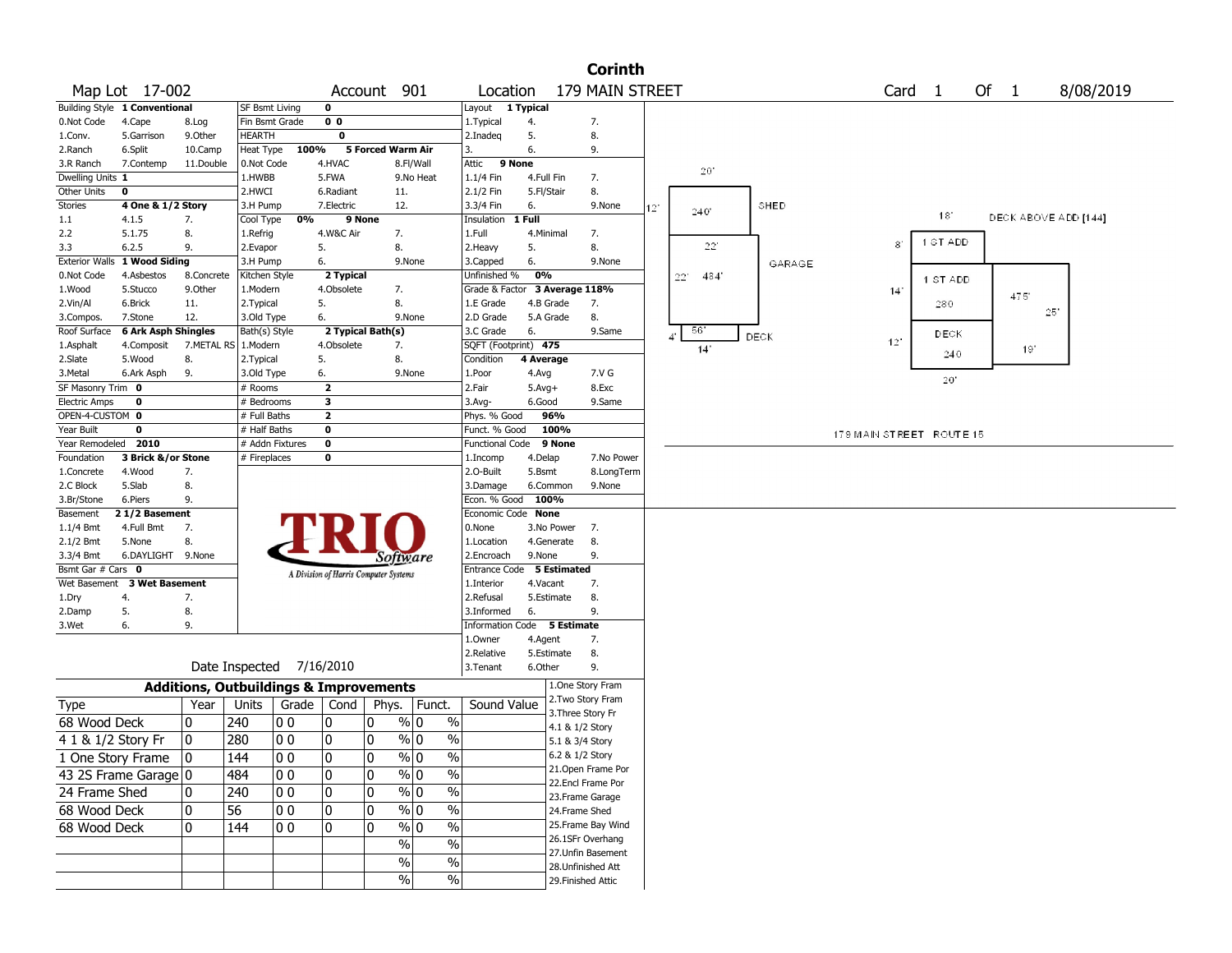|                              | Map Lot 17-003                       | Account 1129 |                                                 | Location 139 MAIN STREET      |                            |                                          |                 |          | Card <sub>1</sub>                | Of $1$        |                                           | 8/08/2019                              |
|------------------------------|--------------------------------------|--------------|-------------------------------------------------|-------------------------------|----------------------------|------------------------------------------|-----------------|----------|----------------------------------|---------------|-------------------------------------------|----------------------------------------|
| COGAR, CRAIG LEE             |                                      |              |                                                 | <b>Property Data</b>          |                            |                                          |                 |          | <b>Assessment Record</b>         |               |                                           |                                        |
|                              |                                      |              |                                                 | Neighborhood 1 Neighborhood A |                            | Year                                     | Land            |          | <b>Buildings</b>                 |               | Exempt                                    | <b>Total</b>                           |
|                              |                                      |              |                                                 |                               |                            | 2006                                     |                 | 18,540   |                                  | 86,060        | 0                                         | 104,600                                |
| 139 MAIN STREET              |                                      |              | Tree Growth Year                                | $\mathbf 0$                   |                            | 2007                                     |                 | 18,540   |                                  | 86,060        | O                                         | 104,600                                |
| CORINTH ME 04427             |                                      |              | <b>FIRST MORTGAGE</b><br><b>SECOND MORTGAGE</b> |                               | $\mathbf 0$<br>$\mathbf 0$ | 2008                                     |                 | 17,530   |                                  | 95,710        | 0                                         | 113,240                                |
| B10771P160<br>Previous Owner |                                      |              |                                                 | Zone/Land Use 11 Residential  |                            |                                          |                 |          |                                  |               |                                           |                                        |
|                              | DEUTSCHE BANK NATIONAL TRUST COMPANY |              |                                                 |                               |                            | 2009                                     |                 | 17,530   |                                  | 95,710        | 0                                         | 113,240                                |
|                              | C/O GMAC MORTGAGE CORPORATION        |              | Secondary Zone                                  |                               |                            | 2010                                     |                 | 17,530   |                                  | 105,840       | 0                                         | 123,370                                |
|                              |                                      |              |                                                 |                               |                            | 2011                                     |                 | 17,530   |                                  | 105,840       | 0                                         | 123,370                                |
| HORSHAM PA 19044             |                                      |              | Topography 1 Level                              | 9                             |                            | 2012                                     |                 | 20,390   |                                  | 105,840       | 0                                         | 126,230                                |
| Previous Owner               | Sale Date: 12/12/2006                |              | 1.Level                                         | 4.Below St<br>7.              |                            | 2013                                     |                 | 20,390   |                                  | 114,580       | 0                                         | 134,970                                |
| TOWNE, DONALD W.             |                                      |              | 2.Rolling<br>3.Above St                         | 8.<br>5.Low<br>9.<br>6.Swampy |                            | 2014                                     |                 | 20,390   |                                  | 184,490       | 0                                         | 204,880                                |
| TOWNE, CAROL                 | 134 LAKE PINE CIRCLE                 |              | Utilities                                       | <b>4 Drilled Well</b>         | <b>6 Septic System</b>     | 2015                                     |                 | 20,390   |                                  | 211,380       | 0                                         | 231,770                                |
|                              | LAKE WORTH FL 33463 5166             |              |                                                 |                               |                            | 2016                                     |                 | 20,390   |                                  | 222,130       | 15,000                                    | 227,520                                |
|                              | Sale Date: 8/27/2006                 |              | 1.Public<br>2. Water                            | 4.Dr Well<br>5.Dug Well       | 7.Cesspool<br>8.           | 2017                                     |                 | 20,390   |                                  | 223,840       | 20,000                                    | 224,230                                |
|                              |                                      |              | 3.Sewer                                         | 6.Septic                      | 9.None                     | 2018                                     |                 | 20,390   |                                  | 223,840       | 20,000                                    | 224,230                                |
|                              |                                      |              | 1 Paved<br><b>Street</b>                        |                               |                            | 2019                                     |                 | 20,390   |                                  | 224,840       | 20,000                                    | 225,230                                |
|                              |                                      |              | 1.Paved                                         | 4.R/W                         | 7.                         |                                          |                 |          | <b>Land Data</b>                 |               |                                           |                                        |
|                              |                                      |              | 2.Semi Imp                                      | 5.                            | 8.                         |                                          |                 |          |                                  |               |                                           |                                        |
|                              |                                      |              |                                                 |                               |                            |                                          |                 |          |                                  |               |                                           |                                        |
|                              |                                      |              | 3.Gravel                                        | 6.                            | 9.None                     | <b>Front Foot</b>                        | <b>Type</b>     | Frontage | <b>Effective</b><br><b>Depth</b> | <b>Factor</b> | <b>Influence</b><br>Code                  | <b>Influence</b><br><b>Codes</b>       |
|                              | Inspection Witnessed By:             |              | STATUS TG-F&O                                   |                               | $\mathbf 0$                | 11.Regular Lot                           |                 |          |                                  |               | $\overline{\frac{9}{6}}$                  | 1.Unimproved                           |
|                              |                                      |              |                                                 |                               | $\mathbf 0$                | 12.Delta Triangle<br>13. Nabla Triangle  |                 |          |                                  |               | $\frac{9}{6}$<br>$\overline{\frac{9}{6}}$ | 2. Excess Frtg<br>3. Topography        |
|                              |                                      |              | Sale Date                                       | <b>Sale Data</b>              | 12/12/2006                 | 14. Rear Land                            |                 |          |                                  |               | $\frac{9}{6}$                             | 4.Size/Shape                           |
| X                            |                                      | Date         | Price                                           |                               | 114,000                    | 15. Miscellaneous                        |                 |          |                                  |               | $\frac{9}{6}$<br>%                        | 5.Access<br>6.Open Space               |
| No./Date                     | Description                          | Date Insp.   | Sale Type                                       | 2 Land & Buildings            |                            |                                          |                 |          |                                  |               | %                                         | 7.Restricted                           |
|                              |                                      |              | 1.Land                                          | 7.<br>4. Mobile               |                            | <b>Square Foot</b>                       |                 |          | <b>Square Feet</b>               |               |                                           | 8.Environmt<br>9. Fractional           |
|                              |                                      |              | 2.L & B                                         | 8.<br>5.0ther                 |                            | 16.Regular Lot                           |                 |          |                                  |               | %<br>%                                    | <b>Acres</b>                           |
|                              |                                      |              | 3.Building                                      | 9.<br>6.                      |                            | 17.Secondary Lot<br>18.Excess Land       |                 |          |                                  |               | %                                         | 30.Rear Land 51+                       |
|                              |                                      |              | Financing                                       | 9 Unknown                     |                            | 19.Sound Value                           |                 |          |                                  |               | %                                         | 31.Tillable                            |
|                              |                                      |              | 1.Convent                                       | 4.Seller                      | 7.                         | 20.Miscellaneous                         |                 |          |                                  |               | %                                         | 32.Pasture                             |
| Notes:                       |                                      |              | 2.FHA/VA<br>3.Assumed                           | 8.<br>5.Private<br>6.Cash     | 9.Unknown                  |                                          |                 |          |                                  |               | %<br>%                                    | 33.Open Space<br>34.Softwood (F&O)     |
|                              |                                      |              |                                                 |                               |                            | <b>Fract. Acre</b>                       |                 |          |                                  |               |                                           | 35. Mixed Wood (F&                     |
|                              |                                      |              | Validity                                        | 1 Arms Length Sale            |                            | 21.Improved (Frac                        | 24              |          | <b>Acreage/Sites</b><br>1.00     | 100           | %<br>0                                    | 36.Hardwood (F&O)                      |
|                              |                                      |              | 1.Valid                                         | 4.Split                       | 7.Renovate                 | 22.Unimproved (Fr                        | $\overline{27}$ |          | 0.49                             | 100           | $\overline{0}$<br>%                       | 37.Softwood (TG)                       |
|                              |                                      |              | 2.Related                                       | 5.Partial                     | 8.Other                    | 23.No Road Lot (F                        |                 |          |                                  |               | $\overline{\frac{9}{6}}$                  | 38. Mixed Wood (TG                     |
|                              |                                      |              | 3.Distress                                      | 6.Exempt                      | 9.                         | <b>Acres</b>                             |                 |          |                                  |               | $\overline{\frac{9}{6}}$                  | 39.Hardwood (TG)<br>40. Wasteland      |
|                              |                                      |              | Verified                                        | <b>5 Public Record</b>        |                            | 24.Commercial<br>25.                     |                 |          |                                  |               | $\overline{\frac{9}{6}}$                  | 41. Multiple MO HO                     |
|                              |                                      |              | 1.Buyer                                         | 4.Agent                       | 7.Family                   | 26.                                      |                 |          |                                  |               | $\overline{\frac{9}{6}}$                  | 42. Multiple Home                      |
|                              |                                      |              | 2.Seller                                        | 5.Pub Rec                     | 8.Other                    | 27. Rear Land 1-10                       |                 |          |                                  |               | %                                         | 43.TG SINGLE LANE                      |
| <b>Corinth</b>               |                                      |              | 3.Lender                                        | 6.MLS                         | 9.                         | 28. Rear Land 11-2<br>29. Rear Land 26-5 |                 |          | <b>Total Acreage</b>             | 1.49          |                                           | 44.Lot Improvemen<br>45. Miscellaneous |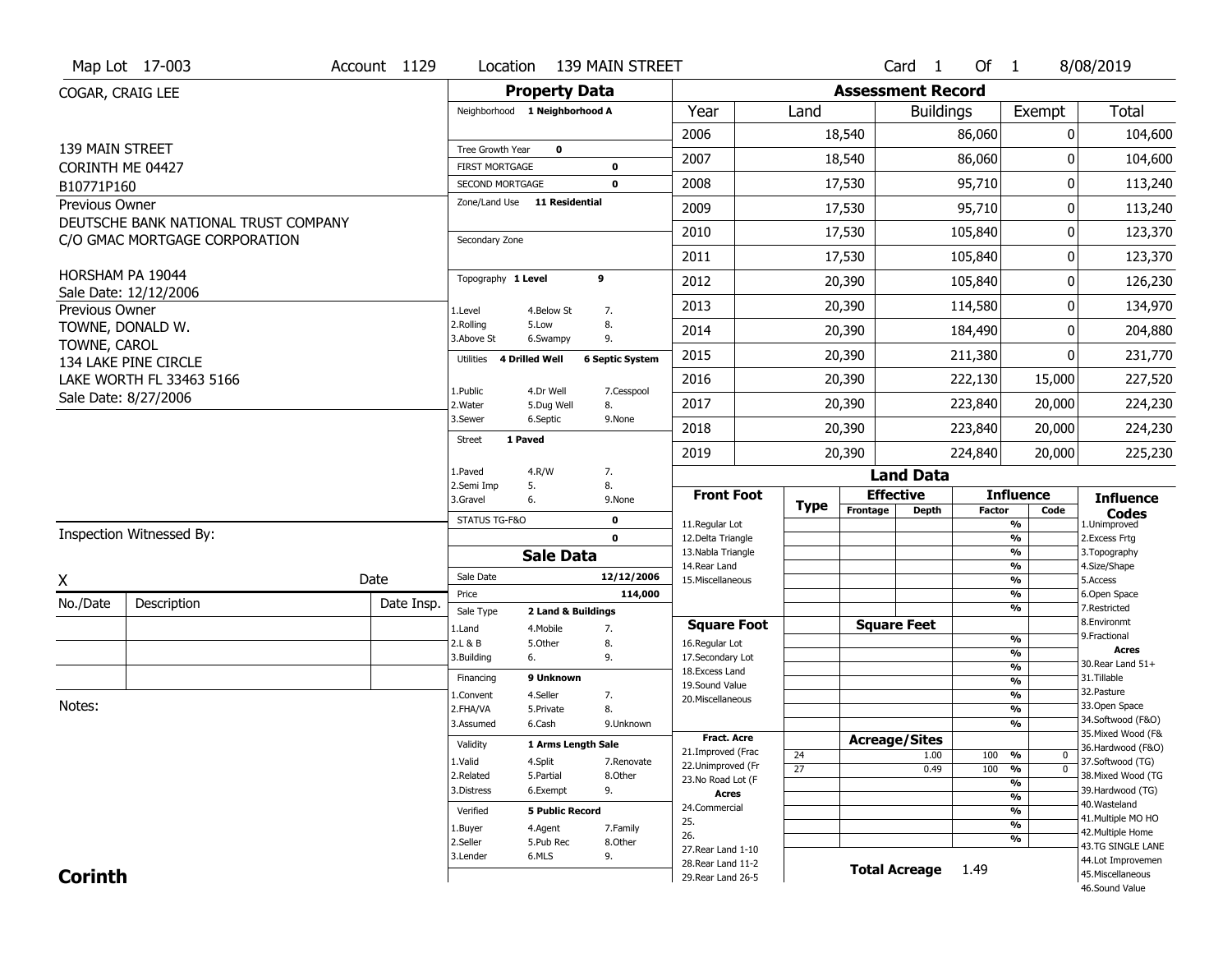|                               |                            |                                                   |                       |                          |                                       |                          |                       |                          |                    |                                    | <b>Corinth</b>            |                   |                 |              |    |                   |            |                         |                |                   |  |
|-------------------------------|----------------------------|---------------------------------------------------|-----------------------|--------------------------|---------------------------------------|--------------------------|-----------------------|--------------------------|--------------------|------------------------------------|---------------------------|-------------------|-----------------|--------------|----|-------------------|------------|-------------------------|----------------|-------------------|--|
| Map Lot 17-003                |                            |                                                   |                       |                          |                                       | Account 1129             |                       | Location                 |                    |                                    | 139 MAIN STREET           |                   |                 |              |    | Card <sub>1</sub> |            | Of 1                    |                | 8/08/2019         |  |
| Building Style 1 Conventional |                            |                                                   | <b>SF Bsmt Living</b> |                          | $\mathbf 0$                           |                          |                       | Layout                   | 1 Typical          |                                    |                           |                   |                 |              |    |                   |            |                         |                |                   |  |
| 0.Not Code                    | 4.Cape                     | 8.Log                                             | Fin Bsmt Grade        |                          | 0 <sub>0</sub>                        |                          |                       | 1. Typical               | 4.                 |                                    | 7.                        |                   |                 |              |    |                   |            |                         |                |                   |  |
| 1.Conv.                       | 5.Garrison                 | 9.0ther                                           | <b>HEARTH</b>         |                          | 0                                     |                          |                       | 2.Inadeq                 | 5.                 |                                    | 8.                        |                   |                 |              |    |                   |            |                         |                |                   |  |
| 2.Ranch                       | 6.Split                    | 10.Camp                                           | Heat Type             | 100%                     |                                       | <b>5 Forced Warm Air</b> |                       | 3.                       | 6.                 |                                    | 9.                        |                   |                 |              |    |                   |            |                         |                |                   |  |
| 3.R Ranch                     | 7.Contemp                  | 11.Double                                         | 0.Not Code            |                          | 4.HVAC                                |                          | 8.Fl/Wall             | Attic<br>9 None          |                    |                                    |                           |                   |                 | 42           |    |                   |            |                         |                |                   |  |
| Dwelling Units 1              |                            |                                                   | 1.HWBB                |                          | 5.FWA                                 |                          | 9.No Heat             | 1.1/4 Fin                | 4.Full Fin         |                                    | 7.                        |                   | 2016            |              |    |                   |            |                         |                |                   |  |
| Other Units<br>0<br>Stories   |                            |                                                   | 2.HWCI                |                          | 6.Radiant<br>7.Electric               | 11.                      |                       | 2.1/2 Fin<br>3.3/4 Fin   | 5.Fl/Stair         |                                    | 8.                        |                   |                 |              |    |                   |            | 20                      |                |                   |  |
| 1.1                           | 4 One & 1/2 Story<br>4.1.5 | 7.                                                | 3.H Pump<br>Cool Type | 0%                       | 9 None                                | 12.                      |                       | Insulation               | 6.<br>1 Full       |                                    | 9.None                    |                   | $BAR \setminus$ |              |    |                   |            |                         |                |                   |  |
| 2.2                           | 5.1.75                     | 8.                                                | 1.Refrig              |                          | 4.W&C Air                             | 7.                       |                       | 1.Full                   | 4.Minimal          |                                    | 7.                        |                   |                 |              |    |                   |            | i-stado                 |                |                   |  |
| 3.3                           | 6.2.5                      | 9.                                                | 2.Evapor              |                          | 5.                                    | 8.                       |                       | 2.Heavy                  | 5.                 |                                    | 8.                        | 4.5               |                 |              |    |                   |            |                         |                |                   |  |
| Exterior Walls 1 Wood Siding  |                            |                                                   | 3.H Pump              |                          | 6.                                    |                          | 9.None                | 3.Capped                 | 6.                 |                                    | 9.None                    |                   |                 |              |    |                   | 26         | 520                     |                |                   |  |
| 0.Not Code                    | 4.Asbestos                 | 8.Concrete                                        | Kitchen Style         |                          | 2 Typical                             |                          |                       | Unfinished %             | 0%                 |                                    |                           |                   |                 |              |    |                   |            | LOFT                    |                |                   |  |
| 1.Wood                        | 5.Stucco                   | 9.0ther                                           | 1.Modern              |                          | 4.Obsolete                            | 7.                       |                       | Grade & Factor           |                    | 3 Average 95%                      |                           |                   |                 |              |    |                   |            |                         |                |                   |  |
| 2.Vin/Al                      | 6.Brick                    | 11.                                               | 2. Typical            |                          | 5.                                    | 8.                       |                       | 1.E Grade                | 4.B Grade          |                                    | 7.                        |                   |                 |              |    |                   |            |                         |                |                   |  |
| 3.Compos.                     | 7.Stone                    | 12.                                               | 3.Old Type            |                          | 6.                                    |                          | 9.None                | 2.D Grade                | 5.A Grade          |                                    | 8.                        |                   |                 | 73           |    |                   |            | $1.5-$ ADD              |                |                   |  |
| Roof Surface                  | <b>6 Ark Asph Shingles</b> |                                                   | Bath(s) Style         |                          | 2 Typical Bath(s)                     |                          |                       | 3.C Grade                | 6.                 |                                    | 9.Same                    | [2044]            |                 | $B7 L- 2013$ |    |                   |            |                         |                |                   |  |
| 1.Asphalt                     | 4.Composit                 | 7.METAL RS                                        | 1.Modern              |                          | 4.Obsolete                            | 7.                       |                       | SQFT (Footprint) 651     |                    |                                    |                           |                   |                 | OFFICE SPACE | 25 |                   |            | 700                     |                | $\Im \mathcal{Z}$ |  |
| 2.Slate                       | 5.Wood                     | 8.                                                | 2. Typical            |                          | 5.                                    | 8.                       |                       | Condition                | 4 Average          |                                    |                           |                   |                 |              |    |                   |            |                         |                |                   |  |
| 3.Metal                       | 6.Ark Asph                 | 9.                                                | 3.Old Type            |                          | 6.                                    |                          | 9.None                | 1.Poor                   | 4.Avg              |                                    | 7.V G                     |                   |                 |              |    |                   | ÷          |                         |                |                   |  |
| SF Masonry Trim 0             |                            |                                                   | # Rooms               |                          | $\overline{\mathbf{2}}$               |                          |                       | 2.Fair                   | $5.Avg+$           |                                    | 8.Exc                     |                   |                 | OFFICE SPACE |    |                   | EP<br>. 12 |                         |                |                   |  |
| <b>Electric Amps</b>          | 0                          |                                                   | # Bedrooms            |                          | 3                                     |                          |                       | 3.Avg-                   | 6.Good             |                                    | 9.Same                    | $2\bar{z}$<br>596 |                 |              | 23 |                   |            |                         |                |                   |  |
| OPEN-4-CUSTOM 0               |                            |                                                   | # Full Baths          |                          | $\mathbf{2}$                          |                          |                       | Phys. % Good             |                    | 93%                                |                           | OFFICE SPACE      |                 | 364          |    |                   |            | 651                     |                | 21                |  |
| Year Built                    | 1904                       |                                                   | # Half Baths          |                          | $\mathbf 0$                           |                          |                       | Funct. % Good            |                    | 100%                               |                           |                   |                 | 41           |    |                   |            |                         |                |                   |  |
| Year Remodeled 0              |                            |                                                   |                       | # Addn Fixtures          | $\pmb{0}$                             |                          |                       | Functional Code          |                    | 9 None                             |                           | $32\,$            |                 |              |    |                   |            |                         | $\frac{31}{2}$ |                   |  |
| Foundation                    | 3 Brick &/or Stone         |                                                   | # Fireplaces          |                          | 0                                     |                          |                       | 1.Incomp<br>2.O-Built    | 4.Delap            |                                    | 7.No Power                |                   |                 |              |    |                   |            |                         |                |                   |  |
| 1.Concrete<br>2.C Block       | 4.Wood<br>5.Slab           | 7.<br>8.                                          |                       |                          |                                       |                          |                       | 3.Damage                 | 5.Bsmt<br>6.Common |                                    | 8.LongTerm<br>9.None      |                   |                 |              |    | DRAEWAY           |            |                         |                |                   |  |
| 3.Br/Stone                    | 6.Piers                    | 9.                                                |                       |                          |                                       |                          |                       | Econ. % Good             | 100%               |                                    |                           |                   |                 |              |    |                   |            |                         |                |                   |  |
| Basement                      | 21/2 Basement              |                                                   |                       |                          |                                       |                          |                       | Economic Code None       |                    |                                    |                           |                   |                 |              |    |                   |            | 1391'AN STREET ROUTE 15 |                |                   |  |
| $1.1/4$ Bmt                   | 4.Full Bmt                 | 7.                                                |                       |                          |                                       |                          |                       | 0.None                   |                    | 3.No Power                         | 7.                        |                   |                 |              |    |                   |            |                         |                |                   |  |
| 2.1/2 Bmt                     | 5.None                     | 8.                                                |                       |                          |                                       |                          |                       | 1.Location               | 4.Generate         |                                    | 8.                        |                   |                 |              |    |                   |            |                         |                |                   |  |
| 3.3/4 Bmt                     | 6.DAYLIGHT 9.None          |                                                   |                       |                          |                                       |                          | Software              | 2.Encroach               | 9.None             |                                    | 9.                        |                   |                 |              |    |                   |            |                         |                |                   |  |
| Bsmt Gar # Cars 0             |                            |                                                   |                       |                          | A Division of Harris Computer Systems |                          |                       | Entrance Code            |                    |                                    | <b>3 Information Only</b> |                   |                 |              |    |                   |            |                         |                |                   |  |
| Wet Basement                  | 1 Dry Basement             |                                                   |                       |                          |                                       |                          |                       | 1.Interior               | 4.Vacant           |                                    | 7.                        |                   |                 |              |    |                   |            |                         |                |                   |  |
| 1.Dry<br>4.                   |                            | 7.                                                |                       |                          |                                       |                          |                       | 2.Refusal                | 5.Estimate         |                                    | 8.                        |                   |                 |              |    |                   |            |                         |                |                   |  |
| 5.<br>2.Damp                  |                            | 8.                                                |                       |                          |                                       |                          |                       | 3.Informed               | 6.                 |                                    | 9.                        |                   |                 |              |    |                   |            |                         |                |                   |  |
| 6.<br>3.Wet                   |                            | 9.                                                |                       |                          |                                       |                          |                       | Information Code 1 Owner |                    |                                    |                           |                   |                 |              |    |                   |            |                         |                |                   |  |
|                               |                            |                                                   |                       |                          |                                       |                          |                       | 1.Owner                  | 4.Agent            |                                    | 7.                        |                   |                 |              |    |                   |            |                         |                |                   |  |
|                               |                            |                                                   |                       |                          |                                       |                          |                       | 2.Relative               | 5.Estimate         |                                    | 8.                        |                   |                 |              |    |                   |            |                         |                |                   |  |
|                               |                            |                                                   |                       | Date Inspected 8/15/2008 |                                       |                          |                       | 3.Tenant                 | 6.Other            |                                    | 9.                        |                   |                 |              |    |                   |            |                         |                |                   |  |
|                               |                            | <b>Additions, Outbuildings &amp; Improvements</b> |                       |                          |                                       |                          |                       |                          |                    |                                    | 1.One Story Fram          |                   |                 |              |    |                   |            |                         |                |                   |  |
| <b>Type</b>                   |                            | Year                                              | Units                 |                          | Grade   Cond                          |                          | Phys.   Funct.        | Sound Value              |                    |                                    | 2.Two Story Fram          |                   |                 |              |    |                   |            |                         |                |                   |  |
| 22 Encl Frame Porch 0         |                            |                                                   | 96                    | 3 9 0                    | 3                                     | 80                       | % 100 %               |                          |                    |                                    | 3. Three Story Fr         |                   |                 |              |    |                   |            |                         |                |                   |  |
| 1 One Story Frame             |                            | 10                                                | 700                   | 3 90                     | 3                                     | 80                       | % 100 %               |                          |                    | 4.1 & 1/2 Story<br>5.1 & 3/4 Story |                           |                   |                 |              |    |                   |            |                         |                |                   |  |
|                               |                            |                                                   |                       |                          |                                       |                          |                       |                          |                    | 6.2 & 1/2 Story                    |                           |                   |                 |              |    |                   |            |                         |                |                   |  |
| 1 One Story Frame             |                            | 0                                                 | 520                   | 3 90                     | 3                                     | 90                       | $\%$ 100<br>$\%$      |                          |                    |                                    | 21.Open Frame Por         |                   |                 |              |    |                   |            |                         |                |                   |  |
| 1 One Story Frame             |                            | 0                                                 | 984                   | 3 100                    | 3                                     | 95                       | $\frac{0}{0}$<br>%∣95 |                          |                    |                                    | 22.Encl Frame Por         |                   |                 |              |    |                   |            |                         |                |                   |  |
| 23 Frame Garage               |                            | 10                                                | 896                   | 3 100                    | 13                                    | 85                       | % 100 %               |                          |                    |                                    | 23. Frame Garage          |                   |                 |              |    |                   |            |                         |                |                   |  |
| 65 Barn                       |                            | $\mathbf 0$                                       |                       |                          |                                       |                          | $\frac{1}{2}$         | $%$ 6,048                |                    | 24.Frame Shed                      |                           |                   |                 |              |    |                   |            |                         |                |                   |  |
| 2 Two Story Frame             |                            | 2013                                              | 2044                  | 3115                     | 13                                    | 95                       | % 100 %               |                          |                    |                                    | 25. Frame Bay Wind        |                   |                 |              |    |                   |            |                         |                |                   |  |
| 59 HEAT PUMP                  |                            |                                                   |                       |                          |                                       |                          | $\sqrt{6}$            | % 1,000                  |                    |                                    | 26.1SFr Overhang          |                   |                 |              |    |                   |            |                         |                |                   |  |
|                               |                            | 0                                                 |                       |                          |                                       |                          |                       |                          |                    |                                    | 27.Unfin Basement         |                   |                 |              |    |                   |            |                         |                |                   |  |
|                               |                            |                                                   |                       |                          |                                       |                          | $\%$<br>%             |                          |                    |                                    | 28.Unfinished Att         |                   |                 |              |    |                   |            |                         |                |                   |  |
|                               |                            |                                                   |                       |                          |                                       |                          | $\%$<br>$\%$          |                          |                    |                                    | 29. Finished Attic        |                   |                 |              |    |                   |            |                         |                |                   |  |
|                               |                            |                                                   |                       |                          |                                       |                          |                       |                          |                    |                                    |                           |                   |                 |              |    |                   |            |                         |                |                   |  |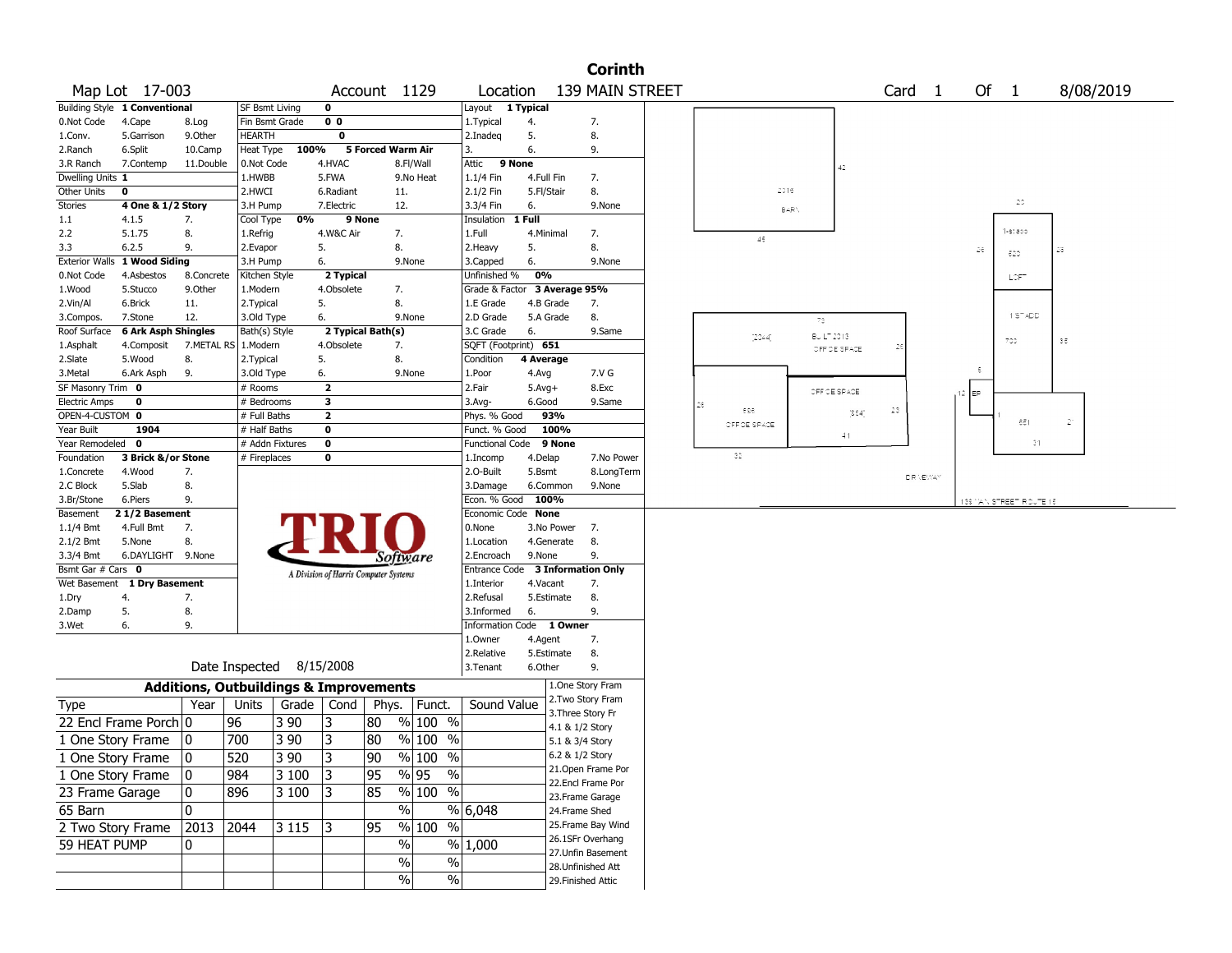|                  | Map Lot 17-004           | Account 1120 |                                    |                                 | Location 135 MAIN STREET   |                                     |             |                          | Card <sub>1</sub> | Of 1          |                                  | 8/08/2019                           |
|------------------|--------------------------|--------------|------------------------------------|---------------------------------|----------------------------|-------------------------------------|-------------|--------------------------|-------------------|---------------|----------------------------------|-------------------------------------|
|                  | REYNOLDS, JANICE M.      |              |                                    | <b>Property Data</b>            |                            |                                     |             | <b>Assessment Record</b> |                   |               |                                  |                                     |
|                  |                          |              | Neighborhood 1 Neighborhood A      |                                 |                            | Year                                | Land        |                          | <b>Buildings</b>  |               | Exempt                           | <b>Total</b>                        |
| 135 MAIN STREET  |                          |              |                                    |                                 |                            | 2006                                |             | 12,320                   |                   | 36,540        | 11,154                           | 37,706                              |
|                  |                          |              | Tree Growth Year                   | $\mathbf 0$                     |                            | 2007                                |             | 12,320                   |                   | 36,540        | 11,154                           | 37,706                              |
| CORINTH ME 04427 | B13985P262 B4291P62      |              | FIRST MORTGAGE<br>SECOND MORTGAGE  |                                 | $\mathbf 0$<br>$\mathbf 0$ | 2008                                |             | 14,330                   |                   | 36,500        | 11,700                           | 39,130                              |
| Previous Owner   |                          |              | Zone/Land Use 11 Residential       |                                 |                            | 2009                                |             | 14,330                   |                   | 36,310        | 10,660                           | 39,980                              |
| RAYMOND, LARRY   |                          |              |                                    |                                 |                            |                                     |             |                          |                   |               |                                  |                                     |
| RAYMOND, TAMMY   |                          |              | Secondary Zone                     |                                 |                            | 2010                                |             | 14,330                   |                   | 36,310        | 0                                | 50,640                              |
|                  |                          |              |                                    |                                 |                            | 2011                                |             | 14,330                   |                   | 36,310        | 0                                | 50,640                              |
| MAULDIN SC 29662 | Sale Date: 9/29/2015     |              | Topography 1 Level                 |                                 | 9                          | 2012                                |             | 14,330                   |                   | 36,310        | 0                                | 50,640                              |
|                  |                          |              | 1.Level                            | 4.Below St                      | 7.                         | 2013                                |             | 14,330                   |                   | 34,340        | 0                                | 48,670                              |
|                  |                          |              | 2.Rolling<br>3.Above St            | 5.Low<br>6.Swampy               | 8.<br>9.                   | 2014                                |             | 14,330                   |                   | 34,340        | 0                                | 48,670                              |
|                  |                          |              | <b>4 Drilled Well</b><br>Utilities |                                 | <b>6 Septic System</b>     | 2015                                |             | 14,330                   |                   | 34,340        | 0                                | 48,670                              |
|                  |                          |              |                                    |                                 |                            | 2016                                |             | 14,330                   |                   | 34,340        | 0                                | 48,670                              |
|                  |                          |              | 1.Public<br>2.Water                | 4.Dr Well<br>5.Dug Well         | 7.Cesspool<br>8.           | 2017                                |             | 14,330                   |                   | 34,340        | 20,000                           | 28,670                              |
|                  |                          |              | 3.Sewer                            | 6.Septic                        | 9.None                     | 2018                                |             | 14,330                   |                   | 34,340        | 20,000                           | 28,670                              |
|                  |                          |              | 1 Paved<br><b>Street</b>           |                                 |                            | 2019                                |             | 14,330                   |                   | 34,340        | 20,000                           | 28,670                              |
|                  |                          |              | 1.Paved                            | 4.R/W                           | 7.                         |                                     |             |                          | <b>Land Data</b>  |               |                                  |                                     |
|                  |                          |              | 2.Semi Imp<br>3.Gravel             | 5.<br>6.                        | 8.<br>9.None               | <b>Front Foot</b>                   |             | <b>Effective</b>         |                   |               | <b>Influence</b>                 | <b>Influence</b>                    |
|                  |                          |              | STATUS TG-F&O                      |                                 | $\mathbf 0$                | 11.Regular Lot                      | <b>Type</b> | Frontage                 | <b>Depth</b>      | <b>Factor</b> | Code<br>$\overline{\frac{9}{6}}$ | <b>Codes</b><br>1.Unimproved        |
|                  | Inspection Witnessed By: |              |                                    |                                 | $\mathbf 0$                | 12.Delta Triangle                   |             |                          |                   |               | $\frac{9}{6}$                    | 2. Excess Frtg                      |
|                  |                          |              |                                    | <b>Sale Data</b>                |                            | 13. Nabla Triangle<br>14. Rear Land |             |                          |                   |               | $\frac{9}{6}$<br>$\frac{9}{6}$   | 3. Topography<br>4.Size/Shape       |
| X                |                          | Date         | Sale Date                          |                                 | 9/29/2015                  | 15. Miscellaneous                   |             |                          |                   |               | $\frac{9}{6}$                    | 5.Access                            |
| No./Date         | Description              | Date Insp.   | Price                              |                                 |                            |                                     |             |                          |                   |               | %<br>%                           | 6.Open Space<br>7.Restricted        |
|                  |                          |              | Sale Type<br>1.Land                | 2 Land & Buildings<br>4. Mobile | 7.                         | <b>Square Foot</b>                  |             | <b>Square Feet</b>       |                   |               |                                  | 8.Environmt                         |
|                  |                          |              | 2.L & B                            | 5.Other                         | 8.                         | 16.Regular Lot                      |             |                          |                   |               | %                                | 9. Fractional                       |
|                  |                          |              | 3.Building                         | 6.                              | 9.                         | 17.Secondary Lot                    |             |                          |                   |               | %<br>$\frac{9}{6}$               | <b>Acres</b><br>30. Rear Land 51+   |
|                  |                          |              | Financing                          | 9 Unknown                       |                            | 18.Excess Land<br>19.Sound Value    |             |                          |                   |               | $\frac{9}{6}$                    | 31.Tillable                         |
|                  |                          |              | 1.Convent                          | 4.Seller                        | 7.                         | 20.Miscellaneous                    |             |                          |                   |               | $\frac{9}{6}$                    | 32.Pasture                          |
| Notes:           |                          |              | 2.FHA/VA                           | 5.Private                       | 8.                         |                                     |             |                          |                   |               | $\frac{9}{6}$                    | 33.Open Space<br>34.Softwood (F&O)  |
|                  |                          |              | 3.Assumed                          | 6.Cash                          | 9.Unknown                  | <b>Fract. Acre</b>                  |             |                          |                   |               | $\overline{\frac{9}{6}}$         | 35. Mixed Wood (F&                  |
|                  |                          |              | Validity                           | 8 Other Non Valid               |                            | 21.Improved (Frac                   |             | <b>Acreage/Sites</b>     |                   |               |                                  | 36.Hardwood (F&O)                   |
|                  |                          |              | 1.Valid                            | 4.Split                         | 7.Renovate                 | 22.Unimproved (Fr                   | 21          |                          | 0.62              | 100           | %<br>$\bf{0}$<br>%               | 37.Softwood (TG)                    |
|                  |                          |              | 2.Related                          | 5.Partial                       | 8.Other                    | 23.No Road Lot (F                   |             |                          |                   |               | $\overline{\frac{9}{6}}$         | 38. Mixed Wood (TG                  |
|                  |                          |              | 3.Distress                         | 6.Exempt                        | 9.                         | <b>Acres</b>                        |             |                          |                   |               | $\overline{\frac{9}{6}}$         | 39.Hardwood (TG)                    |
|                  |                          |              | Verified                           | <b>5 Public Record</b>          |                            | 24.Commercial                       |             |                          |                   |               | $\overline{\frac{9}{6}}$         | 40. Wasteland<br>41. Multiple MO HO |
|                  |                          |              | 1.Buyer                            | 4.Agent                         | 7.Family                   | 25.                                 |             |                          |                   |               | $\overline{\frac{9}{6}}$         | 42. Multiple Home                   |
|                  |                          |              | 2.Seller                           | 5.Pub Rec                       | 8.Other                    | 26.<br>27. Rear Land 1-10           |             |                          |                   |               | $\overline{\frac{9}{6}}$         | 43.TG SINGLE LANE                   |
|                  |                          |              | 3.Lender                           | 6.MLS                           | 9.                         | 28. Rear Land 11-2                  |             |                          |                   |               |                                  | 44.Lot Improvemen                   |
| <b>Corinth</b>   |                          |              |                                    |                                 |                            | 29. Rear Land 26-5                  |             | <b>Total Acreage</b>     |                   | 0.62          |                                  | 45. Miscellaneous<br>46.Sound Value |
|                  |                          |              |                                    |                                 |                            |                                     |             |                          |                   |               |                                  |                                     |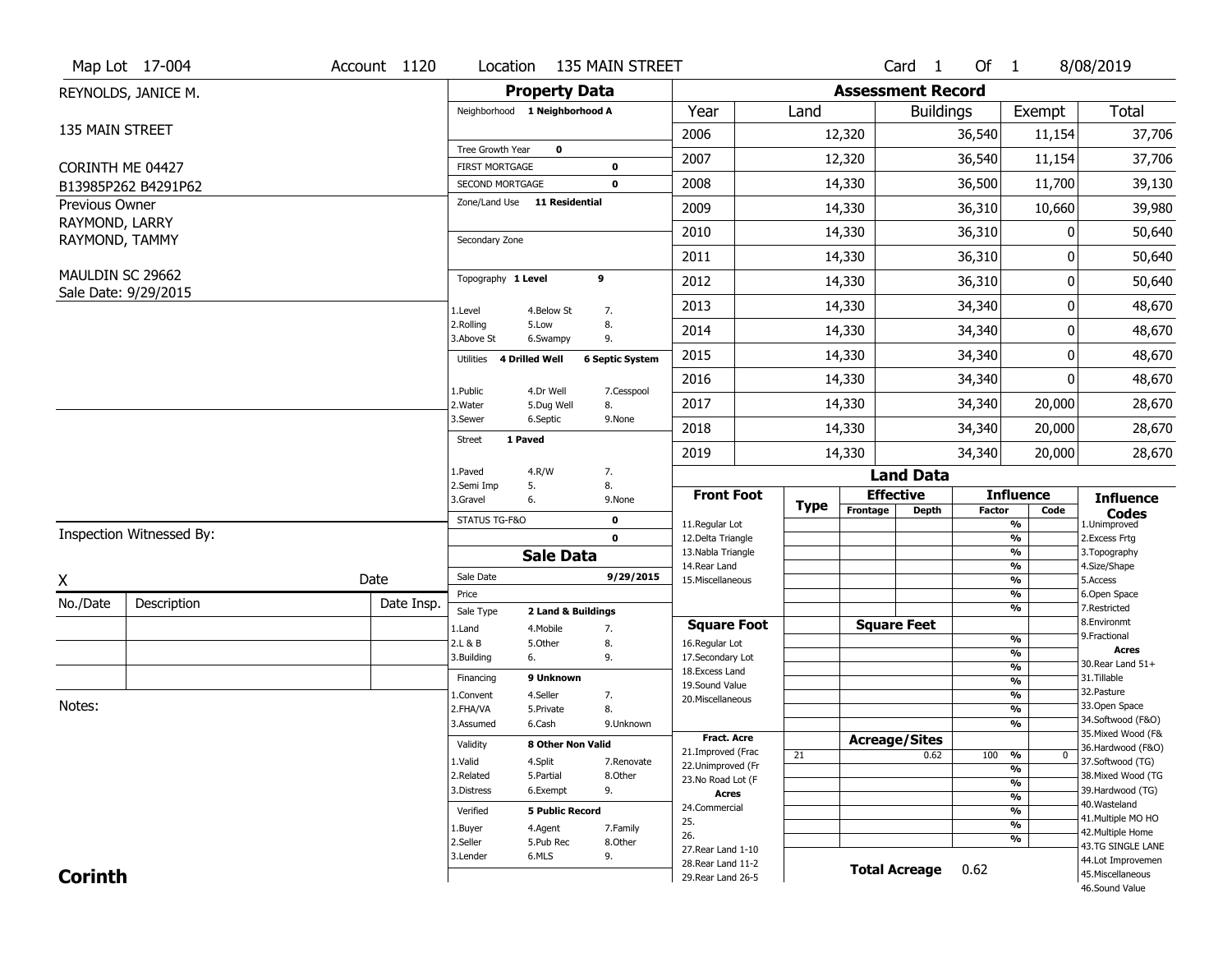|                       |                       |                                                   |                       |                 |                                       |                |                                  |                        |              |                 | <b>Corinth</b>     |          |    |      |     |                          |     |      |                         |                   |
|-----------------------|-----------------------|---------------------------------------------------|-----------------------|-----------------|---------------------------------------|----------------|----------------------------------|------------------------|--------------|-----------------|--------------------|----------|----|------|-----|--------------------------|-----|------|-------------------------|-------------------|
|                       | Map Lot 17-004        |                                                   |                       |                 |                                       | Account 1120   |                                  | Location               |              |                 | 135 MAIN STREET    |          |    |      |     | Card <sub>1</sub>        |     | Of 1 |                         | 8/08/2019         |
| <b>Building Style</b> |                       |                                                   | <b>SF Bsmt Living</b> |                 |                                       |                |                                  | Layout                 |              |                 |                    |          |    |      |     |                          |     |      |                         |                   |
| 0.Not Code            | 4.Cape                | 8.Log                                             | Fin Bsmt Grade        |                 |                                       |                |                                  | 1.Typical              | 4.           |                 | 7.                 |          |    |      |     |                          |     |      |                         |                   |
| 1.Conv.               | 5.Garrison            | 9.0ther                                           | <b>HEARTH</b>         |                 |                                       |                |                                  | 2.Inadeq               | 5.           |                 | 8.                 |          |    |      |     |                          |     |      |                         |                   |
| 2.Ranch               | 6.Split               | 10.Camp                                           | Heat Type             | 100%            |                                       |                |                                  | 3.                     | 6.           |                 | 9.                 |          |    |      |     |                          |     |      |                         |                   |
| 3.R Ranch             | 7.Contemp             | 11.Double                                         | 0.Not Code            |                 | 4.HVAC                                |                | 8.Fl/Wall                        | Attic                  |              |                 |                    |          |    |      |     |                          |     |      | 30                      | SHED              |
| <b>Dwelling Units</b> |                       |                                                   | 1.HWBB                |                 | 5.FWA                                 |                | 9.No Heat                        | 1.1/4 Fin              | 4.Full Fin   |                 | 7.                 |          |    | 24'  |     |                          |     |      |                         | 240'              |
| Other Units           |                       |                                                   | 2.HWCI                |                 | 6.Radiant                             | 11.            |                                  | 2.1/2 Fin              | 5.Fl/Stair   |                 | 8.                 | CARAGE   |    |      |     |                          |     |      |                         |                   |
| Stories               |                       |                                                   | 3.H Pump              |                 | 7.Electric                            | 12.            |                                  | 3.3/4 Fin              | 6.           |                 | 9.None             |          |    |      |     |                          |     |      |                         |                   |
| 1.1                   | 4.1.5                 | 7.                                                | Cool Type             | 0%              |                                       |                |                                  | Insulation             |              |                 |                    |          | 24 | -576 |     |                          |     |      |                         |                   |
| 2.2                   | 5.1.75                | 8.                                                | 1.Refrig              |                 | 4.W&C Air                             | 7.             |                                  | 1.Full                 | 4.Minimal    |                 | 7.                 |          |    |      |     |                          |     |      |                         |                   |
| 3.3                   | 6.2.5                 | 9.                                                | 2.Evapor              |                 | 5.                                    | 8.             |                                  | 2. Heavy               | 5.           |                 | 8.                 |          |    |      |     |                          |     |      | $8^\circ$               |                   |
| <b>Exterior Walls</b> |                       |                                                   | 3.H Pump              |                 | 6.                                    |                | 9.None                           | 3.Capped               | 6.           |                 | 9.None             |          |    |      |     |                          |     |      |                         |                   |
| 0.Not Code            | 4.Asbestos            | 8.Concrete                                        | Kitchen Style         |                 |                                       |                |                                  | Unfinished %           |              |                 |                    |          |    |      |     |                          |     |      | $3' - 16' - 8'$         | <b>ENCL PORCH</b> |
| 1.Wood                | 5.Stucco              | 9.Other                                           | 1.Modern              |                 | 4.Obsolete                            | 7.             |                                  | Grade & Factor         |              |                 |                    |          |    |      |     |                          |     | 50'  |                         |                   |
| 2.Vin/Al              | 6.Brick               | 11.                                               | 2. Typical            |                 | 5.                                    | 8.             |                                  | 1.E Grade              | 4.B Grade    |                 | 7.                 |          |    |      |     |                          |     |      |                         |                   |
| 3.Compos.             | 7.Stone               | 12.                                               | 3.Old Type            |                 | 6.                                    |                | 9.None                           | 2.D Grade              | 5.A Grade    |                 | 8.                 |          |    |      |     |                          |     |      |                         | MOBILE HOME       |
| Roof Surface          |                       |                                                   | Bath(s) Style         |                 |                                       |                |                                  | 3.C Grade              | 6.           |                 | 9.Same             |          |    |      | 18' |                          | 900 |      |                         | 1968 MAGNOLIA     |
| 1.Asphalt             | 4.Composit            | 7.METAL RS                                        | 1.Modern              |                 | 4.Obsolete                            | 7.             |                                  | SQFT (Footprint)       |              |                 |                    |          |    |      |     |                          |     |      |                         |                   |
| 2.Slate               | 5.Wood                | 8.                                                | 2. Typical            |                 | 5.                                    | 8.             |                                  | Condition              |              |                 |                    |          |    |      |     |                          |     |      |                         |                   |
| 3.Metal               | 6.Ark Asph            | 9.                                                | 3.Old Type            |                 | 6.                                    |                | 9.None                           | 1.Poor                 | 4.Avg        |                 | 7.V G              |          |    |      |     |                          |     |      |                         |                   |
| SF Masonry Trim       |                       |                                                   | # Rooms               |                 |                                       |                |                                  | 2.Fair                 | $5.$ Avg $+$ |                 | 8.Exc              | DRIVEWAY |    |      |     |                          |     | 50'  | 192'<br>12 <sup>1</sup> |                   |
| <b>Electric Amps</b>  |                       |                                                   | # Bedrooms            |                 |                                       |                |                                  | $3.$ Avg-              | 6.Good       |                 | 9.Same             |          |    |      | 12' | 408                      | 34  |      | 16                      | 1 ST ADD          |
| OPEN-4-CUSTOM         |                       |                                                   | # Full Baths          |                 |                                       |                |                                  | Phys. % Good           |              |                 |                    |          |    |      |     |                          |     |      |                         |                   |
| Year Built            |                       |                                                   | # Half Baths          |                 |                                       |                |                                  | Funct. % Good          |              |                 |                    |          |    |      |     | <b>ENCL PORCH</b>        |     |      |                         |                   |
| Year Remodeled        |                       |                                                   |                       | # Addn Fixtures |                                       |                |                                  | <b>Functional Code</b> |              |                 |                    |          |    |      |     |                          |     |      |                         |                   |
| Foundation            |                       |                                                   | # Fireplaces          |                 |                                       |                |                                  | 1.Incomp               | 4.Delap      |                 | 7.No Power         |          |    |      |     |                          |     |      |                         |                   |
| 1.Concrete            | 4.Wood                | 7.                                                |                       |                 |                                       |                |                                  | 2.0-Built              | 5.Bsmt       |                 | 8.LongTerm         |          |    |      |     |                          |     |      |                         |                   |
| 2.C Block             | 5.Slab                | 8.                                                |                       |                 |                                       |                |                                  | 3.Damage               | 6.Common     |                 | 9.None             |          |    |      |     | 135 MAIN STREET ROUTE 15 |     |      |                         |                   |
| 3.Br/Stone            | 6.Piers               | 9.                                                |                       |                 |                                       |                |                                  | Econ. % Good           |              |                 |                    |          |    |      |     |                          |     |      |                         |                   |
| Basement              |                       |                                                   |                       |                 |                                       |                |                                  | Economic Code          |              |                 |                    |          |    |      |     |                          |     |      |                         |                   |
| 1.1/4 Bmt             | 4.Full Bmt            | 7.                                                |                       |                 |                                       |                |                                  | 0.None                 |              | 3.No Power      | 7.                 |          |    |      |     |                          |     |      |                         |                   |
| 2.1/2 Bmt             | 5.None                | 8.                                                |                       |                 |                                       |                |                                  | 1.Location             |              | 4.Generate      | 8.                 |          |    |      |     |                          |     |      |                         |                   |
| 3.3/4 Bmt             | 6.DAYLIGHT 9.None     |                                                   |                       |                 |                                       |                | Software                         | 2.Encroach             | 9.None       |                 | 9.                 |          |    |      |     |                          |     |      |                         |                   |
| Bsmt Gar # Cars       |                       |                                                   |                       |                 | A Division of Harris Computer Systems |                |                                  | Entrance Code          | $\mathbf 0$  |                 |                    |          |    |      |     |                          |     |      |                         |                   |
| Wet Basement          |                       |                                                   |                       |                 |                                       |                |                                  | 1.Interior             | 4.Vacant     |                 | 7.                 |          |    |      |     |                          |     |      |                         |                   |
| 1.Dry                 | 4.                    | 7.                                                |                       |                 |                                       |                |                                  | 2.Refusal              | 5.Estimate   |                 | 8.                 |          |    |      |     |                          |     |      |                         |                   |
| 2.Damp                | 5.                    | 8.                                                |                       |                 |                                       |                |                                  | 3.Informed             | 6.           |                 | 9.                 |          |    |      |     |                          |     |      |                         |                   |
| 3.Wet                 | 6.                    | 9.                                                |                       |                 |                                       |                |                                  | Information Code 0     |              |                 |                    |          |    |      |     |                          |     |      |                         |                   |
|                       |                       |                                                   |                       |                 |                                       |                |                                  | 1.0wner                | 4.Agent      |                 | 7.                 |          |    |      |     |                          |     |      |                         |                   |
|                       |                       |                                                   |                       |                 |                                       |                |                                  | 2.Relative             | 5.Estimate   |                 | 8.                 |          |    |      |     |                          |     |      |                         |                   |
|                       |                       |                                                   | Date Inspected        |                 |                                       |                |                                  | 3. Tenant              | 6.Other      |                 | 9.                 |          |    |      |     |                          |     |      |                         |                   |
|                       |                       | <b>Additions, Outbuildings &amp; Improvements</b> |                       |                 |                                       |                |                                  |                        |              |                 | 1.One Story Fram   |          |    |      |     |                          |     |      |                         |                   |
| Type                  |                       | Year                                              | Units                 | Grade $ $       | Cond                                  | Phys.          | Funct.                           | Sound Value            |              |                 | 2. Two Story Fram  |          |    |      |     |                          |     |      |                         |                   |
| 999 Mobile Home       |                       | 1968                                              | 14x70                 | 2 1 1 0         | 13                                    | 75             | % 80<br>$\%$                     |                        |              |                 | 3. Three Story Fr  |          |    |      |     |                          |     |      |                         |                   |
|                       |                       |                                                   |                       |                 |                                       |                |                                  |                        |              | 4.1 & 1/2 Story |                    |          |    |      |     |                          |     |      |                         |                   |
|                       | 22 Encl Frame Porch 0 |                                                   | 408                   | 2 100           | 3                                     | 80             | % 100 %                          |                        |              | 5.1 & 3/4 Story |                    |          |    |      |     |                          |     |      |                         |                   |
|                       | 1 One Story Frame     | $ 0\rangle$                                       | 192                   | 2 100           | 13                                    | 80             | $\frac{9}{6}$ 100 %              |                        |              | 6.2 & 1/2 Story |                    |          |    |      |     |                          |     |      |                         |                   |
|                       | 22 Encl Frame Porch 0 |                                                   | 128                   | 2 100           | 3                                     | 70             | % 100 %                          |                        |              |                 | 21.Open Frame Por  |          |    |      |     |                          |     |      |                         |                   |
| 23 Frame Garage       |                       | 10                                                | 576                   | 3 100           | 3                                     | 80             | $\frac{9}{6}$ 100 %              |                        |              |                 | 22.Encl Frame Por  |          |    |      |     |                          |     |      |                         |                   |
|                       |                       |                                                   |                       |                 |                                       |                |                                  |                        |              |                 | 23. Frame Garage   |          |    |      |     |                          |     |      |                         |                   |
| 24 Frame Shed         |                       | 10                                                | 240                   | 2 100           | 13                                    | 80             | % 100 %                          |                        |              | 24.Frame Shed   |                    |          |    |      |     |                          |     |      |                         |                   |
|                       |                       |                                                   |                       |                 |                                       | $\sqrt{6}$     | $\overline{\frac{0}{0}}$         |                        |              |                 | 25. Frame Bay Wind |          |    |      |     |                          |     |      |                         |                   |
|                       |                       |                                                   |                       |                 |                                       | $\sqrt[6]{\ }$ | $\overline{\frac{0}{0}}$         |                        |              |                 | 26.1SFr Overhang   |          |    |      |     |                          |     |      |                         |                   |
|                       |                       |                                                   |                       |                 |                                       |                | $\overline{\frac{0}{0}}$<br>$\%$ |                        |              |                 | 27.Unfin Basement  |          |    |      |     |                          |     |      |                         |                   |
|                       |                       |                                                   |                       |                 |                                       |                |                                  |                        |              |                 | 28. Unfinished Att |          |    |      |     |                          |     |      |                         |                   |
|                       |                       |                                                   |                       |                 |                                       | $\frac{0}{0}$  | $\sqrt[6]{\ }$                   |                        |              |                 | 29. Finished Attic |          |    |      |     |                          |     |      |                         |                   |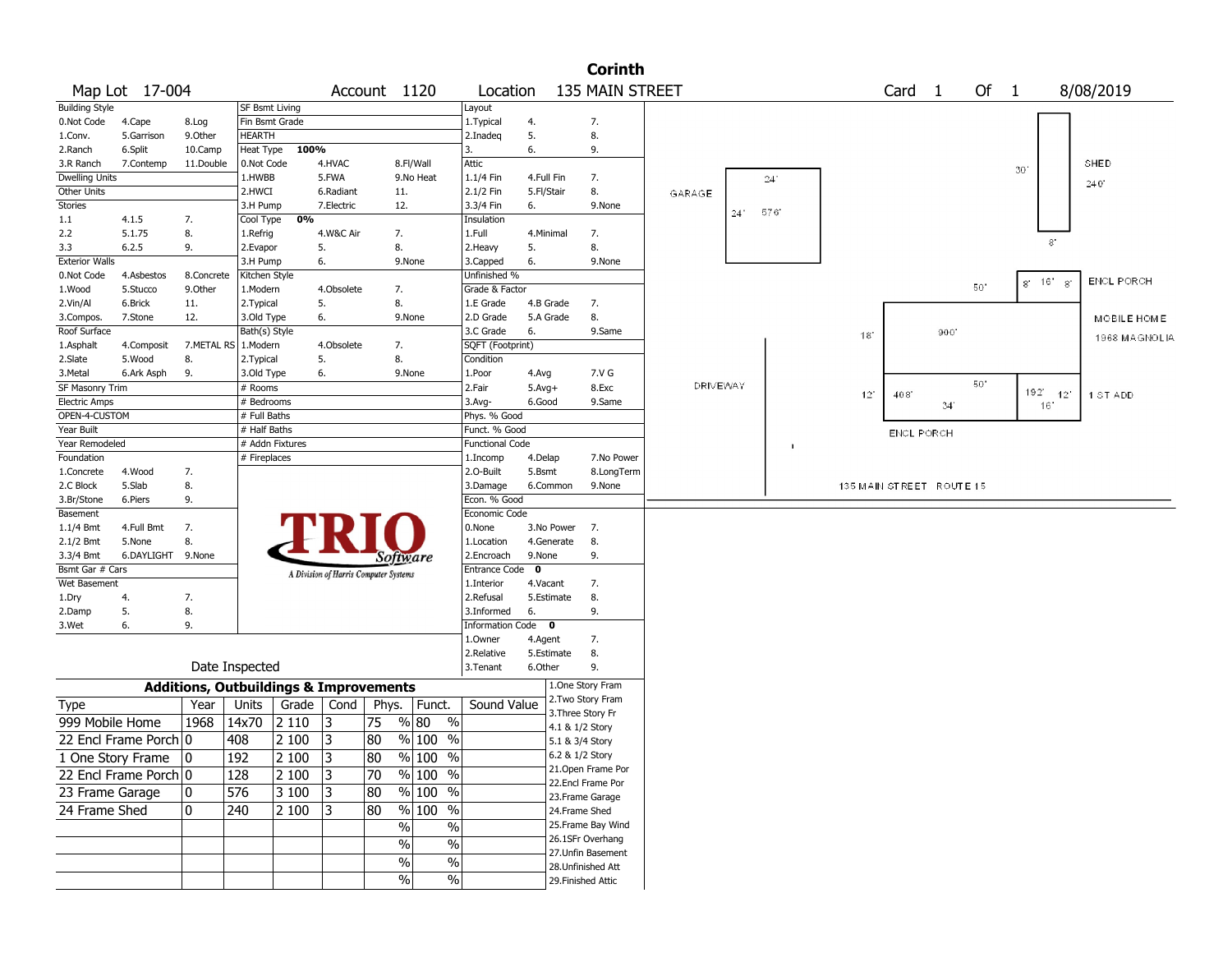|                  | Map Lot 17-005           | Account 1294 |                                                 |                               | Location 170 MAIN STREET   |                                          |             |                              | Card <sub>1</sub>    | Of 1          |                                           | 8/08/2019                              |
|------------------|--------------------------|--------------|-------------------------------------------------|-------------------------------|----------------------------|------------------------------------------|-------------|------------------------------|----------------------|---------------|-------------------------------------------|----------------------------------------|
|                  | STROUT, BARBARA T.       |              |                                                 | <b>Property Data</b>          |                            |                                          |             | <b>Assessment Record</b>     |                      |               |                                           |                                        |
|                  |                          |              |                                                 | Neighborhood 1 Neighborhood A |                            | Year                                     | Land        |                              | <b>Buildings</b>     |               | Exempt                                    | <b>Total</b>                           |
|                  |                          |              |                                                 |                               |                            | 2006                                     |             | 9,090                        |                      | 65,180        | 15,444                                    | 58,826                                 |
| P.O. BOX 425     |                          |              | Tree Growth Year                                | $\mathbf 0$                   |                            | 2007                                     |             | 9,090                        |                      | 65,180        | 15,444                                    | 58,826                                 |
| CORINTH ME 04427 |                          |              | <b>FIRST MORTGAGE</b><br><b>SECOND MORTGAGE</b> |                               | $\mathbf 0$<br>$\mathbf 0$ | 2008                                     |             | 11,730                       |                      | 67,670        | 17,100                                    | 62,300                                 |
| B1840P43         |                          |              |                                                 | Zone/Land Use 11 Residential  |                            | 2009                                     |             | 11,730                       |                      | 67,670        | 15,580                                    | 63,820                                 |
|                  |                          |              |                                                 |                               |                            | 2010                                     |             | 11,730                       |                      | 68,270        | 14,432                                    | 65,568                                 |
|                  |                          |              | Secondary Zone                                  |                               |                            | 2011                                     |             | 11,730                       |                      | 68,270        | 15,136                                    | 64,864                                 |
|                  |                          |              | Topography 1 Level                              |                               | 9                          | 2012                                     |             | 11,730                       |                      | 68,860        | 15,136                                    | 65,454                                 |
|                  |                          |              |                                                 |                               |                            | 2013                                     |             | 11,730                       |                      | 68,860        | 16,000                                    | 64,590                                 |
|                  |                          |              | 1.Level<br>2.Rolling                            | 4.Below St<br>5.Low           | 7.<br>8.                   |                                          |             |                              |                      |               |                                           |                                        |
|                  |                          |              | 3.Above St                                      | 6.Swampy                      | 9.                         | 2014                                     |             | 11,730                       |                      | 71,930        | 15,680                                    | 67,980                                 |
|                  |                          |              | <b>Utilities</b>                                | <b>4 Drilled Well</b>         | <b>6 Septic System</b>     | 2015                                     |             | 11,730                       |                      | 72,550        | 16,000                                    | 68,280                                 |
|                  |                          |              | 1.Public                                        | 4.Dr Well                     | 7.Cesspool                 | 2016                                     |             | 11,730                       |                      | 72,550        | 21,000                                    | 63,280                                 |
|                  |                          |              | 2. Water<br>3.Sewer                             | 5.Dug Well<br>6.Septic        | 8.<br>9.None               | 2017                                     |             | 11,730                       |                      | 72,550        | 26,000                                    | 58,280                                 |
|                  |                          |              | <b>Street</b>                                   | 1 Paved                       |                            | 2018                                     |             | 11,730                       |                      | 72,550        | 26,000                                    | 58,280                                 |
|                  |                          |              |                                                 |                               |                            | 2019                                     |             | 11,730                       |                      | 72,550        | 26,000                                    | 58,280                                 |
|                  |                          |              | 1.Paved<br>2.Semi Imp                           | 4.R/W<br>5.                   | 7.<br>8.                   |                                          |             |                              | <b>Land Data</b>     |               |                                           |                                        |
|                  |                          |              | 3.Gravel                                        | 6.                            | 9.None                     | <b>Front Foot</b>                        | <b>Type</b> | <b>Effective</b><br>Frontage | <b>Depth</b>         | <b>Factor</b> | <b>Influence</b><br>Code                  | <b>Influence</b><br><b>Codes</b>       |
|                  | Inspection Witnessed By: |              | STATUS TG-F&O                                   |                               | 0                          | 11.Regular Lot                           |             |                              |                      |               | %                                         | 1.Unimproved                           |
|                  |                          |              |                                                 | <b>Sale Data</b>              | $\mathbf 0$                | 12.Delta Triangle<br>13. Nabla Triangle  |             |                              |                      |               | %<br>%                                    | 2. Excess Frtg<br>3. Topography        |
|                  |                          |              | Sale Date                                       |                               |                            | 14. Rear Land                            |             |                              |                      |               | %                                         | 4.Size/Shape                           |
| Χ                |                          | Date         | Price                                           |                               |                            | 15. Miscellaneous                        |             |                              |                      |               | %<br>%                                    | 5.Access<br>6.Open Space               |
| No./Date         | Description              | Date Insp.   | Sale Type                                       |                               |                            |                                          |             |                              |                      |               | %                                         | 7.Restricted                           |
|                  |                          |              | 1.Land                                          | 4. Mobile                     | 7.                         | <b>Square Foot</b>                       |             |                              | <b>Square Feet</b>   |               |                                           | 8.Environmt<br>9. Fractional           |
|                  |                          |              | 2.L & B<br>3.Building                           | 5.Other<br>6.                 | 8.<br>9.                   | 16.Regular Lot<br>17.Secondary Lot       |             |                              |                      |               | $\frac{9}{6}$<br>$\overline{\frac{9}{6}}$ | <b>Acres</b>                           |
|                  |                          |              |                                                 |                               |                            | 18.Excess Land                           |             |                              |                      |               | $\frac{9}{6}$                             | 30. Rear Land 51+                      |
|                  |                          |              | Financing                                       |                               |                            | 19.Sound Value                           |             |                              |                      |               | $\overline{\frac{9}{6}}$                  | 31.Tillable<br>32. Pasture             |
| Notes:           |                          |              | 1.Convent<br>2.FHA/VA                           | 4.Seller<br>5.Private         | 7.<br>8.                   | 20.Miscellaneous                         |             |                              |                      |               | $\overline{\frac{9}{6}}$<br>$\frac{9}{6}$ | 33.Open Space                          |
|                  |                          |              | 3.Assumed                                       | 6.Cash                        | 9.Unknown                  |                                          |             |                              |                      |               | $\overline{\frac{9}{6}}$                  | 34.Softwood (F&O)                      |
|                  |                          |              |                                                 |                               |                            | Fract. Acre                              |             | <b>Acreage/Sites</b>         |                      |               |                                           | 35. Mixed Wood (F&                     |
|                  |                          |              | Validity                                        |                               |                            | 21.Improved (Frac                        | 21          |                              | 0.35                 | 100           | %<br>$\bf{0}$                             | 36.Hardwood (F&O)                      |
|                  |                          |              | 1.Valid<br>2.Related                            | 4.Split<br>5.Partial          | 7.Renovate<br>8.Other      | 22.Unimproved (Fr                        |             |                              |                      |               | %                                         | 37.Softwood (TG)<br>38. Mixed Wood (TG |
|                  |                          |              | 3.Distress                                      | 6.Exempt                      | 9.                         | 23. No Road Lot (F<br><b>Acres</b>       |             |                              |                      |               | %                                         | 39.Hardwood (TG)                       |
|                  |                          |              | Verified                                        |                               |                            | 24.Commercial                            |             |                              |                      |               | %<br>%                                    | 40. Wasteland                          |
|                  |                          |              |                                                 |                               |                            | 25.                                      |             |                              |                      |               | %                                         | 41. Multiple MO HO                     |
|                  |                          |              | 1.Buyer<br>2.Seller                             | 4.Agent<br>5.Pub Rec          | 7.Family<br>8.Other        | 26.                                      |             |                              |                      |               | %                                         | 42. Multiple Home<br>43.TG SINGLE LANE |
|                  |                          |              | 3.Lender                                        | 6.MLS                         | 9.                         | 27. Rear Land 1-10                       |             |                              |                      |               |                                           | 44.Lot Improvemen                      |
|                  |                          |              |                                                 |                               |                            |                                          |             |                              |                      |               |                                           |                                        |
| <b>Corinth</b>   |                          |              |                                                 |                               |                            | 28. Rear Land 11-2<br>29. Rear Land 26-5 |             |                              | <b>Total Acreage</b> | 0.35          |                                           | 45. Miscellaneous                      |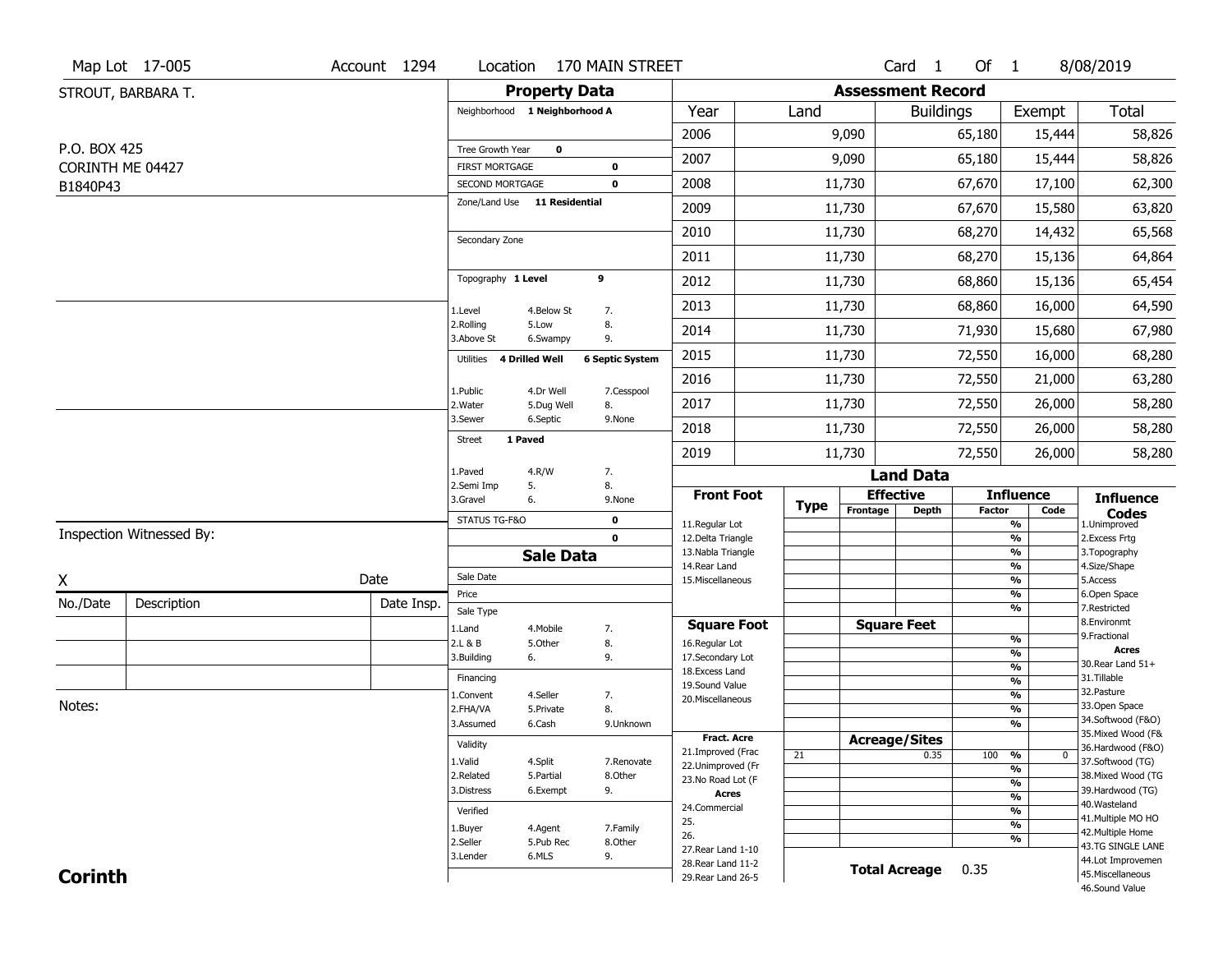|                          |                             |                                                   |                          |       |                         |                                       |                          |                                  |                      |                    | <b>Corinth</b>     |     |       |                                 |          |    |        |                          |  |
|--------------------------|-----------------------------|---------------------------------------------------|--------------------------|-------|-------------------------|---------------------------------------|--------------------------|----------------------------------|----------------------|--------------------|--------------------|-----|-------|---------------------------------|----------|----|--------|--------------------------|--|
|                          | Map Lot 17-005              |                                                   |                          |       |                         | Account 1294                          |                          | Location                         |                      |                    | 170 MAIN STREET    |     |       | Card <sub>1</sub>               |          |    | Of 1   | 8/08/2019                |  |
| Building Style 2 Ranch   |                             |                                                   | <b>SF Bsmt Living</b>    |       | 196                     |                                       |                          | Layout 1 Typical                 |                      |                    |                    |     |       |                                 |          |    |        |                          |  |
| 0.Not Code               | 4.Cape                      | 8.Log                                             | Fin Bsmt Grade           |       | 3 100                   |                                       |                          | 1. Typical                       | 4.                   |                    | 7.                 |     |       |                                 |          |    |        |                          |  |
| 1.Conv.                  | 5.Garrison                  | 9.0ther                                           | <b>HEARTH</b>            |       | 0                       |                                       |                          | 2.Inadeg                         | 5.                   |                    | 8.                 |     |       |                                 |          |    |        |                          |  |
| 2.Ranch                  | 6.Split                     | 10.Camp                                           | Heat Type                | 100%  |                         | 1 Hot Water BB                        |                          | 3.                               | 6.                   |                    | 9.                 |     |       |                                 |          |    |        |                          |  |
| 3.R Ranch                | 7.Contemp                   | 11.Double                                         | 0.Not Code               |       | 4.HVAC                  |                                       | 8.Fl/Wall                | Attic<br>9 None                  |                      |                    |                    |     |       |                                 |          |    |        |                          |  |
| Dwelling Units 1         |                             |                                                   | 1.HWBB                   |       | 5.FWA                   |                                       | 9.No Heat                | $1.1/4$ Fin                      | 4.Full Fin           |                    | 7.                 |     |       |                                 |          |    |        |                          |  |
| Other Units              | 0                           |                                                   | 2.HWCI                   |       | 6.Radiant               | 11.                                   |                          | 2.1/2 Fin                        | 5.Fl/Stair           |                    | 8.                 |     |       |                                 | 8<br>128 |    | SHED   |                          |  |
| Stories                  | 1 One Story                 |                                                   | 3.H Pump                 |       | 7.Electric              | 12.                                   |                          | 3.3/4 Fin                        | 6.                   |                    | 9.None             |     |       |                                 |          |    |        |                          |  |
| 1.1                      | 4.1.5                       | 7.                                                | Cool Type                | 0%    | 9 None                  |                                       |                          | Insulation                       | 1 Full               |                    |                    |     |       |                                 | 16       |    |        |                          |  |
| 2.2                      | 5.1.75                      | 8.                                                | 1.Refrig                 |       | 4.W&C Air               | 7.                                    |                          | 1.Full                           | 4.Minimal            |                    | 7.                 |     | 52    |                                 |          |    |        |                          |  |
| 3.3                      | 6.2.5                       | 9.                                                | 2.Evapor                 |       | 5.                      | 8.                                    |                          | 2.Heavy                          | 5.                   |                    | 8.                 |     |       |                                 |          |    |        |                          |  |
| <b>Exterior Walls</b>    | 2 Vinyl/Aluminum            |                                                   | 3.H Pump                 |       | 6.                      | 9.None                                |                          | 3.Capped                         | 6.                   |                    | 9.None             |     |       |                                 |          | 30 | GARAGE |                          |  |
| 0.Not Code               | 4.Asbestos                  | 8.Concrete                                        | Kitchen Style            |       | 2 Typical               |                                       |                          | Unfinished %                     | 0%                   |                    |                    |     |       |                                 |          |    |        |                          |  |
| 1.Wood                   | 5.Stucco                    | 9.0ther                                           | 1.Modern                 |       | 4.Obsolete              | 7.                                    |                          | Grade & Factor 3 Average 116%    |                      |                    |                    |     | 12721 |                                 | 480      |    |        |                          |  |
| 2.Vin/Al                 | 6.Brick                     | 11.                                               | 2. Typical               |       | 5.                      | 8.                                    |                          | 1.E Grade                        | 4.B Grade            |                    | 7.                 | 261 |       |                                 |          |    |        |                          |  |
| 3.Compos.                | 7.Stone                     | 12.                                               | 3.Old Type               |       | 6.                      | 9.None                                |                          | 2.D Grade                        | 5.A Grade            |                    | 8.                 |     |       |                                 |          |    |        |                          |  |
| Roof Surface             | <b>6 Ark Asph Shingles</b>  |                                                   | Bath(s) Style            |       |                         | 2 Typical Bath(s)                     |                          | 3.C Grade                        | 6.                   |                    | 9.Same             |     |       | $\overline{18}$ $\overline{10}$ |          |    |        |                          |  |
| 1.Asphalt                | 4.Composit                  | 7.METAL RS                                        | 1.Modern                 |       | 4.Obsolete              | 7.                                    |                          | SQFT (Footprint) 1272            |                      |                    |                    |     |       |                                 |          |    |        |                          |  |
| 2.Slate                  | 5.Wood                      | 8.                                                | 2. Typical               |       | 5.                      | 8.                                    |                          | Condition                        | 4 Average            |                    |                    |     | 42'   | OPEN PORCH                      |          |    |        |                          |  |
| 3.Metal                  | 6.Ark Asph                  | 9.                                                | 3.Old Type               |       | 6.                      | 9.None                                |                          | 1.Poor                           | 4.Avg                |                    | 7.V G              |     |       |                                 |          |    |        |                          |  |
| SF Masonry Trim 0        |                             |                                                   | # Rooms                  |       | $\overline{\mathbf{z}}$ |                                       |                          | 2.Fair                           | $5.Avg+$             |                    | 8.Exc              |     |       |                                 |          |    |        |                          |  |
| <b>Electric Amps</b>     | $\mathbf 0$                 |                                                   | # Bedrooms               |       | 3                       |                                       |                          | $3.$ Avg-                        | 6.Good               |                    | 9.Same             |     |       | <b>DRIVEWAY</b>                 |          |    |        |                          |  |
| OPEN-4-CUSTOM 0          |                             |                                                   | # Full Baths             |       | 1                       |                                       |                          | Phys. % Good                     | 90%                  |                    |                    |     |       |                                 |          |    |        | 170 MAIN STREET ROUTE 15 |  |
| Year Built               | 1962                        |                                                   | # Half Baths             |       | $\bf{0}$                |                                       |                          | Funct. % Good                    |                      | 100%               |                    |     |       |                                 |          |    |        |                          |  |
| Year Remodeled           | 0                           |                                                   | # Addn Fixtures          |       | $\overline{\mathbf{0}}$ |                                       |                          | <b>Functional Code</b>           |                      | 9 None             |                    |     |       |                                 |          |    |        |                          |  |
| Foundation               | 1 Concrete                  |                                                   | # Fireplaces             |       | $\bf{0}$                |                                       |                          | 1.Incomp                         | 4.Delap              |                    | 7.No Power         |     |       |                                 |          |    |        |                          |  |
| 1.Concrete               | 4.Wood                      | 7.                                                |                          |       |                         |                                       |                          | 2.O-Built                        | 5.Bsmt               |                    | 8.LongTerm         |     |       |                                 |          |    |        |                          |  |
| 2.C Block                | 5.Slab                      | 8.                                                |                          |       |                         |                                       |                          | 3.Damage                         | 6.Common             |                    | 9.None             |     |       |                                 |          |    |        |                          |  |
| 3.Br/Stone               | 6.Piers                     | 9.                                                |                          |       |                         |                                       |                          | Econ. % Good                     | 100%                 |                    |                    |     |       |                                 |          |    |        |                          |  |
| Basement                 | 4 Full Basement             |                                                   |                          |       |                         |                                       |                          | Economic Code None               |                      |                    |                    |     |       |                                 |          |    |        |                          |  |
| $1.1/4$ Bmt              | 4.Full Bmt                  | 7.                                                |                          |       |                         |                                       |                          | 0.None<br>1.Location             | 3.No Power           |                    | 7.<br>8.           |     |       |                                 |          |    |        |                          |  |
| $2.1/2$ Bmt<br>3.3/4 Bmt | 5.None<br>6.DAYLIGHT 9.None | 8.                                                |                          |       |                         |                                       |                          | 2.Encroach                       | 4.Generate<br>9.None |                    | 9.                 |     |       |                                 |          |    |        |                          |  |
| Bsmt Gar # Cars 0        |                             |                                                   |                          |       |                         | Software                              |                          | Entrance Code 3 Information Only |                      |                    |                    |     |       |                                 |          |    |        |                          |  |
|                          | Wet Basement 1 Dry Basement |                                                   |                          |       |                         | A Division of Harris Computer Systems |                          | 1.Interior                       | 4.Vacant             |                    | 7.                 |     |       |                                 |          |    |        |                          |  |
| 1.Dry                    | 4.                          | 7.                                                |                          |       |                         |                                       |                          | 2.Refusal                        | 5.Estimate           |                    | 8.                 |     |       |                                 |          |    |        |                          |  |
| 2.Damp                   | 5.                          | 8.                                                |                          |       |                         |                                       |                          | 3.Informed                       | 6.                   |                    | 9.                 |     |       |                                 |          |    |        |                          |  |
| 3.Wet                    | 6.                          | 9.                                                |                          |       |                         |                                       |                          | Information Code 1 Owner         |                      |                    |                    |     |       |                                 |          |    |        |                          |  |
|                          |                             |                                                   |                          |       |                         |                                       |                          | 1.0wner                          | 4.Agent              |                    | 7.                 |     |       |                                 |          |    |        |                          |  |
|                          |                             |                                                   |                          |       |                         |                                       |                          | 2.Relative                       | 5.Estimate           |                    | 8.                 |     |       |                                 |          |    |        |                          |  |
|                          |                             |                                                   | Date Inspected 8/15/2008 |       |                         |                                       |                          | 3. Tenant                        | 6.Other              |                    | 9.                 |     |       |                                 |          |    |        |                          |  |
|                          |                             | <b>Additions, Outbuildings &amp; Improvements</b> |                          |       |                         |                                       |                          |                                  |                      | 1.One Story Fram   |                    |     |       |                                 |          |    |        |                          |  |
|                          |                             | Year                                              | Units                    | Grade | Cond                    | Phys.                                 | Funct.                   | Sound Value                      |                      |                    | 2. Two Story Fram  |     |       |                                 |          |    |        |                          |  |
| Type                     |                             |                                                   |                          |       |                         |                                       |                          |                                  |                      | 3. Three Story Fr  |                    |     |       |                                 |          |    |        |                          |  |
| 21 Open Frame            |                             | 10                                                | 80                       | O O   | 0                       | 0<br>% 0                              | $\%$                     |                                  |                      | 4.1 & 1/2 Story    |                    |     |       |                                 |          |    |        |                          |  |
| 23 Frame Garage          |                             | 10                                                | 480                      | 00    | 0                       | 0                                     | $\%$ 0<br>$\%$           |                                  |                      | 5.1 & 3/4 Story    |                    |     |       |                                 |          |    |        |                          |  |
| 24 Frame Shed            |                             | 10                                                | 128                      | 00    | 0                       | % 0<br>10                             | $\frac{0}{0}$            |                                  |                      | 6.2 & 1/2 Story    |                    |     |       |                                 |          |    |        |                          |  |
|                          |                             |                                                   |                          |       |                         | $\sqrt{6}$                            | $\%$                     |                                  |                      |                    | 21.Open Frame Por  |     |       |                                 |          |    |        |                          |  |
|                          |                             |                                                   |                          |       |                         | $\frac{9}{6}$                         |                          |                                  |                      |                    | 22.Encl Frame Por  |     |       |                                 |          |    |        |                          |  |
|                          |                             |                                                   |                          |       |                         |                                       | $\overline{\frac{0}{0}}$ |                                  |                      |                    | 23. Frame Garage   |     |       |                                 |          |    |        |                          |  |
|                          |                             |                                                   |                          |       |                         | $\sqrt{6}$                            | $\%$                     |                                  |                      | 24.Frame Shed      |                    |     |       |                                 |          |    |        |                          |  |
|                          |                             |                                                   |                          |       |                         | $\frac{9}{6}$                         | $\overline{\frac{0}{0}}$ |                                  |                      |                    | 25. Frame Bay Wind |     |       |                                 |          |    |        |                          |  |
|                          |                             |                                                   |                          |       |                         | $\sqrt{6}$                            | $\%$                     |                                  |                      |                    | 26.1SFr Overhang   |     |       |                                 |          |    |        |                          |  |
|                          |                             |                                                   |                          |       |                         | %                                     | $\%$                     |                                  |                      |                    | 27.Unfin Basement  |     |       |                                 |          |    |        |                          |  |
|                          |                             |                                                   |                          |       |                         |                                       |                          |                                  |                      |                    | 28.Unfinished Att  |     |       |                                 |          |    |        |                          |  |
|                          |                             |                                                   |                          |       |                         | $\sqrt{6}$                            | $\%$                     |                                  |                      | 29. Finished Attic |                    |     |       |                                 |          |    |        |                          |  |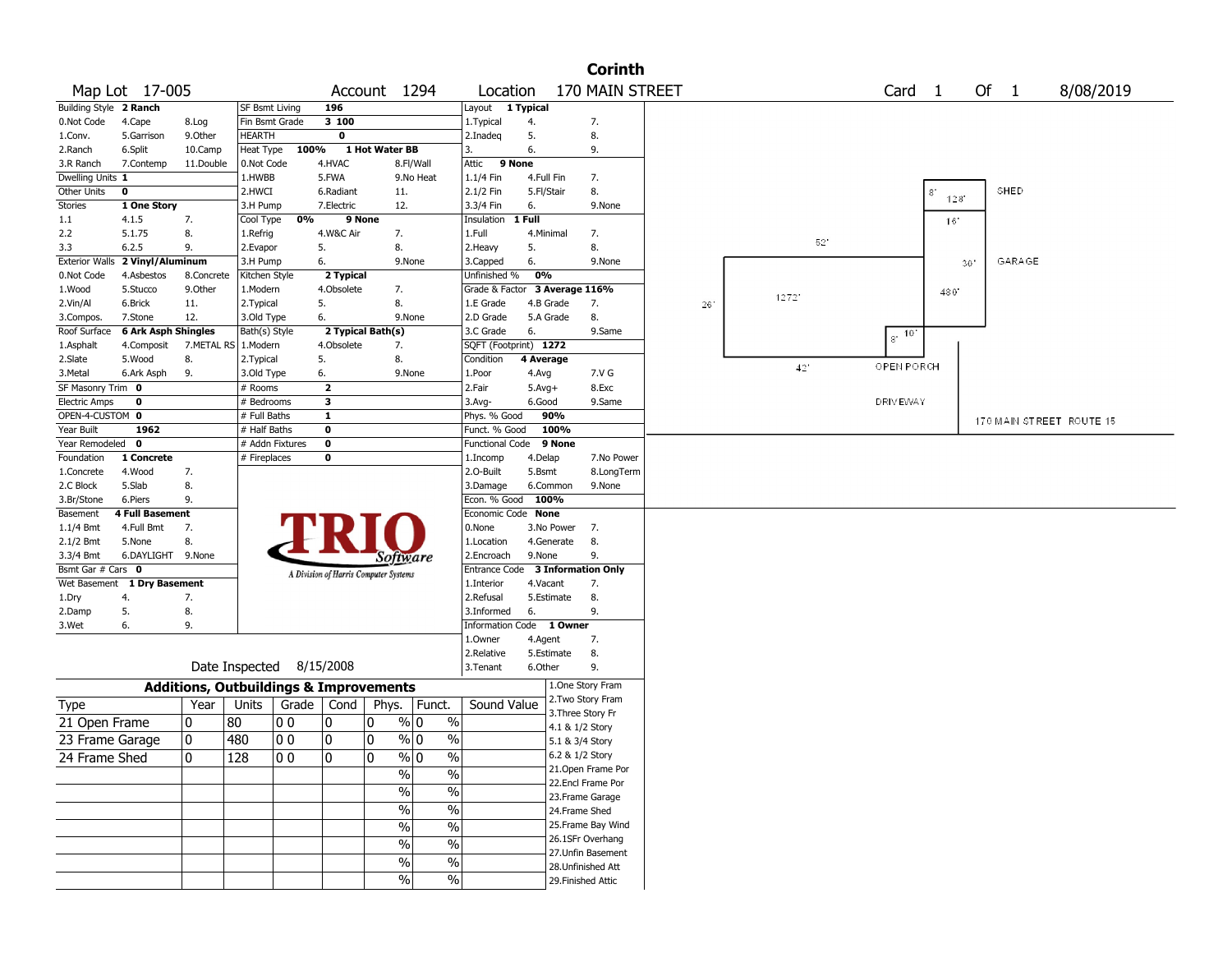| <b>Assessment Record</b><br><b>Property Data</b><br>WRIGHT, JOHN<br><b>Total</b><br>WRIGHT, JOE & WENDY HAGER<br>Year<br>Neighborhood 1 Neighborhood A<br>Land<br><b>Buildings</b><br>Exempt<br>176 MAIN STREET<br>2006<br>10,780<br>46,346<br>46,720<br>11,154<br>Tree Growth Year<br>$\mathbf 0$<br>46,346<br>2007<br>10,780<br>46,720<br>11,154<br><b>FIRST MORTGAGE</b><br>CORINTH ME 04427<br>$\mathbf 0$<br>2008<br>56,960<br>13,650<br>11,700<br>58,910<br>SECOND MORTGAGE<br>$\mathbf 0$<br>B13474P166<br>Zone/Land Use 11 Residential<br>Previous Owner<br>2009<br>56,960<br>13,650<br>10,660<br>59,950<br>WRIGHT, DOROTHY LIFE ESTATE<br>2010<br>57,360<br>9,020<br>61,990<br>13,650<br>WRIGHT, JOHN<br>Secondary Zone<br>2011<br>55,810<br>13,650<br>0<br>69,460<br>CORINTH ME 04427<br>Topography 1 Level<br>9<br>58,220<br>2012<br>13,650<br>71,870<br>0<br>Sale Date: 3/03/2014<br>58,220<br>71,870<br>2013<br>13,650<br>0<br>1.Level<br>4.Below St<br>7.<br>2.Rolling<br>5.Low<br>8.<br>2014<br>58,220<br>0<br>71,870<br>13,650<br>3.Above St<br>9.<br>6.Swampy<br>2015<br>59,290<br>72,940<br>13,650<br>0<br><b>4 Drilled Well</b><br><b>6 Septic System</b><br>Utilities<br>2016<br>59,290<br>13,650<br>0<br>72,940<br>1.Public<br>4.Dr Well<br>7.Cesspool<br>2017<br>13,650<br>59,290<br>0<br>72,940<br>8.<br>2.Water<br>5.Dug Well<br>3.Sewer<br>6.Septic<br>9.None<br>2018<br>59,290<br>13,650<br>0<br>72,940<br><b>Street</b><br>1 Paved<br>59,290<br>2019<br>13,650<br>20,000<br>52,940<br>4.R/W<br>1.Paved<br>7.<br><b>Land Data</b><br>2.Semi Imp<br>8.<br>5.<br><b>Effective</b><br><b>Influence</b><br><b>Front Foot</b><br><b>Influence</b><br>3.Gravel<br>9.None<br>6.<br><b>Type</b><br>Frontage<br><b>Depth</b><br><b>Factor</b><br>Code<br><b>Codes</b><br>STATUS TG-F&O<br>$\mathbf 0$<br>$\overline{\frac{9}{6}}$<br>11.Regular Lot<br>1.Unimproved<br>Inspection Witnessed By:<br>$\frac{9}{6}$<br>$\mathbf 0$<br>12.Delta Triangle<br>2. Excess Frtg<br>$\frac{9}{6}$<br>13. Nabla Triangle<br>3. Topography<br><b>Sale Data</b><br>$\frac{9}{6}$<br>14. Rear Land<br>4.Size/Shape<br>Sale Date<br>3/03/2014<br>Date<br>X<br>$\frac{9}{6}$<br>15. Miscellaneous<br>5.Access<br>%<br>Price<br>6.Open Space<br>No./Date<br>Description<br>Date Insp.<br>$\overline{\frac{9}{6}}$<br>7.Restricted<br>Sale Type<br>2 Land & Buildings<br>8.Environmt<br><b>Square Foot</b><br><b>Square Feet</b><br>1.Land<br>7.<br>4. Mobile<br>9. Fractional<br>%<br>2.L & B<br>5.Other<br>8.<br>16.Regular Lot<br>Acres<br>%<br>3.Building<br>9.<br>17.Secondary Lot<br>6.<br>30. Rear Land 51+<br>$\overline{\frac{9}{6}}$<br>18.Excess Land<br>31.Tillable<br>Financing<br>1 Conventional<br>%<br>19.Sound Value<br>32.Pasture<br>4.Seller<br>%<br>1.Convent<br>7.<br>20.Miscellaneous<br>Notes:<br>33.Open Space<br>2.FHA/VA<br>8.<br>%<br>5.Private | Map Lot 17-006 | Account 776 |  | Location 176 MAIN STREET |  |  | Card <sub>1</sub> | Of 1 | 8/08/2019         |
|---------------------------------------------------------------------------------------------------------------------------------------------------------------------------------------------------------------------------------------------------------------------------------------------------------------------------------------------------------------------------------------------------------------------------------------------------------------------------------------------------------------------------------------------------------------------------------------------------------------------------------------------------------------------------------------------------------------------------------------------------------------------------------------------------------------------------------------------------------------------------------------------------------------------------------------------------------------------------------------------------------------------------------------------------------------------------------------------------------------------------------------------------------------------------------------------------------------------------------------------------------------------------------------------------------------------------------------------------------------------------------------------------------------------------------------------------------------------------------------------------------------------------------------------------------------------------------------------------------------------------------------------------------------------------------------------------------------------------------------------------------------------------------------------------------------------------------------------------------------------------------------------------------------------------------------------------------------------------------------------------------------------------------------------------------------------------------------------------------------------------------------------------------------------------------------------------------------------------------------------------------------------------------------------------------------------------------------------------------------------------------------------------------------------------------------------------------------------------------------------------------------------------------------------------------------------------------------------------------------------------------------------------------------------------------------------------------------------------------------------------------------------------------------------------------------------------------------------------------------------------|----------------|-------------|--|--------------------------|--|--|-------------------|------|-------------------|
|                                                                                                                                                                                                                                                                                                                                                                                                                                                                                                                                                                                                                                                                                                                                                                                                                                                                                                                                                                                                                                                                                                                                                                                                                                                                                                                                                                                                                                                                                                                                                                                                                                                                                                                                                                                                                                                                                                                                                                                                                                                                                                                                                                                                                                                                                                                                                                                                                                                                                                                                                                                                                                                                                                                                                                                                                                                                           |                |             |  |                          |  |  |                   |      |                   |
|                                                                                                                                                                                                                                                                                                                                                                                                                                                                                                                                                                                                                                                                                                                                                                                                                                                                                                                                                                                                                                                                                                                                                                                                                                                                                                                                                                                                                                                                                                                                                                                                                                                                                                                                                                                                                                                                                                                                                                                                                                                                                                                                                                                                                                                                                                                                                                                                                                                                                                                                                                                                                                                                                                                                                                                                                                                                           |                |             |  |                          |  |  |                   |      |                   |
|                                                                                                                                                                                                                                                                                                                                                                                                                                                                                                                                                                                                                                                                                                                                                                                                                                                                                                                                                                                                                                                                                                                                                                                                                                                                                                                                                                                                                                                                                                                                                                                                                                                                                                                                                                                                                                                                                                                                                                                                                                                                                                                                                                                                                                                                                                                                                                                                                                                                                                                                                                                                                                                                                                                                                                                                                                                                           |                |             |  |                          |  |  |                   |      |                   |
|                                                                                                                                                                                                                                                                                                                                                                                                                                                                                                                                                                                                                                                                                                                                                                                                                                                                                                                                                                                                                                                                                                                                                                                                                                                                                                                                                                                                                                                                                                                                                                                                                                                                                                                                                                                                                                                                                                                                                                                                                                                                                                                                                                                                                                                                                                                                                                                                                                                                                                                                                                                                                                                                                                                                                                                                                                                                           |                |             |  |                          |  |  |                   |      |                   |
|                                                                                                                                                                                                                                                                                                                                                                                                                                                                                                                                                                                                                                                                                                                                                                                                                                                                                                                                                                                                                                                                                                                                                                                                                                                                                                                                                                                                                                                                                                                                                                                                                                                                                                                                                                                                                                                                                                                                                                                                                                                                                                                                                                                                                                                                                                                                                                                                                                                                                                                                                                                                                                                                                                                                                                                                                                                                           |                |             |  |                          |  |  |                   |      |                   |
|                                                                                                                                                                                                                                                                                                                                                                                                                                                                                                                                                                                                                                                                                                                                                                                                                                                                                                                                                                                                                                                                                                                                                                                                                                                                                                                                                                                                                                                                                                                                                                                                                                                                                                                                                                                                                                                                                                                                                                                                                                                                                                                                                                                                                                                                                                                                                                                                                                                                                                                                                                                                                                                                                                                                                                                                                                                                           |                |             |  |                          |  |  |                   |      |                   |
|                                                                                                                                                                                                                                                                                                                                                                                                                                                                                                                                                                                                                                                                                                                                                                                                                                                                                                                                                                                                                                                                                                                                                                                                                                                                                                                                                                                                                                                                                                                                                                                                                                                                                                                                                                                                                                                                                                                                                                                                                                                                                                                                                                                                                                                                                                                                                                                                                                                                                                                                                                                                                                                                                                                                                                                                                                                                           |                |             |  |                          |  |  |                   |      |                   |
|                                                                                                                                                                                                                                                                                                                                                                                                                                                                                                                                                                                                                                                                                                                                                                                                                                                                                                                                                                                                                                                                                                                                                                                                                                                                                                                                                                                                                                                                                                                                                                                                                                                                                                                                                                                                                                                                                                                                                                                                                                                                                                                                                                                                                                                                                                                                                                                                                                                                                                                                                                                                                                                                                                                                                                                                                                                                           |                |             |  |                          |  |  |                   |      |                   |
|                                                                                                                                                                                                                                                                                                                                                                                                                                                                                                                                                                                                                                                                                                                                                                                                                                                                                                                                                                                                                                                                                                                                                                                                                                                                                                                                                                                                                                                                                                                                                                                                                                                                                                                                                                                                                                                                                                                                                                                                                                                                                                                                                                                                                                                                                                                                                                                                                                                                                                                                                                                                                                                                                                                                                                                                                                                                           |                |             |  |                          |  |  |                   |      |                   |
|                                                                                                                                                                                                                                                                                                                                                                                                                                                                                                                                                                                                                                                                                                                                                                                                                                                                                                                                                                                                                                                                                                                                                                                                                                                                                                                                                                                                                                                                                                                                                                                                                                                                                                                                                                                                                                                                                                                                                                                                                                                                                                                                                                                                                                                                                                                                                                                                                                                                                                                                                                                                                                                                                                                                                                                                                                                                           |                |             |  |                          |  |  |                   |      |                   |
|                                                                                                                                                                                                                                                                                                                                                                                                                                                                                                                                                                                                                                                                                                                                                                                                                                                                                                                                                                                                                                                                                                                                                                                                                                                                                                                                                                                                                                                                                                                                                                                                                                                                                                                                                                                                                                                                                                                                                                                                                                                                                                                                                                                                                                                                                                                                                                                                                                                                                                                                                                                                                                                                                                                                                                                                                                                                           |                |             |  |                          |  |  |                   |      |                   |
|                                                                                                                                                                                                                                                                                                                                                                                                                                                                                                                                                                                                                                                                                                                                                                                                                                                                                                                                                                                                                                                                                                                                                                                                                                                                                                                                                                                                                                                                                                                                                                                                                                                                                                                                                                                                                                                                                                                                                                                                                                                                                                                                                                                                                                                                                                                                                                                                                                                                                                                                                                                                                                                                                                                                                                                                                                                                           |                |             |  |                          |  |  |                   |      |                   |
|                                                                                                                                                                                                                                                                                                                                                                                                                                                                                                                                                                                                                                                                                                                                                                                                                                                                                                                                                                                                                                                                                                                                                                                                                                                                                                                                                                                                                                                                                                                                                                                                                                                                                                                                                                                                                                                                                                                                                                                                                                                                                                                                                                                                                                                                                                                                                                                                                                                                                                                                                                                                                                                                                                                                                                                                                                                                           |                |             |  |                          |  |  |                   |      |                   |
|                                                                                                                                                                                                                                                                                                                                                                                                                                                                                                                                                                                                                                                                                                                                                                                                                                                                                                                                                                                                                                                                                                                                                                                                                                                                                                                                                                                                                                                                                                                                                                                                                                                                                                                                                                                                                                                                                                                                                                                                                                                                                                                                                                                                                                                                                                                                                                                                                                                                                                                                                                                                                                                                                                                                                                                                                                                                           |                |             |  |                          |  |  |                   |      |                   |
|                                                                                                                                                                                                                                                                                                                                                                                                                                                                                                                                                                                                                                                                                                                                                                                                                                                                                                                                                                                                                                                                                                                                                                                                                                                                                                                                                                                                                                                                                                                                                                                                                                                                                                                                                                                                                                                                                                                                                                                                                                                                                                                                                                                                                                                                                                                                                                                                                                                                                                                                                                                                                                                                                                                                                                                                                                                                           |                |             |  |                          |  |  |                   |      |                   |
|                                                                                                                                                                                                                                                                                                                                                                                                                                                                                                                                                                                                                                                                                                                                                                                                                                                                                                                                                                                                                                                                                                                                                                                                                                                                                                                                                                                                                                                                                                                                                                                                                                                                                                                                                                                                                                                                                                                                                                                                                                                                                                                                                                                                                                                                                                                                                                                                                                                                                                                                                                                                                                                                                                                                                                                                                                                                           |                |             |  |                          |  |  |                   |      |                   |
|                                                                                                                                                                                                                                                                                                                                                                                                                                                                                                                                                                                                                                                                                                                                                                                                                                                                                                                                                                                                                                                                                                                                                                                                                                                                                                                                                                                                                                                                                                                                                                                                                                                                                                                                                                                                                                                                                                                                                                                                                                                                                                                                                                                                                                                                                                                                                                                                                                                                                                                                                                                                                                                                                                                                                                                                                                                                           |                |             |  |                          |  |  |                   |      |                   |
|                                                                                                                                                                                                                                                                                                                                                                                                                                                                                                                                                                                                                                                                                                                                                                                                                                                                                                                                                                                                                                                                                                                                                                                                                                                                                                                                                                                                                                                                                                                                                                                                                                                                                                                                                                                                                                                                                                                                                                                                                                                                                                                                                                                                                                                                                                                                                                                                                                                                                                                                                                                                                                                                                                                                                                                                                                                                           |                |             |  |                          |  |  |                   |      |                   |
|                                                                                                                                                                                                                                                                                                                                                                                                                                                                                                                                                                                                                                                                                                                                                                                                                                                                                                                                                                                                                                                                                                                                                                                                                                                                                                                                                                                                                                                                                                                                                                                                                                                                                                                                                                                                                                                                                                                                                                                                                                                                                                                                                                                                                                                                                                                                                                                                                                                                                                                                                                                                                                                                                                                                                                                                                                                                           |                |             |  |                          |  |  |                   |      |                   |
|                                                                                                                                                                                                                                                                                                                                                                                                                                                                                                                                                                                                                                                                                                                                                                                                                                                                                                                                                                                                                                                                                                                                                                                                                                                                                                                                                                                                                                                                                                                                                                                                                                                                                                                                                                                                                                                                                                                                                                                                                                                                                                                                                                                                                                                                                                                                                                                                                                                                                                                                                                                                                                                                                                                                                                                                                                                                           |                |             |  |                          |  |  |                   |      |                   |
|                                                                                                                                                                                                                                                                                                                                                                                                                                                                                                                                                                                                                                                                                                                                                                                                                                                                                                                                                                                                                                                                                                                                                                                                                                                                                                                                                                                                                                                                                                                                                                                                                                                                                                                                                                                                                                                                                                                                                                                                                                                                                                                                                                                                                                                                                                                                                                                                                                                                                                                                                                                                                                                                                                                                                                                                                                                                           |                |             |  |                          |  |  |                   |      |                   |
|                                                                                                                                                                                                                                                                                                                                                                                                                                                                                                                                                                                                                                                                                                                                                                                                                                                                                                                                                                                                                                                                                                                                                                                                                                                                                                                                                                                                                                                                                                                                                                                                                                                                                                                                                                                                                                                                                                                                                                                                                                                                                                                                                                                                                                                                                                                                                                                                                                                                                                                                                                                                                                                                                                                                                                                                                                                                           |                |             |  |                          |  |  |                   |      |                   |
|                                                                                                                                                                                                                                                                                                                                                                                                                                                                                                                                                                                                                                                                                                                                                                                                                                                                                                                                                                                                                                                                                                                                                                                                                                                                                                                                                                                                                                                                                                                                                                                                                                                                                                                                                                                                                                                                                                                                                                                                                                                                                                                                                                                                                                                                                                                                                                                                                                                                                                                                                                                                                                                                                                                                                                                                                                                                           |                |             |  |                          |  |  |                   |      |                   |
|                                                                                                                                                                                                                                                                                                                                                                                                                                                                                                                                                                                                                                                                                                                                                                                                                                                                                                                                                                                                                                                                                                                                                                                                                                                                                                                                                                                                                                                                                                                                                                                                                                                                                                                                                                                                                                                                                                                                                                                                                                                                                                                                                                                                                                                                                                                                                                                                                                                                                                                                                                                                                                                                                                                                                                                                                                                                           |                |             |  |                          |  |  |                   |      |                   |
|                                                                                                                                                                                                                                                                                                                                                                                                                                                                                                                                                                                                                                                                                                                                                                                                                                                                                                                                                                                                                                                                                                                                                                                                                                                                                                                                                                                                                                                                                                                                                                                                                                                                                                                                                                                                                                                                                                                                                                                                                                                                                                                                                                                                                                                                                                                                                                                                                                                                                                                                                                                                                                                                                                                                                                                                                                                                           |                |             |  |                          |  |  |                   |      |                   |
|                                                                                                                                                                                                                                                                                                                                                                                                                                                                                                                                                                                                                                                                                                                                                                                                                                                                                                                                                                                                                                                                                                                                                                                                                                                                                                                                                                                                                                                                                                                                                                                                                                                                                                                                                                                                                                                                                                                                                                                                                                                                                                                                                                                                                                                                                                                                                                                                                                                                                                                                                                                                                                                                                                                                                                                                                                                                           |                |             |  |                          |  |  |                   |      |                   |
|                                                                                                                                                                                                                                                                                                                                                                                                                                                                                                                                                                                                                                                                                                                                                                                                                                                                                                                                                                                                                                                                                                                                                                                                                                                                                                                                                                                                                                                                                                                                                                                                                                                                                                                                                                                                                                                                                                                                                                                                                                                                                                                                                                                                                                                                                                                                                                                                                                                                                                                                                                                                                                                                                                                                                                                                                                                                           |                |             |  |                          |  |  |                   |      |                   |
|                                                                                                                                                                                                                                                                                                                                                                                                                                                                                                                                                                                                                                                                                                                                                                                                                                                                                                                                                                                                                                                                                                                                                                                                                                                                                                                                                                                                                                                                                                                                                                                                                                                                                                                                                                                                                                                                                                                                                                                                                                                                                                                                                                                                                                                                                                                                                                                                                                                                                                                                                                                                                                                                                                                                                                                                                                                                           |                |             |  |                          |  |  |                   |      |                   |
|                                                                                                                                                                                                                                                                                                                                                                                                                                                                                                                                                                                                                                                                                                                                                                                                                                                                                                                                                                                                                                                                                                                                                                                                                                                                                                                                                                                                                                                                                                                                                                                                                                                                                                                                                                                                                                                                                                                                                                                                                                                                                                                                                                                                                                                                                                                                                                                                                                                                                                                                                                                                                                                                                                                                                                                                                                                                           |                |             |  |                          |  |  |                   |      |                   |
| 3.Assumed<br>%<br>6.Cash<br>9.Unknown                                                                                                                                                                                                                                                                                                                                                                                                                                                                                                                                                                                                                                                                                                                                                                                                                                                                                                                                                                                                                                                                                                                                                                                                                                                                                                                                                                                                                                                                                                                                                                                                                                                                                                                                                                                                                                                                                                                                                                                                                                                                                                                                                                                                                                                                                                                                                                                                                                                                                                                                                                                                                                                                                                                                                                                                                                     |                |             |  |                          |  |  |                   |      | 34.Softwood (F&O) |
| 35. Mixed Wood (F&<br><b>Fract. Acre</b><br><b>Acreage/Sites</b>                                                                                                                                                                                                                                                                                                                                                                                                                                                                                                                                                                                                                                                                                                                                                                                                                                                                                                                                                                                                                                                                                                                                                                                                                                                                                                                                                                                                                                                                                                                                                                                                                                                                                                                                                                                                                                                                                                                                                                                                                                                                                                                                                                                                                                                                                                                                                                                                                                                                                                                                                                                                                                                                                                                                                                                                          |                |             |  |                          |  |  |                   |      |                   |
| Validity<br><b>2 Related Parties</b><br>36.Hardwood (F&O)<br>21.Improved (Frac<br>$100 - 96$<br>0.54<br>21<br>$\bf{0}$                                                                                                                                                                                                                                                                                                                                                                                                                                                                                                                                                                                                                                                                                                                                                                                                                                                                                                                                                                                                                                                                                                                                                                                                                                                                                                                                                                                                                                                                                                                                                                                                                                                                                                                                                                                                                                                                                                                                                                                                                                                                                                                                                                                                                                                                                                                                                                                                                                                                                                                                                                                                                                                                                                                                                    |                |             |  |                          |  |  |                   |      |                   |
| 37.Softwood (TG)<br>1.Valid<br>4.Split<br>7.Renovate<br>22.Unimproved (Fr<br>$\frac{9}{6}$                                                                                                                                                                                                                                                                                                                                                                                                                                                                                                                                                                                                                                                                                                                                                                                                                                                                                                                                                                                                                                                                                                                                                                                                                                                                                                                                                                                                                                                                                                                                                                                                                                                                                                                                                                                                                                                                                                                                                                                                                                                                                                                                                                                                                                                                                                                                                                                                                                                                                                                                                                                                                                                                                                                                                                                |                |             |  |                          |  |  |                   |      |                   |
| 2.Related<br>5.Partial<br>38. Mixed Wood (TG<br>8.Other<br>23. No Road Lot (F<br>$\frac{9}{6}$                                                                                                                                                                                                                                                                                                                                                                                                                                                                                                                                                                                                                                                                                                                                                                                                                                                                                                                                                                                                                                                                                                                                                                                                                                                                                                                                                                                                                                                                                                                                                                                                                                                                                                                                                                                                                                                                                                                                                                                                                                                                                                                                                                                                                                                                                                                                                                                                                                                                                                                                                                                                                                                                                                                                                                            |                |             |  |                          |  |  |                   |      |                   |
| 9.<br>39.Hardwood (TG)<br>3.Distress<br>6.Exempt<br>Acres<br>$\frac{9}{6}$<br>40. Wasteland                                                                                                                                                                                                                                                                                                                                                                                                                                                                                                                                                                                                                                                                                                                                                                                                                                                                                                                                                                                                                                                                                                                                                                                                                                                                                                                                                                                                                                                                                                                                                                                                                                                                                                                                                                                                                                                                                                                                                                                                                                                                                                                                                                                                                                                                                                                                                                                                                                                                                                                                                                                                                                                                                                                                                                               |                |             |  |                          |  |  |                   |      |                   |
| 24.Commercial<br>$\frac{9}{6}$<br><b>5 Public Record</b><br>Verified<br>41. Multiple MO HO<br>25.                                                                                                                                                                                                                                                                                                                                                                                                                                                                                                                                                                                                                                                                                                                                                                                                                                                                                                                                                                                                                                                                                                                                                                                                                                                                                                                                                                                                                                                                                                                                                                                                                                                                                                                                                                                                                                                                                                                                                                                                                                                                                                                                                                                                                                                                                                                                                                                                                                                                                                                                                                                                                                                                                                                                                                         |                |             |  |                          |  |  |                   |      |                   |
| $\frac{9}{6}$<br>1.Buyer<br>4.Agent<br>7.Family<br>42. Multiple Home<br>26.                                                                                                                                                                                                                                                                                                                                                                                                                                                                                                                                                                                                                                                                                                                                                                                                                                                                                                                                                                                                                                                                                                                                                                                                                                                                                                                                                                                                                                                                                                                                                                                                                                                                                                                                                                                                                                                                                                                                                                                                                                                                                                                                                                                                                                                                                                                                                                                                                                                                                                                                                                                                                                                                                                                                                                                               |                |             |  |                          |  |  |                   |      |                   |
| %<br>2.Seller<br>8.Other<br>5.Pub Rec<br>43.TG SINGLE LANE<br>27. Rear Land 1-10                                                                                                                                                                                                                                                                                                                                                                                                                                                                                                                                                                                                                                                                                                                                                                                                                                                                                                                                                                                                                                                                                                                                                                                                                                                                                                                                                                                                                                                                                                                                                                                                                                                                                                                                                                                                                                                                                                                                                                                                                                                                                                                                                                                                                                                                                                                                                                                                                                                                                                                                                                                                                                                                                                                                                                                          |                |             |  |                          |  |  |                   |      |                   |
| 3.Lender<br>6.MLS<br>9.<br>44.Lot Improvemen<br>28. Rear Land 11-2                                                                                                                                                                                                                                                                                                                                                                                                                                                                                                                                                                                                                                                                                                                                                                                                                                                                                                                                                                                                                                                                                                                                                                                                                                                                                                                                                                                                                                                                                                                                                                                                                                                                                                                                                                                                                                                                                                                                                                                                                                                                                                                                                                                                                                                                                                                                                                                                                                                                                                                                                                                                                                                                                                                                                                                                        |                |             |  |                          |  |  |                   |      |                   |
| <b>Total Acreage</b><br>0.54<br><b>Corinth</b><br>45. Miscellaneous<br>29. Rear Land 26-5<br>46.Sound Value                                                                                                                                                                                                                                                                                                                                                                                                                                                                                                                                                                                                                                                                                                                                                                                                                                                                                                                                                                                                                                                                                                                                                                                                                                                                                                                                                                                                                                                                                                                                                                                                                                                                                                                                                                                                                                                                                                                                                                                                                                                                                                                                                                                                                                                                                                                                                                                                                                                                                                                                                                                                                                                                                                                                                               |                |             |  |                          |  |  |                   |      |                   |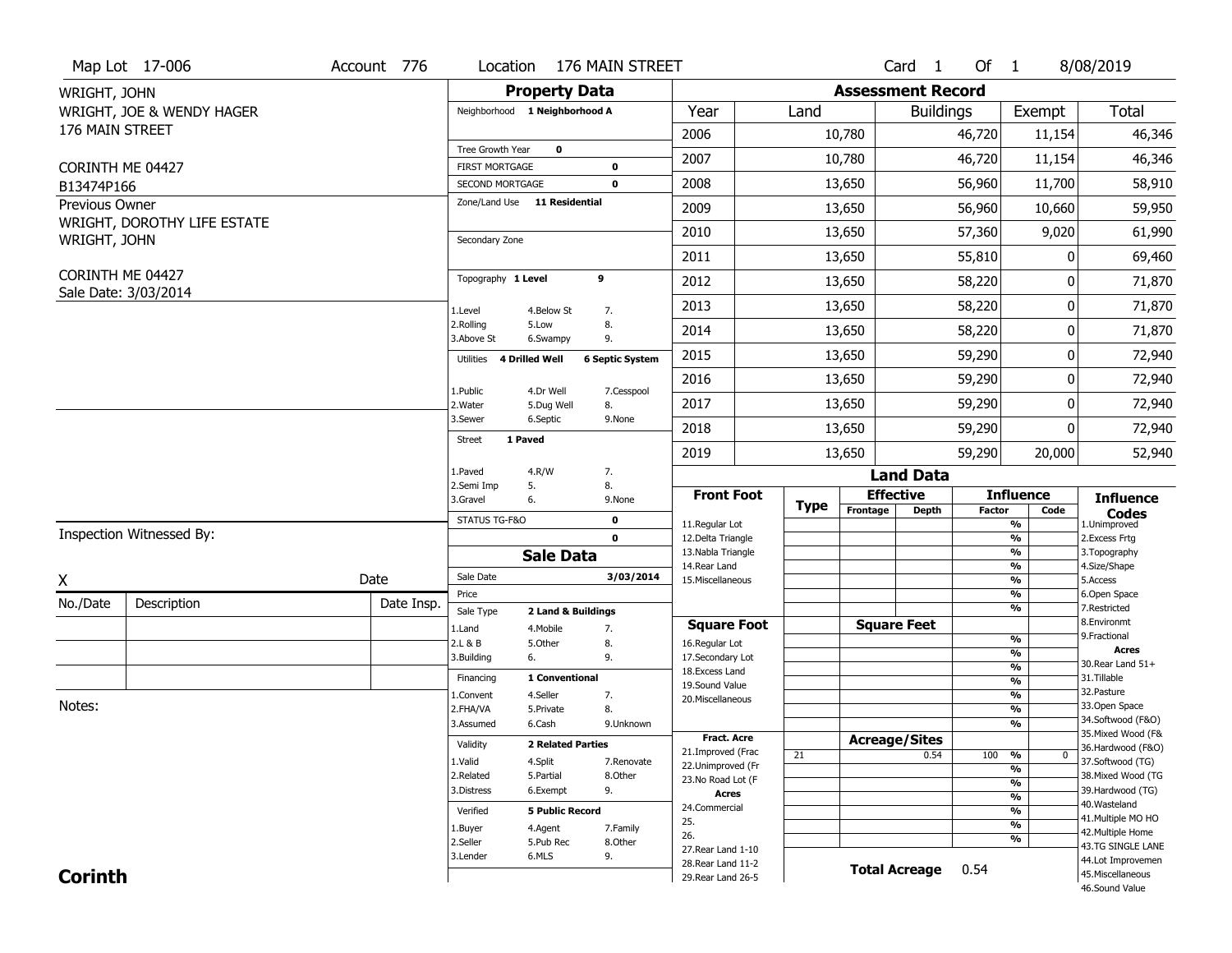|                       |                               |                                                   |                 |       |                         |                                       |                                    |                              |            | <b>Corinth</b>            |     |              |               |          |    |     |                   |                          |      |  |           |  |
|-----------------------|-------------------------------|---------------------------------------------------|-----------------|-------|-------------------------|---------------------------------------|------------------------------------|------------------------------|------------|---------------------------|-----|--------------|---------------|----------|----|-----|-------------------|--------------------------|------|--|-----------|--|
|                       | Map Lot 17-006                |                                                   |                 |       |                         | Account 776                           |                                    | Location                     |            | 176 MAIN STREET           |     |              |               |          |    |     | Card <sub>1</sub> |                          | Of 1 |  | 8/08/2019 |  |
|                       | Building Style 1 Conventional |                                                   | SF Bsmt Living  |       | $\mathbf 0$             |                                       |                                    | Layout                       | 1 Typical  |                           |     |              |               |          |    |     |                   |                          |      |  |           |  |
| 0.Not Code            | 4.Cape                        | 8.Log                                             | Fin Bsmt Grade  |       | 0 <sub>0</sub>          |                                       |                                    | 1. Typical                   | 4.         | 7.                        |     |              |               |          |    |     |                   |                          |      |  |           |  |
| 1.Conv.               | 5.Garrison                    | 9.0ther                                           | HEARTH          |       | $\overline{\mathbf{0}}$ |                                       |                                    | 2.Inadeq                     | 5.         | 8.                        |     |              |               |          |    |     |                   |                          |      |  |           |  |
| 2.Ranch               | 6.Split                       | 10.Camp                                           | Heat Type       | 100%  |                         | 1 Hot Water BB                        |                                    | 3.                           | 6.         | 9.                        |     |              |               |          |    |     |                   |                          |      |  |           |  |
| 3.R Ranch             | 7.Contemp                     | 11.Double                                         | 0.Not Code      |       | 4.HVAC                  |                                       | 8.Fl/Wall                          | 9 None<br>Attic              |            |                           |     |              |               |          |    |     |                   |                          |      |  |           |  |
| Dwelling Units 1      |                               |                                                   | 1.HWBB          |       | 5.FWA                   |                                       | 9.No Heat                          | 1.1/4 Fin                    | 4.Full Fin | 7.                        |     | $24^{\circ}$ |               |          |    |     |                   |                          |      |  |           |  |
| Other Units           | 0                             |                                                   | 2.HWCI          |       | 6.Radiant               | 11.                                   |                                    | 2.1/2 Fin                    | 5.Fl/Stair | 8.                        |     |              |               |          |    |     |                   |                          |      |  |           |  |
| Stories               | 4 One & 1/2 Story             |                                                   | 3.H Pump        |       | 7.Electric              | 12.                                   |                                    | 3.3/4 Fin                    | 6.         | 9.None                    |     |              |               |          |    |     |                   |                          |      |  |           |  |
| 1.1                   | 4.1.5                         | 7.                                                | Cool Type       | 0%    |                         | 9 None                                |                                    | Insulation                   | 1 Full     |                           |     | <b>BARN</b>  | 12'           | 12'      |    |     | $26^\circ$        |                          |      |  |           |  |
| 2.2                   | 5.1.75                        | 8.                                                | 1.Refrig        |       | 4.W&C Air               | 7.                                    |                                    | 1.Full                       | 4.Minimal  | 7.                        |     |              |               |          |    |     |                   |                          |      |  |           |  |
| 3.3                   | 6.2.5                         | 9.                                                | 2.Evapor        |       | 5.                      | 8.                                    |                                    | 2.Heavy                      | 5.         | 8.                        |     |              | <b>GARAGE</b> |          |    |     |                   |                          |      |  |           |  |
| <b>Exterior Walls</b> | 2 Vinyl/Aluminum              |                                                   | 3.H Pump        |       | 6.                      | 9.None                                |                                    | 3.Capped                     | 6.         | 9.None                    |     | 1056         |               | 1 ST ADD |    | 780 |                   | 30                       |      |  |           |  |
| 0.Not Code            | 4.Asbestos                    | 8.Concrete                                        | Kitchen Style   |       | 2 Typical               |                                       |                                    | Unfinished %                 | 0%         |                           | 441 |              | 24'           |          |    |     |                   |                          |      |  |           |  |
| 1.Wood                | 5.Stucco                      | 9.0ther                                           | 1.Modern        |       | 4.Obsolete              | 7.                                    |                                    | Grade & Factor 3 Average 97% |            |                           |     |              |               | 288      |    |     |                   |                          |      |  |           |  |
| 2.Vin/Al              | 6.Brick                       | 11.                                               | 2. Typical      |       | 5.                      | 8.                                    |                                    | 1.E Grade                    | 4.B Grade  | 7.                        |     |              | 288           |          |    |     |                   |                          |      |  |           |  |
| 3.Compos.             | 7.Stone                       | 12.                                               | 3.Old Type      |       | 6.                      | 9.None                                |                                    | 2.D Grade                    | 5.A Grade  | 8.                        |     |              |               |          |    |     |                   |                          |      |  |           |  |
| Roof Surface          | 1 Asphalt Shingles            |                                                   | Bath(s) Style   |       |                         | 2 Typical Bath(s)                     |                                    | 3.C Grade                    | 6.         | 9.Same                    |     |              |               |          | 81 | 208 |                   |                          |      |  |           |  |
| 1.Asphalt             | 4.Composit                    | 7.METAL RS                                        | 1.Modern        |       | 4.Obsolete              | 7.                                    |                                    | SQFT (Footprint) 780         |            |                           |     |              |               |          |    |     |                   |                          |      |  |           |  |
| 2.Slate               | 5.Wood                        | 8.                                                | 2. Typical      |       | 5.                      | 8.                                    |                                    | Condition                    | 4 Average  |                           |     |              |               |          |    |     | <b>ENCL PORCH</b> |                          |      |  |           |  |
| 3.Metal               | 6.Ark Asph                    | 9.                                                | 3.Old Type      |       | 6.                      | 9.None                                |                                    | 1.Poor                       | 4.Avg      | 7.V G                     |     |              |               |          |    |     |                   |                          |      |  |           |  |
| SF Masonry Trim 0     |                               |                                                   | # Rooms         |       | $\overline{2}$          |                                       |                                    | 2.Fair                       | $5.Avg+$   | 8.Exc                     |     |              |               |          |    |     |                   |                          |      |  |           |  |
| <b>Electric Amps</b>  | 0                             |                                                   | # Bedrooms      |       | $\overline{\mathbf{4}}$ |                                       |                                    | $3.$ Avg-                    | 6.Good     | 9.Same                    |     |              |               |          |    |     |                   |                          |      |  |           |  |
| OPEN-4-CUSTOM 0       |                               |                                                   | # Full Baths    |       | 1                       |                                       |                                    | Phys. % Good                 | 77%        |                           |     |              |               |          |    |     |                   |                          |      |  |           |  |
| Year Built            | 1943                          |                                                   | # Half Baths    |       | $\mathbf{1}$            |                                       |                                    | Funct. % Good                | 100%       |                           |     |              |               |          |    |     |                   | 176 MAIN STREET ROUTE 15 |      |  |           |  |
| Year Remodeled        | $\mathbf 0$                   |                                                   | # Addn Fixtures |       | $\overline{\mathbf{0}}$ |                                       |                                    | <b>Functional Code</b>       | 9 None     |                           |     |              |               |          |    |     |                   |                          |      |  |           |  |
| Foundation            | 1 Concrete                    |                                                   | # Fireplaces    |       | $\pmb{0}$               |                                       |                                    | 1.Incomp                     | 4.Delap    | 7.No Power                |     |              |               |          |    |     |                   |                          |      |  |           |  |
| 1.Concrete            | 4.Wood                        | 7.                                                |                 |       |                         |                                       |                                    | 2.0-Built                    | 5.Bsmt     | 8.LongTerm                |     |              |               |          |    |     |                   |                          |      |  |           |  |
| 2.C Block             | 5.Slab                        | 8.                                                |                 |       |                         |                                       |                                    | 3.Damage                     | 6.Common   | 9.None                    |     |              |               |          |    |     |                   |                          |      |  |           |  |
| 3.Br/Stone            | 6.Piers                       | 9.                                                |                 |       |                         |                                       |                                    | Econ. % Good 100%            |            |                           |     |              |               |          |    |     |                   |                          |      |  |           |  |
| Basement              | <b>4 Full Basement</b>        |                                                   |                 |       |                         |                                       |                                    | Economic Code None           |            |                           |     |              |               |          |    |     |                   |                          |      |  |           |  |
| 1.1/4 Bmt             | 4.Full Bmt                    | 7.                                                |                 |       |                         |                                       |                                    | 0.None                       | 3.No Power | 7.                        |     |              |               |          |    |     |                   |                          |      |  |           |  |
| $2.1/2$ Bmt           | 5.None                        | 8.                                                |                 |       |                         |                                       |                                    | 1.Location                   | 4.Generate | 8.                        |     |              |               |          |    |     |                   |                          |      |  |           |  |
| 3.3/4 Bmt             | 6.DAYLIGHT 9.None             |                                                   |                 |       |                         | Software                              |                                    | 2.Encroach                   | 9.None     | 9.                        |     |              |               |          |    |     |                   |                          |      |  |           |  |
| Bsmt Gar # Cars 0     |                               |                                                   |                 |       |                         | A Division of Harris Computer Systems |                                    | <b>Entrance Code</b>         |            | <b>3 Information Only</b> |     |              |               |          |    |     |                   |                          |      |  |           |  |
| Wet Basement          | <b>3 Wet Basement</b>         |                                                   |                 |       |                         |                                       |                                    | 1.Interior                   | 4.Vacant   | 7.                        |     |              |               |          |    |     |                   |                          |      |  |           |  |
| 1.Dry                 | 4.                            | 7.                                                |                 |       |                         |                                       |                                    | 2.Refusal                    | 5.Estimate | 8.                        |     |              |               |          |    |     |                   |                          |      |  |           |  |
| 2.Damp                | 5.                            | 8.                                                |                 |       |                         |                                       |                                    | 3.Informed                   | 6.         | 9.                        |     |              |               |          |    |     |                   |                          |      |  |           |  |
| 3.Wet                 | 6.                            | 9.                                                |                 |       |                         |                                       |                                    | <b>Information Code</b>      |            | 2 Relative                |     |              |               |          |    |     |                   |                          |      |  |           |  |
|                       |                               |                                                   |                 |       |                         |                                       |                                    | 1.Owner                      | 4.Agent    | 7.                        |     |              |               |          |    |     |                   |                          |      |  |           |  |
|                       |                               |                                                   |                 |       |                         |                                       |                                    | 2.Relative                   | 5.Estimate | 8.                        |     |              |               |          |    |     |                   |                          |      |  |           |  |
|                       |                               | Date Inspected 8/15/2008                          |                 |       |                         |                                       |                                    | 3.Tenant                     | 6.Other    | 9.                        |     |              |               |          |    |     |                   |                          |      |  |           |  |
|                       |                               | <b>Additions, Outbuildings &amp; Improvements</b> |                 |       |                         |                                       |                                    |                              |            | 1.One Story Fram          |     |              |               |          |    |     |                   |                          |      |  |           |  |
|                       |                               |                                                   |                 |       |                         |                                       |                                    | Sound Value                  |            | 2. Two Story Fram         |     |              |               |          |    |     |                   |                          |      |  |           |  |
| <b>Type</b>           |                               | Year                                              | Units           | Grade | Cond                    | Phys.                                 | Funct.                             |                              |            | 3. Three Story Fr         |     |              |               |          |    |     |                   |                          |      |  |           |  |
|                       | 22 Encl Frame Porch 0         |                                                   | 208             | 3 95  | 3                       | 85                                    | % 80<br>$\%$                       |                              |            | 4.1 & 1/2 Story           |     |              |               |          |    |     |                   |                          |      |  |           |  |
| 1 One Story Frame     |                               | 10                                                | 288             | O O   | 0                       | 0                                     | $\%$<br>% 0                        |                              |            | 5.1 & 3/4 Story           |     |              |               |          |    |     |                   |                          |      |  |           |  |
| 23 Frame Garage       |                               | 10                                                | 288             | 00    | 0                       | $\Omega$                              | $\frac{9}{6}$ 0<br>$\overline{\%}$ |                              |            | 6.2 & 1/2 Story           |     |              |               |          |    |     |                   |                          |      |  |           |  |
|                       |                               |                                                   |                 |       |                         | $\frac{1}{2}$                         |                                    |                              |            | 21.Open Frame Por         |     |              |               |          |    |     |                   |                          |      |  |           |  |
| 65 Barn               |                               | 10                                                |                 |       |                         |                                       | $\%$                               | 4,224                        |            | 22.Encl Frame Por         |     |              |               |          |    |     |                   |                          |      |  |           |  |
|                       |                               |                                                   |                 |       |                         | $\sqrt{96}$                           | $\overline{\frac{0}{0}}$           |                              |            | 23. Frame Garage          |     |              |               |          |    |     |                   |                          |      |  |           |  |
|                       |                               |                                                   |                 |       |                         | $\frac{1}{2}$                         | $\overline{\frac{0}{6}}$           |                              |            | 24.Frame Shed             |     |              |               |          |    |     |                   |                          |      |  |           |  |
|                       |                               |                                                   |                 |       |                         | $\frac{0}{6}$                         | $\overline{\frac{0}{0}}$           |                              |            | 25. Frame Bay Wind        |     |              |               |          |    |     |                   |                          |      |  |           |  |
|                       |                               |                                                   |                 |       |                         |                                       |                                    |                              |            | 26.1SFr Overhang          |     |              |               |          |    |     |                   |                          |      |  |           |  |
|                       |                               |                                                   |                 |       |                         | $\%$                                  | $\%$                               |                              |            | 27.Unfin Basement         |     |              |               |          |    |     |                   |                          |      |  |           |  |
|                       |                               |                                                   |                 |       |                         | $\%$                                  | $\%$                               |                              |            | 28. Unfinished Att        |     |              |               |          |    |     |                   |                          |      |  |           |  |
|                       |                               |                                                   |                 |       |                         | $\sqrt{96}$                           | $\%$                               |                              |            | 29. Finished Attic        |     |              |               |          |    |     |                   |                          |      |  |           |  |
|                       |                               |                                                   |                 |       |                         |                                       |                                    |                              |            |                           |     |              |               |          |    |     |                   |                          |      |  |           |  |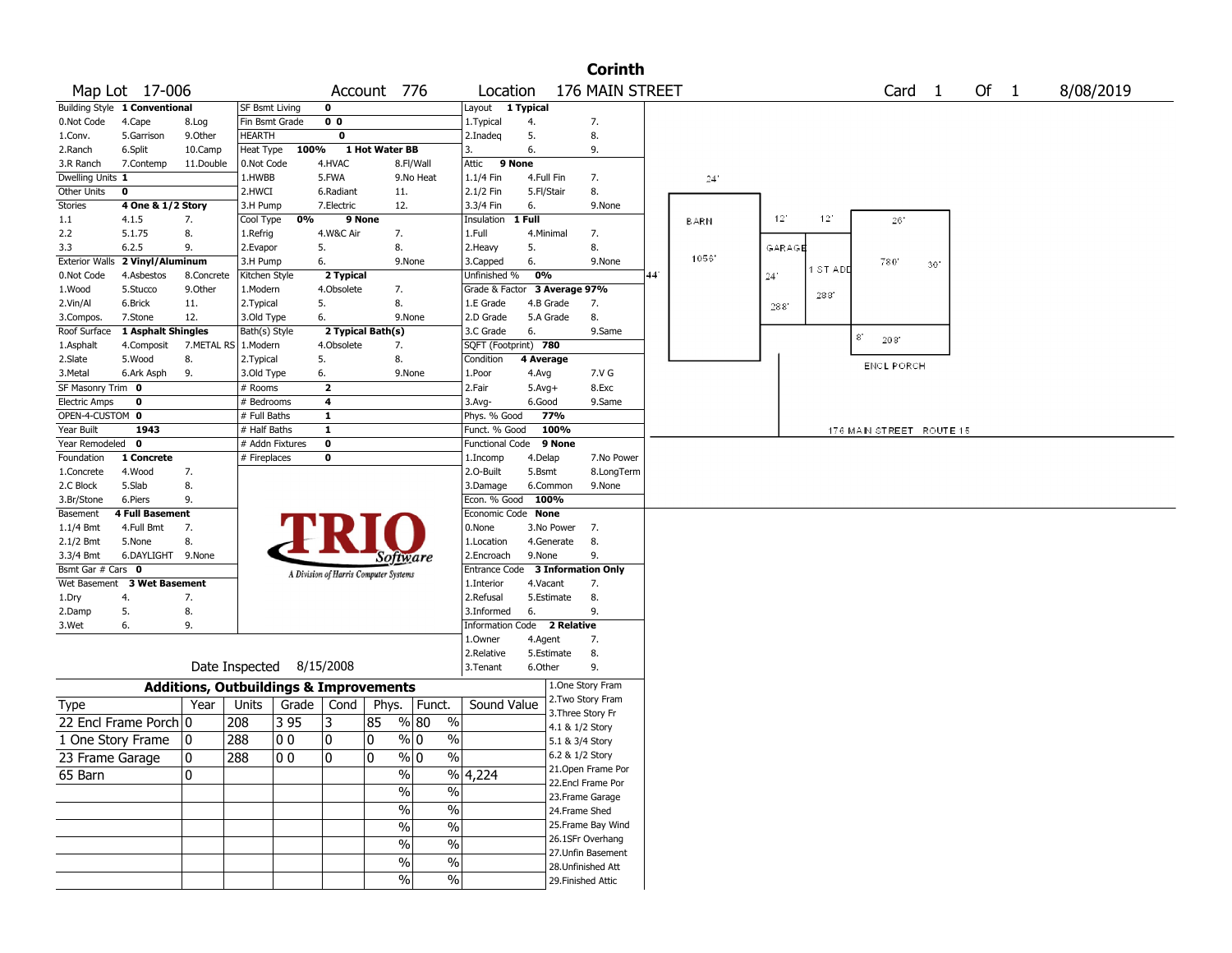|                                    | Map Lot 17-007                      | Account 1410 | Location                           |                         | <b>180 MAIN STREET</b> |                                          |             |                          | Card <sub>1</sub> | Of 1          |                               | 8/08/2019                           |
|------------------------------------|-------------------------------------|--------------|------------------------------------|-------------------------|------------------------|------------------------------------------|-------------|--------------------------|-------------------|---------------|-------------------------------|-------------------------------------|
| LOY, JOSHUA A.                     |                                     |              |                                    | <b>Property Data</b>    |                        |                                          |             | <b>Assessment Record</b> |                   |               |                               |                                     |
| LOY, LAUREL                        |                                     |              | Neighborhood 1 Neighborhood A      |                         |                        | Year                                     | Land        |                          | <b>Buildings</b>  |               | Exempt                        | <b>Total</b>                        |
|                                    |                                     |              |                                    |                         |                        | 2006                                     |             | 14,330                   |                   | 45,720        | 11,154                        | 48,896                              |
| 180 MAIN STREET                    |                                     |              | Tree Growth Year                   | $\mathbf 0$             |                        | 2007                                     |             | 14,330                   |                   | 45,720        | 11,154                        | 48,896                              |
| CORINTH ME 04427                   |                                     |              | <b>FIRST MORTGAGE</b>              |                         | 0                      |                                          |             |                          |                   |               |                               |                                     |
| B11951P120                         |                                     |              | SECOND MORTGAGE                    |                         | $\mathbf 0$            | 2008                                     |             | 16,130                   |                   | 51,660        | 0                             | 67,790                              |
| Previous Owner<br>TRASK, GEORGE C. |                                     |              | Zone/Land Use 11 Residential       |                         |                        | 2009                                     |             | 16,130                   |                   | 51,660        | 0                             | 67,790                              |
| TRASK, BRENDA J.                   | J/T                                 |              | Secondary Zone                     |                         |                        | 2010                                     |             | 16,130                   |                   | 52,010        | 0                             | 68,140                              |
|                                    |                                     |              |                                    |                         |                        | 2011                                     |             | 16,130                   |                   | 52,010        | 0                             | 68,140                              |
| CORINTH ME 04427                   |                                     |              | Topography 1 Level                 |                         | 9                      | 2012                                     |             | 16,130                   |                   | 53,190        | 0                             | 69,320                              |
| Previous Owner                     | Sale Date: 10/20/2009               |              | 1.Level                            | 4.Below St              | 7.                     | 2013                                     |             | 16,130                   |                   | 53,190        | 0                             | 69,320                              |
|                                    | U.S. BANK NATIONAL ASSC. AS TRUSTEE |              | 2.Rolling<br>3.Above St            | 5.Low<br>6.Swampy       | 8.<br>9.               | 2014                                     |             | 16,130                   |                   | 53,190        | 0                             | 69,320                              |
|                                    | 60 LIVINGSTON AVE.                  |              | <b>4 Drilled Well</b><br>Utilities |                         | <b>6 Septic System</b> | 2015                                     |             | 16,130                   |                   | 53,190        | 10,000                        | 59,320                              |
| ST. PAUL MN 55107                  |                                     |              |                                    |                         |                        | 2016                                     |             | 16,130                   |                   | 53,190        | 15,000                        | 54,320                              |
|                                    | Sale Date: 4/14/2008                |              | 1.Public<br>2. Water               | 4.Dr Well<br>5.Dug Well | 7.Cesspool<br>8.       | 2017                                     |             | 16,130                   |                   | 53,190        | 20,000                        | 49,320                              |
| Previous Owner                     |                                     |              | 3.Sewer                            | 6.Septic                | 9.None                 | 2018                                     |             | 16,130                   |                   | 53,190        | 20,000                        | 49,320                              |
|                                    | HODGES, MICHELE P.                  |              | 1 Paved<br><b>Street</b>           |                         |                        | 2019                                     |             | 16,130                   |                   | 53,190        | 20,000                        | 49,320                              |
| <b>180 MAIN STREET</b>             |                                     |              | 1.Paved                            | 4.R/W                   | 7.                     |                                          |             |                          | <b>Land Data</b>  |               |                               |                                     |
| CORINTH ME 04427                   |                                     |              | 2.Semi Imp<br>5.<br>3.Gravel<br>6. |                         | 8.<br>9.None           | <b>Front Foot</b>                        |             | <b>Effective</b>         |                   |               | <b>Influence</b>              | <b>Influence</b>                    |
|                                    | Sale Date: 12/11/2007               |              | STATUS TG-F&O                      |                         | 0                      |                                          | <b>Type</b> | Frontage                 | Depth             | <b>Factor</b> | Code                          | <b>Codes</b>                        |
|                                    | Inspection Witnessed By:            |              |                                    |                         | $\mathbf 0$            | 11.Regular Lot<br>12.Delta Triangle      |             |                          |                   |               | %<br>$\overline{\frac{9}{6}}$ | 1.Unimproved<br>2.Excess Frtg       |
|                                    |                                     |              |                                    | <b>Sale Data</b>        |                        | 13. Nabla Triangle                       |             |                          |                   |               | $\overline{\frac{9}{6}}$      | 3. Topography                       |
|                                    |                                     | Date         | Sale Date                          |                         | 10/20/2009             | 14. Rear Land                            |             |                          |                   |               | $\frac{9}{6}$                 | 4.Size/Shape                        |
| X                                  |                                     |              | Price                              |                         | 60,000                 | 15. Miscellaneous                        |             |                          |                   |               | $\overline{\frac{9}{6}}$<br>% | 5.Access<br>6.Open Space            |
| No./Date                           | Description                         | Date Insp.   | Sale Type                          | 2 Land & Buildings      |                        |                                          |             |                          |                   |               | %                             | 7.Restricted                        |
|                                    |                                     |              | 1.Land                             | 4. Mobile               | 7.                     | <b>Square Foot</b>                       |             | <b>Square Feet</b>       |                   |               |                               | 8.Environmt<br>9. Fractional        |
|                                    |                                     |              | 2.L & B                            | 5.Other                 | 8.                     | 16.Regular Lot                           |             |                          |                   |               | %<br>%                        | <b>Acres</b>                        |
|                                    |                                     |              | 3.Building<br>6.                   |                         | 9.                     | 17.Secondary Lot<br>18.Excess Land       |             |                          |                   |               | %                             | 30. Rear Land 51+                   |
|                                    |                                     |              | Financing                          | 9 Unknown               |                        | 19.Sound Value                           |             |                          |                   |               | %                             | 31.Tillable                         |
| Notes:                             |                                     |              | 1.Convent                          | 4.Seller                | 7.                     | 20. Miscellaneous                        |             |                          |                   |               | $\frac{9}{6}$                 | 32.Pasture<br>33.Open Space         |
|                                    |                                     |              | 2.FHA/VA                           | 5.Private               | 8.<br>9.Unknown        |                                          |             |                          |                   |               | %<br>%                        | 34.Softwood (F&O)                   |
|                                    |                                     |              | 3.Assumed                          | 6.Cash                  |                        | <b>Fract. Acre</b>                       |             |                          |                   |               |                               | 35. Mixed Wood (F&                  |
|                                    |                                     |              | Validity                           | 1 Arms Length Sale      |                        | 21.Improved (Frac                        |             | <b>Acreage/Sites</b>     |                   |               |                               | 36.Hardwood (F&O)                   |
|                                    |                                     |              | 1.Valid                            | 4.Split                 | 7.Renovate             | 22.Unimproved (Fr                        | 21          |                          | 0.87              | 100           | %<br>$\bf{0}$<br>%            | 37.Softwood (TG)                    |
|                                    |                                     |              | 2.Related                          | 5.Partial               | 8.Other                | 23.No Road Lot (F                        |             |                          |                   |               | %                             | 38. Mixed Wood (TG                  |
|                                    |                                     |              | 3.Distress                         | 6.Exempt                | 9.                     | Acres                                    |             |                          |                   |               | $\frac{9}{6}$                 | 39.Hardwood (TG)                    |
|                                    |                                     |              | Verified                           | <b>5 Public Record</b>  |                        | 24.Commercial                            |             |                          |                   |               | %                             | 40. Wasteland<br>41. Multiple MO HO |
|                                    |                                     |              | 1.Buyer                            | 4.Agent                 | 7.Family               | 25.                                      |             |                          |                   |               | $\overline{\frac{9}{6}}$      | 42. Multiple Home                   |
|                                    |                                     |              |                                    |                         |                        |                                          |             |                          |                   |               | %                             |                                     |
|                                    |                                     |              | 2.Seller                           | 5.Pub Rec               | 8.Other                | 26.                                      |             |                          |                   |               |                               | 43.TG SINGLE LANE                   |
|                                    |                                     |              | 3.Lender                           | 6.MLS                   | 9.                     | 27. Rear Land 1-10                       |             |                          |                   |               |                               | 44.Lot Improvemen                   |
| <b>Corinth</b>                     |                                     |              |                                    |                         |                        | 28. Rear Land 11-2<br>29. Rear Land 26-5 |             | <b>Total Acreage</b>     |                   | 0.87          |                               | 45. Miscellaneous<br>46.Sound Value |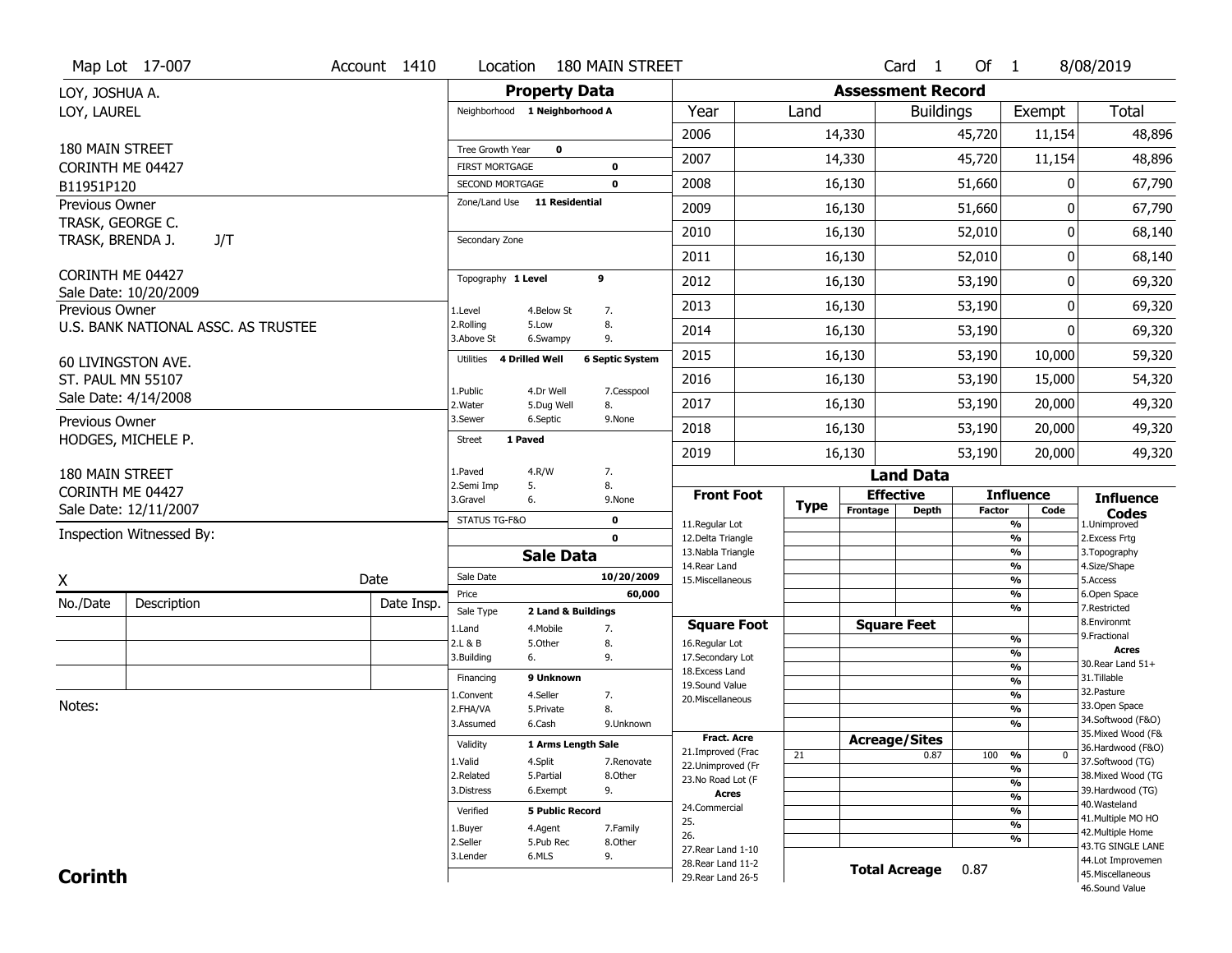|                       |                               |                       |                                                   |                         |                |                                       |                          |                              |            |                                         | <b>Corinth</b>    |            |     |      |                |             |                   |      |                          |  |           |  |
|-----------------------|-------------------------------|-----------------------|---------------------------------------------------|-------------------------|----------------|---------------------------------------|--------------------------|------------------------------|------------|-----------------------------------------|-------------------|------------|-----|------|----------------|-------------|-------------------|------|--------------------------|--|-----------|--|
|                       | Map Lot 17-007                |                       |                                                   |                         |                | Account 1410                          |                          | Location                     |            |                                         | 180 MAIN STREET   |            |     |      |                |             | Card <sub>1</sub> | Of 1 |                          |  | 8/08/2019 |  |
|                       | Building Style 1 Conventional |                       | <b>SF Bsmt Living</b>                             | $\mathbf 0$             |                |                                       |                          | Layout                       | 1 Typical  |                                         |                   |            |     |      |                | 36'         |                   |      |                          |  |           |  |
| 0.Not Code            | 4.Cape                        | 8.Log                 | Fin Bsmt Grade                                    |                         | 0 <sub>0</sub> |                                       |                          | 1. Typical                   | 4.         |                                         | 7.                |            |     |      |                |             |                   |      |                          |  |           |  |
| 1.Conv.               | 5.Garrison                    | 9.0ther               | HEARTH                                            |                         | 0              |                                       |                          | 2.Inadeq                     | 5.         |                                         | 8.                |            |     |      |                |             |                   |      |                          |  |           |  |
| 2.Ranch               | 6.Split                       | 10.Camp               | Heat Type                                         | 100%                    |                | 1 Hot Water BB                        |                          | 3.                           | 6.         |                                         | 9.                |            |     |      |                |             |                   |      |                          |  |           |  |
| 3.R Ranch             | 7.Contemp                     | 11.Double             | 0.Not Code                                        |                         | 4.HVAC         |                                       | 8.Fl/Wall                | Attic                        | 9 None     |                                         |                   |            |     |      |                | <b>BARN</b> |                   |      |                          |  |           |  |
| Dwelling Units 1      |                               |                       | 1.HWBB                                            | 5.FWA                   |                |                                       | 9.No Heat                | 1.1/4 Fin                    | 4.Full Fin |                                         | 7.                |            |     | 46   |                | 1650*       |                   |      |                          |  |           |  |
| Other Units           | $\bf{0}$                      |                       | 2.HWCI                                            |                         | 6.Radiant      | 11.                                   |                          | 2.1/2 Fin                    | 5.Fl/Stair |                                         | 8.                |            |     |      |                |             |                   |      |                          |  |           |  |
| Stories               | 4 One & 1/2 Story             |                       | 3.H Pump                                          |                         | 7.Electric     | 12.                                   |                          | 3.3/4 Fin                    | 6.         |                                         | 9.None            |            |     |      |                |             |                   |      |                          |  |           |  |
| 1.1                   | 4.1.5                         | 7.                    | Cool Type                                         | 0%                      | 9 None         |                                       |                          | Insulation                   | 1 Full     |                                         |                   |            |     |      |                |             |                   |      |                          |  |           |  |
| 2.2                   | 5.1.75                        | 8.                    | 1.Refrig                                          |                         | 4.W&C Air      | 7.                                    |                          | 1.Full                       | 4.Minimal  |                                         | 7.                |            |     |      |                |             |                   |      |                          |  |           |  |
| 3.3                   | 6.2.5                         | 9.                    | 2.Evapor                                          | 5.                      |                | 8.                                    |                          | 2.Heavy                      | 5.         |                                         | 8.                |            |     |      |                |             |                   |      |                          |  |           |  |
| <b>Exterior Walls</b> | 1 Wood Siding                 |                       | 3.H Pump                                          | 6.                      |                | 9.None                                |                          | 3.Capped                     | 6.         |                                         | 9.None            |            |     | 12'  |                |             |                   |      |                          |  |           |  |
| 0.Not Code            | 4.Asbestos                    | 8.Concrete            | Kitchen Style                                     |                         | 2 Typical      |                                       |                          | Unfinished %                 | 0%         |                                         |                   |            |     |      |                |             | ENCL PORCH 182'   |      |                          |  |           |  |
| 1.Wood                | 5.Stucco                      | 9.0ther               | 1.Modern                                          |                         | 4.Obsolete     | 7.                                    |                          | Grade & Factor 3 Average 90% |            |                                         |                   | 1 ST ADD   |     |      | 26             |             |                   |      |                          |  |           |  |
| 2.Vin/Al              | 6.Brick                       | 11.                   | 2. Typical                                        | 5.                      |                | 8.                                    |                          | 1.E Grade                    | 4.B Grade  |                                         | 7.                |            | 31' |      |                |             |                   |      |                          |  |           |  |
| 3.Compos.             | 7.Stone                       | 12.                   | 3.Old Type                                        | 6.                      |                | 9.None                                |                          | 2.D Grade                    | 5.A Grade  |                                         | 8.                |            |     | 407  |                |             |                   |      |                          |  |           |  |
| Roof Surface          | 1 Asphalt Shingles            |                       | Bath(s) Style                                     |                         |                | 2 Typical Bath(s)                     |                          | 3.C Grade                    | 6.         |                                         | 9.Same            |            |     |      |                |             |                   |      |                          |  |           |  |
| 1.Asphalt             | 4.Composit                    | 7.METAL RS   1.Modern |                                                   |                         | 4.Obsolete     | 7.                                    |                          | SQFT (Footprint) 720         |            |                                         |                   |            |     | 19   | $\mathbb{S}^*$ |             |                   |      |                          |  |           |  |
| 2.Slate               | 5.Wood                        | 8.                    | 2. Typical                                        | 5.                      |                | 8.                                    |                          | Condition                    |            | <b>3 Below Average</b>                  |                   |            |     |      |                |             |                   |      |                          |  |           |  |
| 3.Metal               | 6.Ark Asph                    | 9.                    | 3.Old Type                                        | 6.                      |                | 9.None                                |                          | 1.Poor                       | 4.Avg      |                                         | 7.V G             |            |     |      |                |             |                   |      |                          |  |           |  |
| SF Masonry Trim 0     |                               |                       | # Rooms                                           | $\overline{\mathbf{z}}$ |                |                                       |                          | 2.Fair                       | $5.Avg+$   |                                         | 8.Exc             | $30^\circ$ |     | 7201 | 30             |             |                   |      |                          |  |           |  |
| <b>Electric Amps</b>  | 0                             |                       | # Bedrooms                                        | 3                       |                |                                       |                          | 3.Avg-                       | 6.Good     |                                         | 9.Same            |            |     |      |                |             |                   |      |                          |  |           |  |
| OPEN-4-CUSTOM 0       |                               |                       | # Full Baths                                      | $\mathbf{1}$            |                |                                       |                          | Phys. % Good                 |            | 82%                                     |                   |            |     |      |                |             | DRIV EWAY         |      |                          |  |           |  |
| Year Built            | 1900                          |                       | # Half Baths                                      | $\bf{0}$                |                |                                       |                          | Funct. % Good                |            | 100%                                    |                   |            |     |      |                |             |                   |      |                          |  |           |  |
| Year Remodeled 0      |                               |                       | # Addn Fixtures                                   | $\bf{0}$                |                |                                       |                          | Functional Code              |            | 9 None                                  |                   |            |     | 24'  |                |             |                   |      |                          |  |           |  |
| Foundation            | 3 Brick &/or Stone            |                       | # Fireplaces                                      | 0                       |                |                                       |                          | 1.Incomp                     | 4.Delap    |                                         | 7.No Power        |            |     |      |                |             |                   |      |                          |  |           |  |
| 1.Concrete            | 4.Wood                        | 7.                    |                                                   |                         |                |                                       |                          | 2.O-Built                    | 5.Bsmt     |                                         | 8.LongTerm        |            |     |      |                |             |                   |      |                          |  |           |  |
|                       |                               |                       |                                                   |                         |                |                                       |                          |                              |            |                                         |                   |            |     |      |                |             |                   |      |                          |  |           |  |
|                       |                               |                       |                                                   |                         |                |                                       |                          |                              |            |                                         |                   |            |     |      |                |             |                   |      |                          |  |           |  |
| 2.C Block             | 5.Slab                        | 8.                    |                                                   |                         |                |                                       |                          | 3.Damage                     | 6.Common   |                                         | 9.None            |            |     |      |                |             |                   |      | 180 MAIN STREET ROUTE 15 |  |           |  |
| 3.Br/Stone            | 6.Piers                       | 9.                    |                                                   |                         |                |                                       |                          | Econ. % Good 100%            |            |                                         |                   |            |     |      |                |             |                   |      |                          |  |           |  |
| Basement              | <b>4 Full Basement</b>        |                       |                                                   |                         |                |                                       |                          | Economic Code None           |            |                                         |                   |            |     |      |                |             |                   |      |                          |  |           |  |
| 1.1/4 Bmt             | 4.Full Bmt                    | 7.                    |                                                   |                         |                |                                       |                          | 0.None                       |            | 3.No Power                              | 7.                |            |     |      |                |             |                   |      |                          |  |           |  |
| 2.1/2 Bmt             | 5.None                        | 8.                    |                                                   |                         |                |                                       |                          | 1.Location                   | 4.Generate |                                         | 8.                |            |     |      |                |             |                   |      |                          |  |           |  |
| 3.3/4 Bmt             | 6.DAYLIGHT 9.None             |                       |                                                   |                         |                | Software                              |                          | 2.Encroach                   | 9.None     |                                         | 9.                |            |     |      |                |             |                   |      |                          |  |           |  |
| Bsmt Gar # Cars 0     |                               |                       |                                                   |                         |                | A Division of Harris Computer Systems |                          | Entrance Code                |            | 3 Information Only                      |                   |            |     |      |                |             |                   |      |                          |  |           |  |
| Wet Basement          | <b>3 Wet Basement</b>         |                       |                                                   |                         |                |                                       |                          | 1.Interior                   | 4.Vacant   |                                         | 7.                |            |     |      |                |             |                   |      |                          |  |           |  |
| 1.Dry                 | 4.                            | 7.                    |                                                   |                         |                |                                       |                          | 2.Refusal                    | 5.Estimate |                                         | 8.                |            |     |      |                |             |                   |      |                          |  |           |  |
| 2.Damp                | 5.                            | 8.                    |                                                   |                         |                |                                       |                          | 3.Informed                   | 6.         |                                         | 9.                |            |     |      |                |             |                   |      |                          |  |           |  |
| 3.Wet                 | 6.                            | 9.                    |                                                   |                         |                |                                       |                          | <b>Information Code</b>      |            | 3 Tenant                                |                   |            |     |      |                |             |                   |      |                          |  |           |  |
|                       |                               |                       |                                                   |                         |                |                                       |                          | 1.0wner                      | 4.Agent    |                                         | 7.                |            |     |      |                |             |                   |      |                          |  |           |  |
|                       |                               |                       |                                                   |                         |                |                                       |                          | 2.Relative                   | 5.Estimate |                                         | 8.                |            |     |      |                |             |                   |      |                          |  |           |  |
|                       |                               |                       | Date Inspected                                    | 8/15/2008               |                |                                       |                          | 3.Tenant                     | 6.Other    |                                         | 9.                |            |     |      |                |             |                   |      |                          |  |           |  |
|                       |                               |                       |                                                   |                         |                |                                       |                          |                              |            | 1.One Story Fram                        |                   |            |     |      |                |             |                   |      |                          |  |           |  |
|                       |                               |                       | <b>Additions, Outbuildings &amp; Improvements</b> |                         |                |                                       |                          |                              |            | 2. Two Story Fram                       |                   |            |     |      |                |             |                   |      |                          |  |           |  |
| Type                  |                               | Year                  | Units                                             | Grade                   | Cond           |                                       | Phys.   Funct.           | Sound Value                  |            |                                         |                   |            |     |      |                |             |                   |      |                          |  |           |  |
| 21 Open Frame         |                               | 10                    | 182<br>00                                         | 0                       |                | 0                                     | $\frac{9}{0}$ 0<br>%     |                              |            | 3. Three Story Fr                       |                   |            |     |      |                |             |                   |      |                          |  |           |  |
|                       |                               | 0                     | 407<br>l 0 0                                      | 0                       |                | 10                                    | $\frac{9}{0}$ 0<br>%     |                              |            | 4.1 & 1/2 Story<br>5.1 & 3/4 Story      |                   |            |     |      |                |             |                   |      |                          |  |           |  |
| 1 One Story Frame     |                               |                       |                                                   |                         |                |                                       |                          |                              |            |                                         |                   |            |     |      |                |             |                   |      |                          |  |           |  |
| 65 Barn               |                               | l0                    |                                                   |                         |                | $\%$                                  |                          | %  4,968                     |            | 6.2 & 1/2 Story                         |                   |            |     |      |                |             |                   |      |                          |  |           |  |
|                       |                               |                       |                                                   |                         |                | $\%$                                  | $\%$                     |                              |            |                                         | 21.Open Frame Por |            |     |      |                |             |                   |      |                          |  |           |  |
|                       |                               |                       |                                                   |                         |                | $\%$                                  | $\frac{9}{6}$            |                              |            | 22.Encl Frame Por                       |                   |            |     |      |                |             |                   |      |                          |  |           |  |
|                       |                               |                       |                                                   |                         |                |                                       |                          |                              |            | 23. Frame Garage                        |                   |            |     |      |                |             |                   |      |                          |  |           |  |
|                       |                               |                       |                                                   |                         |                | $\%$                                  | $\sqrt{6}$               |                              |            | 24.Frame Shed                           |                   |            |     |      |                |             |                   |      |                          |  |           |  |
|                       |                               |                       |                                                   |                         |                | $\frac{1}{2}$                         | $\frac{0}{6}$            |                              |            |                                         | 25.Frame Bay Wind |            |     |      |                |             |                   |      |                          |  |           |  |
|                       |                               |                       |                                                   |                         |                | $\frac{0}{0}$                         | $\sqrt{6}$               |                              |            | 26.1SFr Overhang                        |                   |            |     |      |                |             |                   |      |                          |  |           |  |
|                       |                               |                       |                                                   |                         |                |                                       |                          |                              |            |                                         | 27.Unfin Basement |            |     |      |                |             |                   |      |                          |  |           |  |
|                       |                               |                       |                                                   |                         |                | $\%$<br>$\frac{1}{2}$                 | $\sqrt{6}$<br>$\sqrt{6}$ |                              |            | 28.Unfinished Att<br>29. Finished Attic |                   |            |     |      |                |             |                   |      |                          |  |           |  |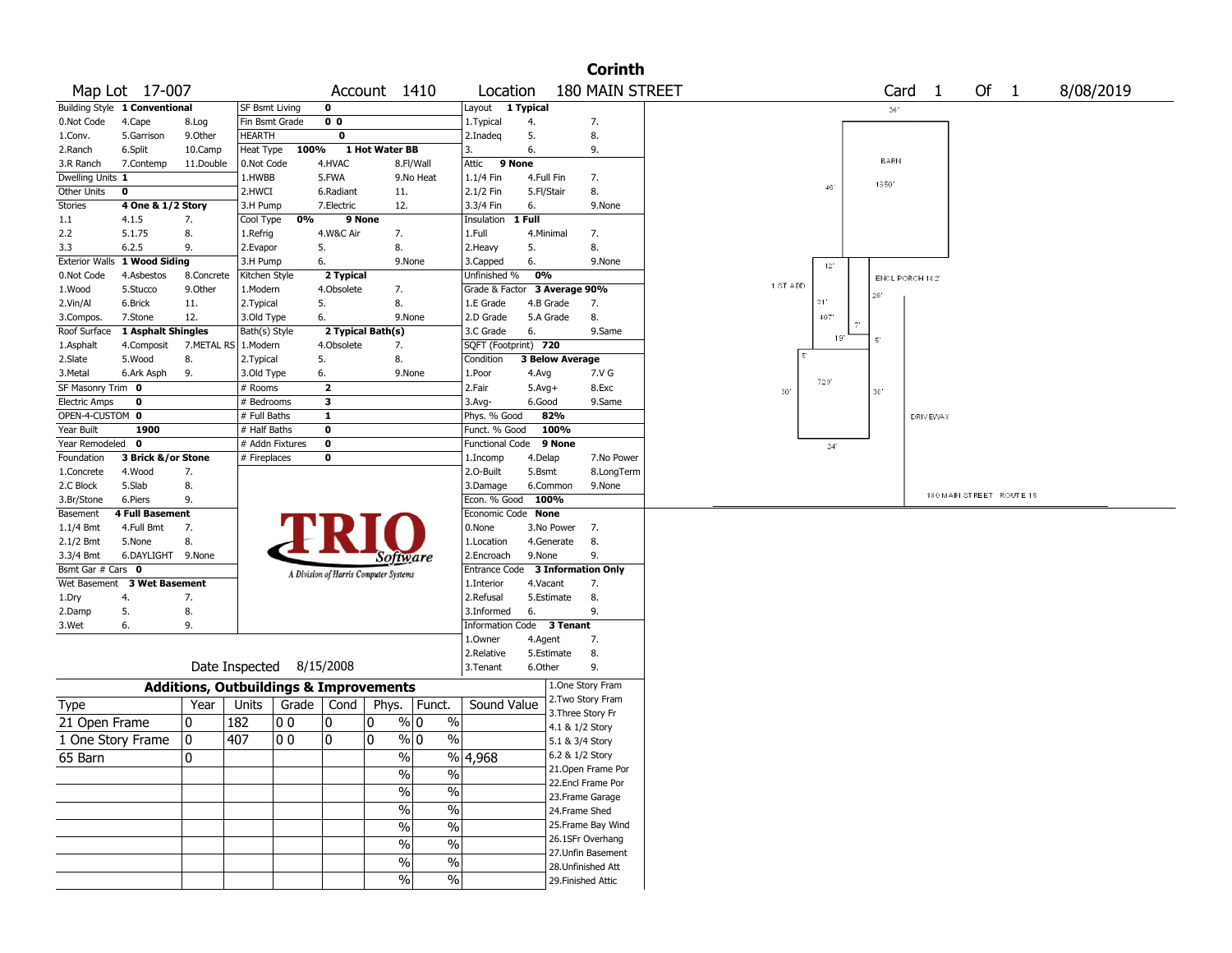|                              | Map Lot 17-008                  | Account 690 | Location                           |                         | <b>184 MAIN STREET</b> |                                          |                 |          | Card <sub>1</sub>        | Of $1$        |                                 | 8/08/2019                              |
|------------------------------|---------------------------------|-------------|------------------------------------|-------------------------|------------------------|------------------------------------------|-----------------|----------|--------------------------|---------------|---------------------------------|----------------------------------------|
|                              | CHESLEY, TIMOTHY S.             |             |                                    | <b>Property Data</b>    |                        |                                          |                 |          | <b>Assessment Record</b> |               |                                 |                                        |
|                              | FLETCHER, CHRISTY & GRAY, RICKY |             | Neighborhood 1 Neighborhood A      |                         |                        | Year                                     | Land            |          | <b>Buildings</b>         |               | Exempt                          | Total                                  |
| 26 MORISON AVE.              |                                 |             |                                    |                         |                        | 2006                                     |                 | 18,710   |                          | 9,850         | 0                               | 28,560                                 |
|                              |                                 |             | Tree Growth Year                   | $\mathbf 0$             |                        | 2007                                     |                 | 18,710   |                          | 9,850         | 0                               | 28,560                                 |
| CORINTH ME 04427             |                                 |             | <b>FIRST MORTGAGE</b>              |                         | 0<br>$\mathbf 0$       | 2008                                     |                 | 20,570   |                          | 9,800         | 0                               | 30,370                                 |
| B14534P336<br>Previous Owner |                                 |             | SECOND MORTGAGE<br>Zone/Land Use   | 11 Residential          |                        |                                          |                 |          |                          |               |                                 |                                        |
|                              | HARVEY, ALVIN C. LIVING TRUST   |             |                                    |                         |                        | 2009                                     |                 | 20,570   |                          | 9,800         | 0                               | 30,370                                 |
|                              | HARVEY, THELMA M. LIVING TRUST  |             | Secondary Zone                     |                         |                        | 2010                                     |                 | 20,570   |                          | 9,800         | 0                               | 30,370                                 |
| 891 MAIN STREET              |                                 |             |                                    |                         |                        | 2011                                     |                 | 20,570   |                          | 9,800         | 0                               | 30,370                                 |
| CORINTH ME 04427             | Sale Date: 6/02/2017            |             | Topography 1 Level                 |                         | 9                      | 2012                                     |                 | 20,570   |                          | 9,800         | 0                               | 30,370                                 |
|                              |                                 |             | 1.Level                            | 4.Below St              | 7.                     | 2013                                     |                 | 20,570   |                          | 9,800         | 0                               | 30,370                                 |
|                              |                                 |             | 2.Rolling<br>3.Above St            | 5.Low<br>6.Swampy       | 8.<br>9.               | 2014                                     |                 | 20,570   |                          | 32,870        | 0                               | 53,440                                 |
|                              |                                 |             | <b>Utilities</b>                   |                         | 9 None                 | 2015                                     |                 | 20,570   |                          | 33,780        | 0                               | 54,350                                 |
|                              |                                 |             |                                    |                         |                        | 2016                                     |                 | 20,570   |                          | 36,910        | 0                               | 57,480                                 |
|                              |                                 |             | 1.Public<br>2.Water                | 4.Dr Well<br>5.Dug Well | 7.Cesspool<br>8.       | 2017                                     |                 | 20,570   |                          | 48,750        | 0                               | 69,320                                 |
|                              |                                 |             | 3.Sewer                            | 6.Septic                | 9.None                 | 2018                                     |                 | 20,570   |                          | 48,750        | 0                               | 69,320                                 |
|                              |                                 |             | 1 Paved<br><b>Street</b>           |                         |                        | 2019                                     |                 | 20,570   |                          | 48,750        | 0                               | 69,320                                 |
|                              |                                 |             | 1.Paved                            | 4.R/W                   | 7.                     |                                          |                 |          | <b>Land Data</b>         |               |                                 |                                        |
|                              |                                 |             | 2.Semi Imp<br>5.<br>3.Gravel<br>6. |                         | 8.<br>9.None           | <b>Front Foot</b>                        |                 |          | <b>Effective</b>         |               | <b>Influence</b>                | <b>Influence</b>                       |
|                              |                                 |             | STATUS TG-F&O                      |                         | $\mathbf 0$            | 11.Regular Lot                           | <b>Type</b>     | Frontage | <b>Depth</b>             | <b>Factor</b> | Code<br>$\frac{9}{6}$           | <b>Codes</b><br>1.Unimproved           |
|                              | Inspection Witnessed By:        |             |                                    |                         | $\mathbf 0$            | 12.Delta Triangle                        |                 |          |                          |               | $\frac{9}{6}$                   | 2.Excess Frtg                          |
|                              |                                 |             |                                    | <b>Sale Data</b>        |                        | 13. Nabla Triangle                       |                 |          |                          |               | $\frac{9}{6}$                   | 3. Topography                          |
| X                            |                                 | Date        | Sale Date                          |                         | 6/02/2017              | 14. Rear Land<br>15. Miscellaneous       |                 |          |                          |               | $\frac{9}{6}$<br>$\frac{9}{6}$  | 4.Size/Shape<br>5.Access               |
|                              | Description                     | Date Insp.  | Price                              |                         | 79,500                 |                                          |                 |          |                          |               | $\frac{9}{6}$                   | 6.Open Space                           |
| No./Date                     |                                 |             | Sale Type                          | 2 Land & Buildings      |                        |                                          |                 |          |                          |               | $\frac{9}{6}$                   | 7.Restricted<br>8.Environmt            |
|                              |                                 |             | 1.Land                             | 4. Mobile               | 7.                     | <b>Square Foot</b>                       |                 |          | <b>Square Feet</b>       |               | %                               | 9. Fractional                          |
|                              |                                 |             |                                    |                         |                        |                                          |                 |          |                          |               |                                 |                                        |
|                              |                                 |             | 2.L & B<br>6.<br>3.Building        | 5.Other                 | 8.<br>9.               | 16.Regular Lot<br>17.Secondary Lot       |                 |          |                          |               | %                               | Acres                                  |
|                              |                                 |             |                                    |                         |                        | 18. Excess Land                          |                 |          |                          |               | %                               | 30. Rear Land 51+                      |
|                              |                                 |             | Financing                          | 9 Unknown               |                        | 19.Sound Value                           |                 |          |                          |               | %                               | 31.Tillable<br>32.Pasture              |
| Notes:                       |                                 |             | 1.Convent<br>2.FHA/VA              | 4.Seller<br>5.Private   | 7.<br>8.               | 20.Miscellaneous                         |                 |          |                          |               | %<br>$\frac{9}{6}$              | 33.Open Space                          |
|                              |                                 |             | 3.Assumed                          | 6.Cash                  | 9.Unknown              |                                          |                 |          |                          |               | %                               | 34.Softwood (F&O)                      |
|                              |                                 |             |                                    | 1 Arms Length Sale      |                        | <b>Fract. Acre</b>                       |                 |          | <b>Acreage/Sites</b>     |               |                                 | 35. Mixed Wood (F&                     |
|                              |                                 |             | Validity                           |                         |                        | 21.Improved (Frac                        | 24              |          | 1.00                     | 100           | %<br>0                          | 36.Hardwood (F&O)                      |
|                              |                                 |             | 1.Valid<br>2.Related               | 4.Split<br>5.Partial    | 7.Renovate<br>8.Other  | 22.Unimproved (Fr                        | $\overline{27}$ |          | 0.64                     | 100           | $\frac{9}{6}$<br>$\overline{0}$ | 37.Softwood (TG)<br>38. Mixed Wood (TG |
|                              |                                 |             | 3.Distress                         | 6.Exempt                | 9.                     | 23.No Road Lot (F<br><b>Acres</b>        |                 |          |                          |               | %                               | 39.Hardwood (TG)                       |
|                              |                                 |             | Verified                           | <b>5 Public Record</b>  |                        | 24.Commercial                            |                 |          |                          |               | $\frac{9}{6}$<br>$\frac{9}{6}$  | 40. Wasteland                          |
|                              |                                 |             |                                    |                         |                        | 25.                                      |                 |          |                          |               | $\frac{9}{6}$                   | 41. Multiple MO HO                     |
|                              |                                 |             | 1.Buyer<br>2.Seller                | 4.Agent<br>5.Pub Rec    | 7.Family<br>8.Other    | 26.                                      |                 |          |                          |               | %                               | 42. Multiple Home                      |
|                              |                                 |             | 3.Lender                           | 6.MLS                   | 9.                     | 27. Rear Land 1-10                       |                 |          |                          |               |                                 | 43.TG SINGLE LANE<br>44.Lot Improvemen |
| <b>Corinth</b>               |                                 |             |                                    |                         |                        | 28. Rear Land 11-2<br>29. Rear Land 26-5 |                 |          | <b>Total Acreage</b>     | 1.64          |                                 | 45. Miscellaneous                      |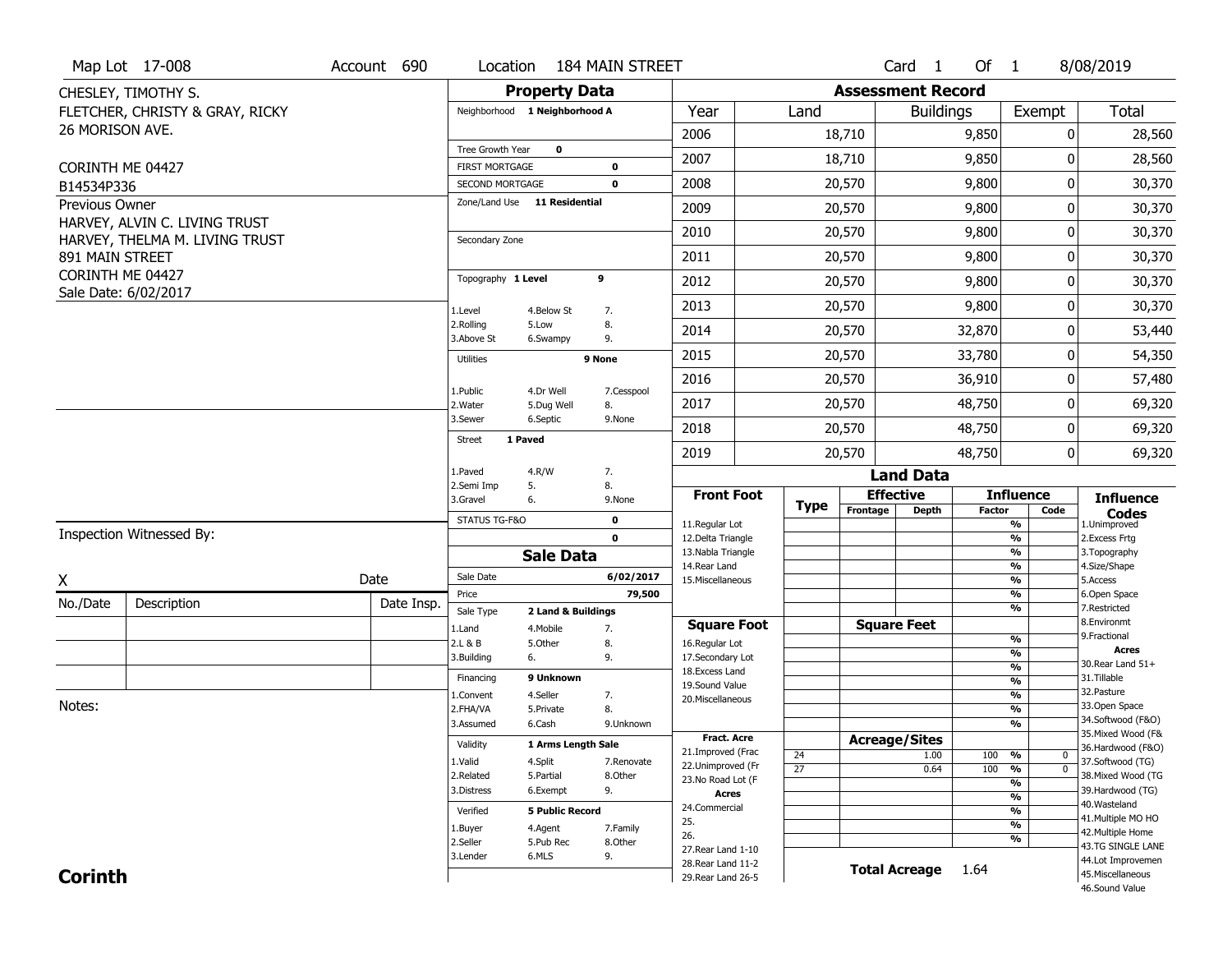|                                     |                            |                                                   |                           |                          |                |                                       |                     |                                  |            |                 | <b>Corinth</b>                        |                                        |
|-------------------------------------|----------------------------|---------------------------------------------------|---------------------------|--------------------------|----------------|---------------------------------------|---------------------|----------------------------------|------------|-----------------|---------------------------------------|----------------------------------------|
|                                     | Map Lot 17-008             |                                                   |                           |                          |                | Account 690                           |                     | Location                         |            |                 | 184 MAIN STREET                       | Of 1<br>8/08/2019<br>Card <sub>1</sub> |
|                                     | Building Style 0 Not Coded |                                                   | <b>SF Bsmt Living</b>     |                          | 0              |                                       |                     | Layout $\mathbf 0$               |            |                 |                                       |                                        |
| 0.Not Code                          | 4.Cape                     | 8.Log                                             | Fin Bsmt Grade            |                          | 0 <sub>0</sub> |                                       |                     | 1. Typical                       | 4.         |                 | 7.                                    | <b>BAKER</b><br>640'<br>201            |
| 1.Conv.                             | 5.Garrison                 | 9.0ther                                           | <b>HEARTH</b>             |                          | 0              |                                       |                     | 2.Inadeq                         | 5.         |                 | 8.                                    | $32^{\circ}$                           |
| 2.Ranch                             | 6.Split                    | 10.Camp                                           | Heat Type                 | 100%                     |                | <b>0 Not Coded</b>                    |                     | 3.                               | 6.         |                 | 9.                                    |                                        |
| 3.R Ranch                           | 7.Contemp                  | 11.Double                                         | 0.Not Code                |                          | 4.HVAC         |                                       | 8.Fl/Wall           | Attic<br>$\mathbf 0$             |            |                 |                                       |                                        |
| Dwelling Units 0                    |                            |                                                   | 1.HWBB                    |                          | 5.FWA          |                                       | 9.No Heat           | $1.1/4$ Fin                      | 4.Full Fin |                 | 7.                                    |                                        |
| Other Units                         | 0                          |                                                   | 2.HWCI                    |                          | 6.Radiant      | 11.                                   |                     | 2.1/2 Fin                        | 5.Fl/Stair |                 | 8.                                    |                                        |
| Stories                             | 0                          |                                                   | 3.H Pump                  |                          | 7.Electric     | 12.                                   |                     | 3.3/4 Fin                        | 6.         |                 | 9.None                                |                                        |
| 1.1                                 | 4.1.5                      | 7.                                                | Cool Type                 | 0%                       |                | 9 None                                |                     | Insulation 0                     |            |                 |                                       | 1215'<br>GARAGE<br>$27\,$              |
| 2.2                                 | 5.1.75                     | 8.                                                | 1.Refrig                  |                          | 4.W&C Air      | 7.                                    |                     | 1.Full                           | 4.Minimal  |                 | 7.                                    |                                        |
| 3.3                                 | 6.2.5<br>0 Not Coded       | 9.                                                | 2.Evapor                  |                          | 5.             | 8.                                    |                     | 2.Heavy                          | 5.         |                 | 8.                                    |                                        |
| <b>Exterior Walls</b><br>0.Not Code | 4.Asbestos                 | 8.Concrete                                        | 3.H Pump<br>Kitchen Style |                          | 6.<br>0        |                                       | 9.None              | 3.Capped<br>Unfinished %         | 6.<br>0%   |                 | 9.None                                | $45^\circ$                             |
| 1.Wood                              | 5.Stucco                   | 9.0ther                                           | 1.Modern                  |                          | 4.Obsolete     | 7.                                    |                     | Grade & Factor 00%               |            |                 |                                       |                                        |
| 2.Vin/Al                            | 6.Brick                    | 11.                                               | 2.Typical                 |                          | 5.             | 8.                                    |                     | 1.E Grade                        | 4.B Grade  |                 | 7.                                    | 76'                                    |
| 3.Compos.                           | 7.Stone                    | 12.                                               | 3.Old Type                |                          | 6.             |                                       | 9.None              | 2.D Grade                        | 5.A Grade  |                 | 8.                                    |                                        |
| Roof Surface                        | 0                          |                                                   | Bath(s) Style             |                          | 0              |                                       |                     | 3.C Grade                        | 6.         |                 | 9.Same                                | 2205                                   |
| 1.Asphalt                           | 4.Composit                 | 7.METAL RS   1.Modern                             |                           |                          | 4.Obsolete     | 7.                                    |                     | SQFT (Footprint) 0               |            |                 |                                       | 49.                                    |
| 2.Slate                             | 5.Wood                     | 8.                                                | 2.Typical                 |                          | 5.             | 8.                                    |                     | Condition                        | 0          |                 |                                       | BARN                                   |
| 3.Metal                             | 6.Ark Asph                 | 9.                                                | 3.Old Type                |                          | 6.             |                                       | 9.None              | 1.Poor                           | 4.Avg      |                 | 7.V G                                 |                                        |
| SF Masonry Trim 0                   |                            |                                                   | # Rooms                   |                          | 0              |                                       |                     | 2.Fair                           | $5.Avg+$   |                 | 8.Exc                                 |                                        |
| <b>Electric Amps</b>                | 0                          |                                                   | # Bedrooms                |                          | 0              |                                       |                     | $3.Avg-$                         | 6.Good     |                 | 9.Same                                | 45                                     |
| OPEN-4-CUSTOM 0                     |                            |                                                   | # Full Baths              |                          | 0              |                                       |                     | Phys. % Good                     | 0%         |                 |                                       |                                        |
| Year Built                          | 0                          |                                                   | # Half Baths              |                          | 0              |                                       |                     | Funct. % Good                    |            | 100%            |                                       |                                        |
| Year Remodeled 0                    |                            |                                                   |                           | # Addn Fixtures          | $\mathbf 0$    |                                       |                     | Functional Code 9 None           |            |                 |                                       |                                        |
| Foundation                          | 0                          |                                                   | # Fireplaces              |                          | 0              |                                       |                     | 1.Incomp                         | 4.Delap    |                 | 7.No Power                            |                                        |
| 1.Concrete                          | 4.Wood                     | 7.                                                |                           |                          |                |                                       |                     | 2.O-Built                        | 5.Bsmt     |                 | 8.LongTerm                            |                                        |
| 2.C Block                           | 5.Slab                     | 8.                                                |                           |                          |                |                                       |                     | 3.Damage                         | 6.Common   |                 | 9.None                                |                                        |
| 3.Br/Stone                          | 6.Piers                    | 9.                                                |                           |                          |                |                                       |                     | Econ. % Good 100%                |            |                 |                                       | 184 MAIN STREET ROUTE 15               |
| Basement<br>$1.1/4$ Bmt             | 0<br>4.Full Bmt            | 7.                                                |                           |                          |                |                                       |                     | Economic Code None<br>0.None     | 3.No Power |                 | 7.                                    |                                        |
| $2.1/2$ Bmt                         | 5.None                     | 8.                                                |                           |                          |                |                                       |                     | 1.Location                       | 4.Generate |                 | 8.                                    |                                        |
| 3.3/4 Bmt                           | 6.DAYLIGHT 9.None          |                                                   |                           |                          |                | <i>Software</i>                       |                     | 2.Encroach                       | 9.None     |                 | 9.                                    |                                        |
| Bsmt Gar # Cars 0                   |                            |                                                   |                           |                          |                |                                       |                     | Entrance Code 1 Interior Inspect |            |                 |                                       |                                        |
| Wet Basement 0                      |                            |                                                   |                           |                          |                | A Division of Harris Computer Systems |                     | 1.Interior                       | 4.Vacant   |                 | 7.                                    |                                        |
| 1.Dry                               | 4.                         | 7.                                                |                           |                          |                |                                       |                     | 2.Refusal                        | 5.Estimate |                 | 8.                                    |                                        |
| 2.Damp                              | 5.                         | 8.                                                |                           |                          |                |                                       |                     | 3.Informed                       | 6.         |                 | 9.                                    |                                        |
| 3.Wet                               | 6.                         | 9.                                                |                           |                          |                |                                       |                     | <b>Information Code</b>          |            | 3 Tenant        |                                       |                                        |
|                                     |                            |                                                   |                           |                          |                |                                       |                     | 1.0wner                          | 4.Agent    |                 | 7.                                    |                                        |
|                                     |                            |                                                   |                           |                          |                |                                       |                     | 2.Relative                       | 5.Estimate |                 | 8.                                    |                                        |
|                                     |                            |                                                   |                           | Date Inspected 4/13/2017 |                |                                       |                     | 3. Tenant                        | 6.Other    |                 | 9.                                    |                                        |
|                                     |                            | <b>Additions, Outbuildings &amp; Improvements</b> |                           |                          |                |                                       |                     |                                  |            |                 | 1.One Story Fram                      |                                        |
| Type                                |                            | Year                                              | Units                     | Grade                    | Cond           | Phys.                                 | Funct.              | Sound Value                      |            |                 | 2. Two Story Fram                     |                                        |
|                                     |                            |                                                   |                           |                          |                |                                       |                     |                                  |            |                 | 3. Three Story Fr                     |                                        |
| 60 Baker                            |                            | 0                                                 | 640                       | 3 1 1 0                  | 3              | 85                                    | % 100 %             |                                  |            | 4.1 & 1/2 Story |                                       |                                        |
| 24 Frame Shed                       |                            | $\mathbf{0}$                                      | 1215                      | 3 1 0 5                  | 3              | 85                                    | $%100$ %            |                                  |            | 5.1 & 3/4 Story |                                       |                                        |
| 1 One Story Frame                   |                            | 0                                                 | 2205                      | $\sqrt{2100}$            | 3              | $\overline{90}$                       | $\frac{9}{6}$ 90 %  |                                  |            | 6.2 & 1/2 Story |                                       |                                        |
| 72 Loft                             |                            | 0                                                 | 1710                      | 1 100                    | 2              | 70                                    | $\sqrt{6}$<br>%  90 |                                  |            |                 | 21.Open Frame Por                     |                                        |
|                                     |                            |                                                   |                           |                          |                | $\frac{1}{2}$                         | $\sqrt{6}$          |                                  |            |                 | 22.Encl Frame Por                     |                                        |
|                                     |                            |                                                   |                           |                          |                | $\%$                                  | $\sqrt{6}$          |                                  |            |                 | 23. Frame Garage                      |                                        |
|                                     |                            |                                                   |                           |                          |                |                                       |                     |                                  |            | 24.Frame Shed   |                                       |                                        |
|                                     |                            |                                                   |                           |                          |                | $\%$                                  | $\sqrt{6}$          |                                  |            |                 | 25. Frame Bay Wind                    |                                        |
|                                     |                            |                                                   |                           |                          |                | $\%$                                  | $\sqrt{6}$          |                                  |            |                 | 26.1SFr Overhang<br>27.Unfin Basement |                                        |
|                                     |                            |                                                   |                           |                          |                | $\%$                                  | $\frac{0}{6}$       |                                  |            |                 | 28.Unfinished Att                     |                                        |
|                                     |                            |                                                   |                           |                          |                | $\%$                                  | $\sqrt{0}$          |                                  |            |                 | 29. Finished Attic                    |                                        |
|                                     |                            |                                                   |                           |                          |                |                                       |                     |                                  |            |                 |                                       |                                        |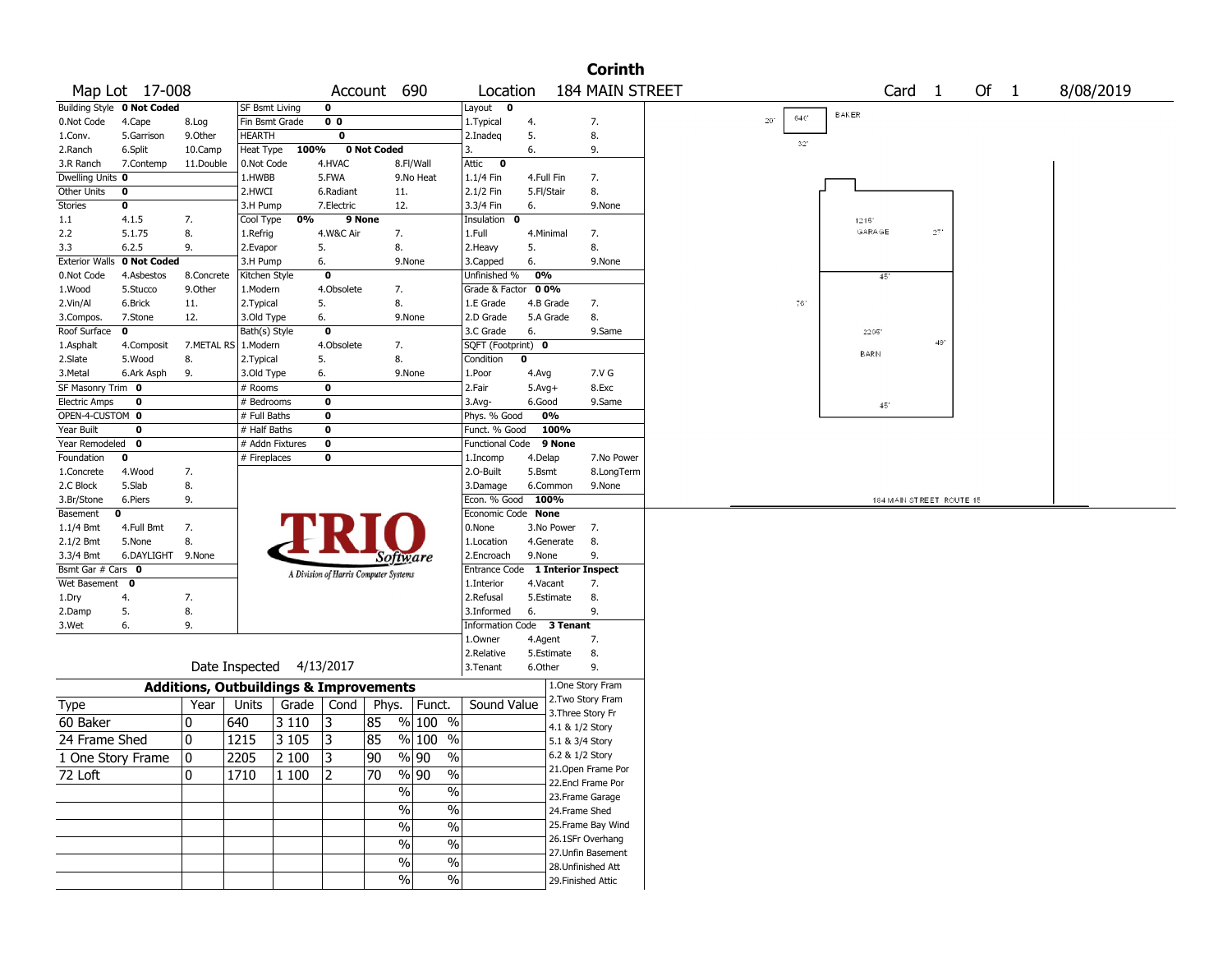|                             | Map Lot 17-010           | Account 1006      | Location                                 |                         | 198 MAIN STREET            |                                     |             |                          | Card <sub>1</sub> | Of 1          |                                | 8/08/2019                           |
|-----------------------------|--------------------------|-------------------|------------------------------------------|-------------------------|----------------------------|-------------------------------------|-------------|--------------------------|-------------------|---------------|--------------------------------|-------------------------------------|
|                             | GRAY JR, WALLACE C.      |                   |                                          | <b>Property Data</b>    |                            |                                     |             | <b>Assessment Record</b> |                   |               |                                |                                     |
| GRAY, HEIDI J.              |                          |                   | Neighborhood 1 Neighborhood A            |                         |                            | Year                                | Land        |                          | <b>Buildings</b>  |               | Exempt                         | <b>Total</b>                        |
|                             |                          |                   |                                          |                         |                            | 2006                                |             | 12,010                   |                   | 60,180        | $\mathbf{0}$                   | 72,190                              |
| <b>27 STEDMAN LANE</b>      |                          |                   | Tree Growth Year                         | $\bf{0}$                |                            | 2007                                |             | 12,010                   |                   | 60,180        | 0                              | 72,190                              |
|                             | HARTLAND ME 04943        |                   | <b>FIRST MORTGAGE</b><br>SECOND MORTGAGE |                         | $\mathbf 0$<br>$\mathbf 0$ | 2008                                |             | 14,080                   |                   | 75,720        | 11,700                         | 78,100                              |
| B11766P69<br>Previous Owner |                          |                   | Zone/Land Use 11 Residential             |                         |                            |                                     |             |                          |                   |               |                                |                                     |
| OBAR, DENNIS L.             |                          |                   |                                          |                         |                            | 2009                                |             | 14,080                   |                   | 79,590        | 10,660                         | 83,010                              |
| OBAR, SANDRA P.             |                          |                   | Secondary Zone                           |                         |                            | 2010                                |             | 14,080                   |                   | 79,590        | 9,020                          | 84,650                              |
|                             |                          |                   |                                          |                         |                            | 2011                                |             | 14,080                   |                   | 79,590        | 9,460                          | 84,210                              |
| CORINTH ME 04427            |                          |                   | Topography 1 Level                       |                         | 9                          | 2012                                |             | 14,080                   |                   | 82,750        | 0                              | 96,830                              |
|                             | Sale Date: 11/02/2006    |                   | 1.Level                                  | 4.Below St              | 7.                         | 2013                                |             | 14,080                   |                   | 84,010        | 0                              | 98,090                              |
|                             |                          |                   | 2.Rolling<br>3.Above St                  | 5.Low<br>6.Swampy       | 8.<br>9.                   | 2014                                |             | 14,080                   |                   | 84,010        | 0                              | 98,090                              |
|                             |                          |                   | <b>4 Drilled Well</b><br>Utilities       |                         | <b>6 Septic System</b>     | 2015                                |             | 14,080                   |                   | 84,650        | 0                              | 98,730                              |
|                             |                          |                   |                                          |                         |                            | 2016                                |             | 14,080                   |                   | 84,650        | 0                              | 98,730                              |
|                             |                          |                   | 1.Public<br>2. Water                     | 4.Dr Well<br>5.Dug Well | 7.Cesspool<br>8.           | 2017                                |             | 14,080                   |                   | 84,650        | 0                              | 98,730                              |
|                             |                          |                   | 3.Sewer                                  | 6.Septic                | 9.None                     | 2018                                |             | 14,080                   |                   | 84,650        | 0                              | 98,730                              |
|                             |                          |                   | 9 None<br><b>Street</b>                  |                         |                            | 2019                                |             | 14,080                   |                   | 84,650        | 0                              | 98,730                              |
|                             |                          |                   | 1.Paved<br>4.R/W                         |                         | 7.                         |                                     |             |                          | <b>Land Data</b>  |               |                                |                                     |
|                             |                          |                   | 2.Semi Imp<br>5.<br>3.Gravel<br>6.       |                         | 8.<br>9.None               | <b>Front Foot</b>                   |             | <b>Effective</b>         |                   |               | <b>Influence</b>               | <b>Influence</b>                    |
|                             |                          |                   | STATUS TG-F&O                            |                         | 0                          |                                     | <b>Type</b> | Frontage                 | <b>Depth</b>      | <b>Factor</b> | Code                           | <b>Codes</b>                        |
|                             | Inspection Witnessed By: |                   |                                          |                         | $\mathbf 0$                | 11.Regular Lot<br>12.Delta Triangle |             |                          |                   |               | $\frac{9}{6}$<br>$\frac{9}{6}$ | 1.Unimproved<br>2.Excess Frtg       |
|                             |                          |                   |                                          | <b>Sale Data</b>        |                            | 13. Nabla Triangle                  |             |                          |                   |               | $\frac{9}{6}$                  | 3. Topography                       |
| Χ                           |                          | Date              | Sale Date                                |                         | 11/02/2006                 | 14. Rear Land<br>15. Miscellaneous  |             |                          |                   |               | $\frac{9}{6}$<br>$\frac{9}{6}$ | 4.Size/Shape<br>5.Access            |
|                             |                          |                   | Price                                    |                         | 120,000                    |                                     |             |                          |                   |               | $\frac{9}{6}$                  | 6.Open Space                        |
| No./Date                    | Description              | Date Insp.        | Sale Type                                | 2 Land & Buildings      |                            |                                     |             |                          |                   |               | $\frac{9}{6}$                  | 7.Restricted                        |
|                             |                          |                   | 1.Land                                   | 4. Mobile               | 7.                         | <b>Square Foot</b>                  |             | <b>Square Feet</b>       |                   |               | $\frac{9}{6}$                  | 8.Environmt<br>9. Fractional        |
|                             |                          |                   | 2.L & B<br>3.Building<br>6.              | 5.Other                 | 8.<br>9.                   | 16.Regular Lot<br>17.Secondary Lot  |             |                          |                   |               | $\frac{9}{6}$                  | <b>Acres</b>                        |
|                             |                          |                   |                                          |                         |                            | 18.Excess Land                      |             |                          |                   |               | $\frac{9}{6}$                  | 30. Rear Land 51+                   |
|                             |                          |                   | Financing                                | 9 Unknown               |                            | 19.Sound Value                      |             |                          |                   |               | $\frac{9}{6}$                  | 31.Tillable<br>32.Pasture           |
| Notes:                      |                          |                   | 1.Convent<br>2.FHA/VA                    | 4.Seller<br>5.Private   | 7.<br>8.                   | 20. Miscellaneous                   |             |                          |                   |               | $\frac{9}{6}$<br>$\frac{9}{6}$ | 33.Open Space                       |
|                             |                          |                   | 3.Assumed                                | 6.Cash                  | 9.Unknown                  |                                     |             |                          |                   |               | $\frac{9}{6}$                  | 34.Softwood (F&O)                   |
|                             |                          |                   |                                          |                         |                            | <b>Fract. Acre</b>                  |             | <b>Acreage/Sites</b>     |                   |               |                                | 35. Mixed Wood (F&                  |
|                             |                          |                   | Validity                                 | 1 Arms Length Sale      |                            | 21.Improved (Frac                   | 21          |                          | 0.59              | 100           | %<br>$\mathbf{0}$              | 36.Hardwood (F&O)                   |
|                             |                          |                   | 1.Valid                                  | 4.Split                 | 7.Renovate                 | 22.Unimproved (Fr                   |             |                          |                   |               | %                              | 37.Softwood (TG)                    |
|                             |                          |                   | 2.Related<br>3.Distress                  | 5.Partial               | 8.Other<br>9.              | 23.No Road Lot (F                   |             |                          |                   |               | $\frac{9}{6}$                  | 38. Mixed Wood (TG                  |
|                             |                          |                   |                                          | 6.Exempt                |                            | <b>Acres</b>                        |             |                          |                   |               | $\frac{9}{6}$                  | 39.Hardwood (TG)<br>40. Wasteland   |
|                             |                          |                   | Verified                                 | <b>5 Public Record</b>  |                            | 24.Commercial                       |             |                          |                   |               | $\frac{9}{6}$                  | 41. Multiple MO HO                  |
|                             |                          |                   | 1.Buyer                                  | 4.Agent                 | 7.Family                   | 25.<br>26.                          |             |                          |                   |               | $\frac{9}{6}$                  | 42. Multiple Home                   |
|                             |                          |                   | 2.Seller                                 | 5.Pub Rec               | 8.Other                    | 27. Rear Land 1-10                  |             |                          |                   |               | %                              | 43.TG SINGLE LANE                   |
|                             |                          | 3.Lender<br>6.MLS |                                          | 9.                      |                            |                                     |             |                          |                   |               |                                |                                     |
|                             |                          |                   |                                          |                         |                            | 28. Rear Land 11-2                  |             |                          |                   |               |                                | 44.Lot Improvemen                   |
| <b>Corinth</b>              |                          |                   |                                          |                         |                            | 29. Rear Land 26-5                  |             | <b>Total Acreage</b>     |                   | 0.59          |                                | 45. Miscellaneous<br>46.Sound Value |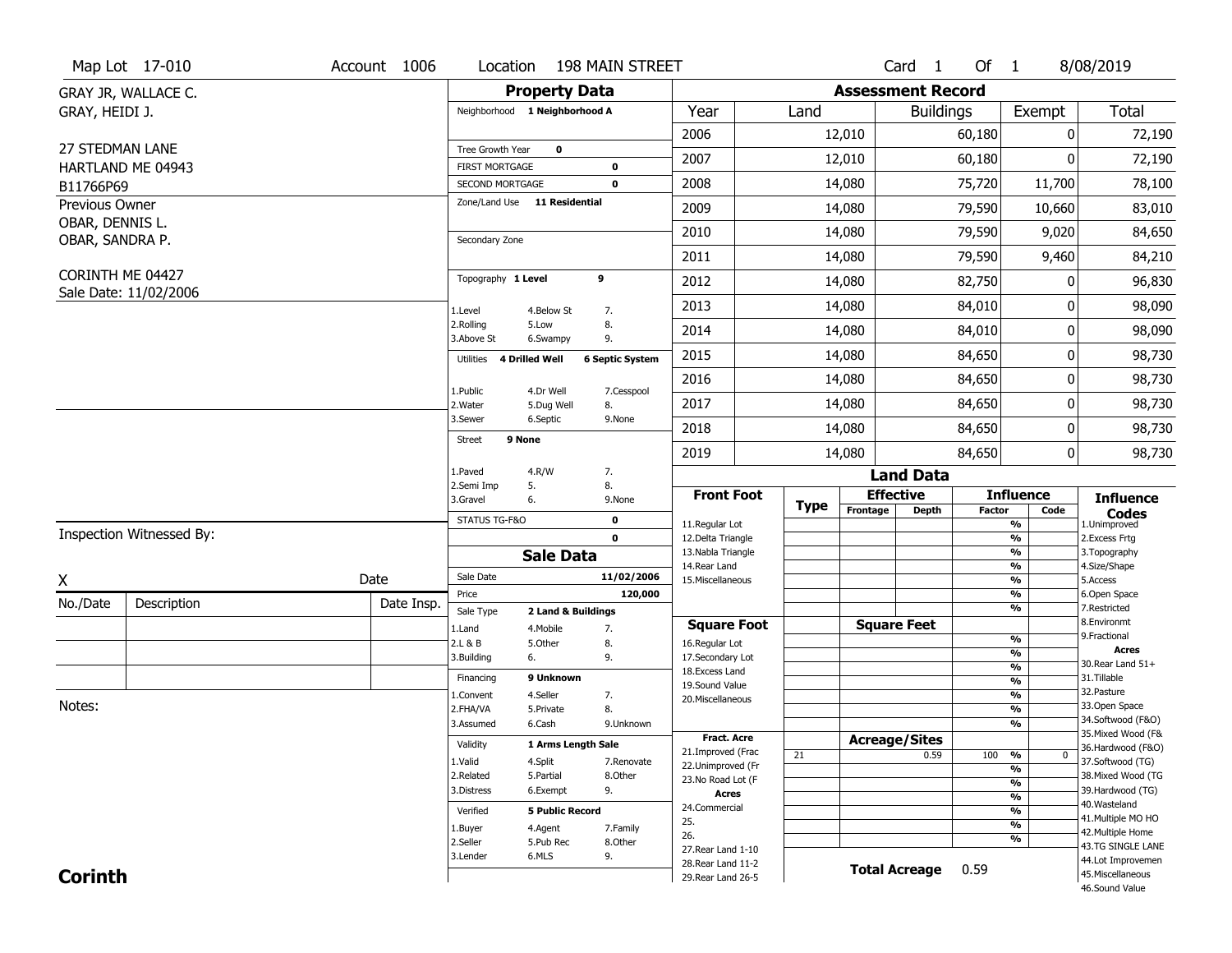|                                           |                        |                                                   |                       |                          |                                       |                           |                   |                          |                               |                        |                    | <b>Corinth</b>                       |                 |      |                          |                   |      |                 |      |           |     |
|-------------------------------------------|------------------------|---------------------------------------------------|-----------------------|--------------------------|---------------------------------------|---------------------------|-------------------|--------------------------|-------------------------------|------------------------|--------------------|--------------------------------------|-----------------|------|--------------------------|-------------------|------|-----------------|------|-----------|-----|
|                                           | Map Lot 17-010         |                                                   |                       |                          |                                       |                           | Account 1006      |                          | Location                      |                        |                    | <b>198 MAIN STREET</b>               |                 |      |                          | Card <sub>1</sub> |      | Of 1            |      | 8/08/2019 |     |
| Building Style 1 Conventional             |                        |                                                   | SF Bsmt Living        |                          | 810                                   |                           |                   |                          | Layout 1 Typical              |                        |                    |                                      |                 |      |                          |                   |      |                 |      |           |     |
| 0.Not Code                                | 4.Cape                 | 8.Log                                             | Fin Bsmt Grade        |                          | 3 100                                 |                           |                   |                          | 1. Typical                    | 4.                     |                    | 7.                                   |                 |      |                          |                   |      |                 | SHED |           |     |
| 1.Conv.                                   | 5.Garrison             | 9.Other                                           | <b>HEARTH</b>         |                          | $\mathbf 0$                           |                           |                   |                          | 2.Inadeq                      | 5.                     |                    | 8.                                   |                 |      |                          |                   |      |                 |      | 600       |     |
| 2.Ranch                                   | 6.Split                | 10.Camp                                           | Heat Type             | 100%                     |                                       |                           | 5 Forced Warm Air | 3.                       |                               | 6.                     |                    | 9.                                   |                 |      |                          |                   |      |                 |      |           | 20' |
| 3.R Ranch                                 | 7.Contemp              | 11.Double                                         | 0.Not Code            |                          | 4.HVAC                                |                           | 8.Fl/Wall         | Attic                    | 9 None                        |                        |                    |                                      |                 |      |                          |                   |      |                 |      | 30'       |     |
| Dwelling Units 1                          |                        |                                                   | 1.HWBB                |                          | 5.FWA                                 |                           | 9.No Heat         |                          | 1.1/4 Fin                     | 4.Full Fin             |                    | 7.                                   |                 |      |                          |                   |      |                 |      |           |     |
| Other Units                               | 0                      |                                                   | 2.HWCI                |                          | 6.Radiant                             |                           | 11.               |                          | 2.1/2 Fin                     | 5.Fl/Stair             |                    | 8.                                   |                 |      |                          |                   |      |                 |      |           |     |
| <b>Stories</b>                            | 4 One & 1/2 Story      |                                                   | 3.H Pump              |                          | 7.Electric                            |                           | 12.               |                          | 3.3/4 Fin                     | 6.                     |                    | 9.None                               |                 |      |                          |                   |      |                 |      |           |     |
| 1.1                                       | 4.1.5                  | 7.                                                | Cool Type             | 0%                       | 9 None                                |                           |                   |                          | Insulation                    | 1 Full                 |                    |                                      |                 |      |                          |                   |      |                 |      |           |     |
| 2.2                                       | 5.1.75                 | 8.                                                | 1.Refrig              |                          | 4.W&C Air                             |                           | 7.                | 1.Full                   |                               | 4.Minimal              |                    | 7.                                   |                 |      |                          |                   |      |                 |      |           |     |
| 3.3                                       | 6.2.5                  | 9.                                                | 2.Evapor              |                          | 5.                                    |                           | 8.                |                          | 2. Heavy                      | 5.                     |                    | 8.                                   |                 |      |                          |                   |      |                 |      |           |     |
| Exterior Walls 2 Vinyl/Aluminum           |                        |                                                   | 3.H Pump              |                          | 6.                                    |                           | 9.None            |                          | 3.Capped                      | 6.                     |                    | 9.None                               |                 |      |                          |                   | 13'  |                 |      |           |     |
| 0.Not Code                                | 4.Asbestos             | 8.Concrete                                        | Kitchen Style         |                          | 2 Typical                             |                           |                   |                          | Unfinished %                  | 0%                     |                    |                                      |                 |      |                          |                   |      |                 |      |           |     |
| 1.Wood                                    | 5.Stucco               | 9.Other                                           | 1.Modern              |                          | 4.Obsolete                            |                           | 7.                |                          | Grade & Factor 3 Average 113% |                        |                    |                                      |                 | 12"  |                          | 8                 | 104' | OPEN PORCH      |      |           |     |
| 2.Vin/Al                                  | 6.Brick                | 11.                                               | 2.Typical             |                          | 5.                                    |                           | 8.                |                          | 1.E Grade                     | 4.B Grade              |                    | 7.                                   | <b>ADDITION</b> |      |                          |                   |      |                 |      |           |     |
| 3.Compos.                                 | 7.Stone                | 12.                                               | 3.Old Type            |                          | 6.                                    |                           | 9.None            |                          | 2.D Grade                     | 5.A Grade              |                    | 8.                                   | 12'             |      |                          |                   |      |                 |      |           |     |
| Roof Surface                              | 3 Sheet Metal          |                                                   | Bath(s) Style         |                          | 2 Typical Bath(s)                     |                           |                   |                          | 3.C Grade                     | 6.                     |                    | 9.Same                               |                 | 144' |                          |                   | 169  | 13'             |      |           |     |
| 1.Asphalt                                 | 4.Composit             | 7.METAL RS   1.Modern                             |                       |                          | 4.Obsolete                            |                           | 7.                |                          | SQFT (Footprint) 840          |                        |                    |                                      |                 |      | 840'                     |                   |      | <b>ADDITION</b> |      |           |     |
| 2.Slate                                   | 5.Wood                 | 8.                                                | 2.Typical             |                          | 5.                                    |                           | 8.                |                          | Condition                     | <b>5 Above Average</b> |                    |                                      |                 | 12"  |                          | 30'               |      |                 |      |           |     |
| 3.Metal                                   | 6.Ark Asph             | 9.                                                | 3.Old Type            |                          | 6.<br>$\overline{\mathbf{2}}$         |                           | 9.None            |                          | 1.Poor                        | 4.Avg                  |                    | 7.V G                                |                 |      |                          |                   |      |                 |      |           |     |
| SF Masonry Trim 0<br><b>Electric Amps</b> | $\mathbf{1}$           |                                                   | # Rooms<br># Bedrooms |                          | 3                                     |                           |                   | 2.Fair                   | $3.$ Avg-                     | $5.Avg+$<br>6.Good     |                    | 8.Exc<br>9.Same                      | $12^{\circ}$    |      |                          |                   |      |                 |      |           |     |
| OPEN-4-CUSTOM 0                           |                        |                                                   | # Full Baths          |                          | $\mathbf{1}$                          |                           |                   |                          | Phys. % Good                  |                        | 90%                |                                      |                 | 144' | 28'                      |                   |      |                 |      |           |     |
| Year Built                                | $\mathbf 0$            |                                                   | # Half Baths          |                          | $\mathbf{1}$                          |                           |                   |                          | Funct. % Good                 |                        | 100%               |                                      | DECK            |      |                          |                   |      |                 |      |           |     |
| Year Remodeled 0                          |                        |                                                   |                       | # Addn Fixtures          | $\mathbf{1}$                          |                           |                   |                          | Functional Code               |                        | 9 None             |                                      |                 | 12"  |                          |                   |      |                 |      |           |     |
| Foundation                                | 1 Concrete             |                                                   | # Fireplaces          |                          | 0                                     |                           |                   |                          | 1.Incomp                      | 4.Delap                |                    | 7.No Power                           |                 |      |                          |                   |      |                 |      |           |     |
| 1.Concrete                                | 4.Wood                 | 7.                                                |                       |                          |                                       |                           |                   |                          | 2.O-Built                     | 5.Bsmt                 |                    | 8.LongTerm                           |                 |      |                          |                   |      |                 |      |           |     |
| 2.C Block                                 | 5.Slab                 | 8.                                                |                       |                          |                                       |                           |                   |                          | 3.Damage                      | 6.Common               |                    | 9.None                               |                 |      | 198 MAIN STREET ROUTE 15 |                   |      |                 |      |           |     |
| 3.Br/Stone                                | 6.Piers                | 9.                                                |                       |                          |                                       |                           |                   |                          | Econ. % Good                  | 100%                   |                    |                                      |                 |      |                          |                   |      |                 |      |           |     |
| Basement                                  | <b>4 Full Basement</b> |                                                   |                       |                          |                                       |                           |                   |                          | Economic Code None            |                        |                    |                                      |                 |      |                          |                   |      |                 |      |           |     |
| $1.1/4$ Bmt                               | 4.Full Bmt             | 7.                                                |                       |                          |                                       |                           |                   |                          | 0.None                        |                        | 3.No Power         | 7.                                   |                 |      |                          |                   |      |                 |      |           |     |
| 2.1/2 Bmt                                 | 5.None                 | 8.                                                |                       |                          |                                       |                           |                   |                          | 1.Location                    | 4.Generate             |                    | 8.                                   |                 |      |                          |                   |      |                 |      |           |     |
| 3.3/4 Bmt                                 | 6.DAYLIGHT 9.None      |                                                   |                       |                          |                                       |                           | Software          |                          | 2.Encroach                    | 9.None                 |                    | 9.                                   |                 |      |                          |                   |      |                 |      |           |     |
| Bsmt Gar # Cars 0                         |                        |                                                   |                       |                          | A Division of Harris Computer Systems |                           |                   |                          | Entrance Code                 |                        | <b>5 Estimated</b> |                                      |                 |      |                          |                   |      |                 |      |           |     |
| Wet Basement 1 Dry Basement               |                        |                                                   |                       |                          |                                       |                           |                   |                          | 1.Interior                    | 4.Vacant               |                    | 7.                                   |                 |      |                          |                   |      |                 |      |           |     |
| 1.Dry                                     | 4.                     | 7.                                                |                       |                          |                                       |                           |                   |                          | 2.Refusal                     | 5.Estimate             |                    | 8.                                   |                 |      |                          |                   |      |                 |      |           |     |
| 2.Damp                                    | 5.                     | 8.                                                |                       |                          |                                       |                           |                   |                          | 3.Informed                    | 6.                     |                    | 9.                                   |                 |      |                          |                   |      |                 |      |           |     |
| 3.Wet                                     | 6.                     | 9.                                                |                       |                          |                                       |                           |                   |                          | <b>Information Code</b>       |                        | <b>5 Estimate</b>  |                                      |                 |      |                          |                   |      |                 |      |           |     |
|                                           |                        |                                                   |                       |                          |                                       |                           |                   |                          | 1.0wner                       | 4.Agent                |                    | 7.                                   |                 |      |                          |                   |      |                 |      |           |     |
|                                           |                        |                                                   |                       |                          |                                       |                           |                   |                          | 2.Relative                    | 5.Estimate             |                    | 8.                                   |                 |      |                          |                   |      |                 |      |           |     |
|                                           |                        |                                                   |                       | Date Inspected 8/15/2008 |                                       |                           |                   |                          | 3. Tenant                     | 6.Other                |                    | 9.                                   |                 |      |                          |                   |      |                 |      |           |     |
|                                           |                        | <b>Additions, Outbuildings &amp; Improvements</b> |                       |                          |                                       |                           |                   |                          |                               |                        |                    | 1.One Story Fram                     |                 |      |                          |                   |      |                 |      |           |     |
| <b>Type</b>                               |                        | Year                                              | Units                 | Grade   Cond             |                                       | Phys.                     | Funct.            |                          | Sound Value                   |                        |                    | 2. Two Story Fram                    |                 |      |                          |                   |      |                 |      |           |     |
| 68 Wood Deck                              |                        | 10                                                | 144                   | 00                       | 0                                     | 0                         | % 0               | $\%$                     |                               |                        |                    | 3. Three Story Fr<br>4.1 & 1/2 Story |                 |      |                          |                   |      |                 |      |           |     |
| 1 One Story Frame                         |                        | 10                                                | 169                   | 00                       | 10                                    | 0                         | $\%$ 0            | $\%$                     |                               |                        |                    | 5.1 & 3/4 Story                      |                 |      |                          |                   |      |                 |      |           |     |
| 21 Open Frame                             |                        | 0                                                 | $\sqrt{104}$          | $ 00\rangle$             | $ 0\rangle$                           | $\overline{\mathfrak{o}}$ | $\sqrt[6]{0}$     | $\frac{9}{6}$            |                               |                        |                    | 6.2 & 1/2 Story                      |                 |      |                          |                   |      |                 |      |           |     |
|                                           |                        |                                                   |                       |                          |                                       |                           |                   |                          |                               |                        |                    | 21. Open Frame Por                   |                 |      |                          |                   |      |                 |      |           |     |
| 24 Frame Shed                             |                        | 10                                                | 600                   | 3 100                    | 3                                     | 80                        | % 100 %           |                          |                               |                        |                    | 22.Encl Frame Por                    |                 |      |                          |                   |      |                 |      |           |     |
| 1 One Story Frame                         |                        | 2009                                              | 144                   | 3 100                    | 13                                    | 95                        | $\frac{9}{6}$ 70  | $\frac{0}{0}$            |                               |                        |                    | 23. Frame Garage                     |                 |      |                          |                   |      |                 |      |           |     |
|                                           |                        |                                                   |                       |                          |                                       |                           | $\%$              | $\%$                     |                               |                        |                    | 24.Frame Shed                        |                 |      |                          |                   |      |                 |      |           |     |
|                                           |                        |                                                   |                       |                          |                                       |                           | $\%$              | $\%$                     |                               |                        |                    | 25. Frame Bay Wind                   |                 |      |                          |                   |      |                 |      |           |     |
|                                           |                        |                                                   |                       |                          |                                       |                           | $\%$              | $\overline{\frac{0}{0}}$ |                               |                        |                    | 26.1SFr Overhang                     |                 |      |                          |                   |      |                 |      |           |     |
|                                           |                        |                                                   |                       |                          |                                       |                           | $\sqrt{6}$        | $\sqrt{6}$               |                               |                        |                    | 27.Unfin Basement                    |                 |      |                          |                   |      |                 |      |           |     |
|                                           |                        |                                                   |                       |                          |                                       |                           |                   |                          |                               |                        |                    | 28. Unfinished Att                   |                 |      |                          |                   |      |                 |      |           |     |
|                                           |                        |                                                   |                       |                          |                                       |                           | $\%$              | $\%$                     |                               |                        |                    | 29. Finished Attic                   |                 |      |                          |                   |      |                 |      |           |     |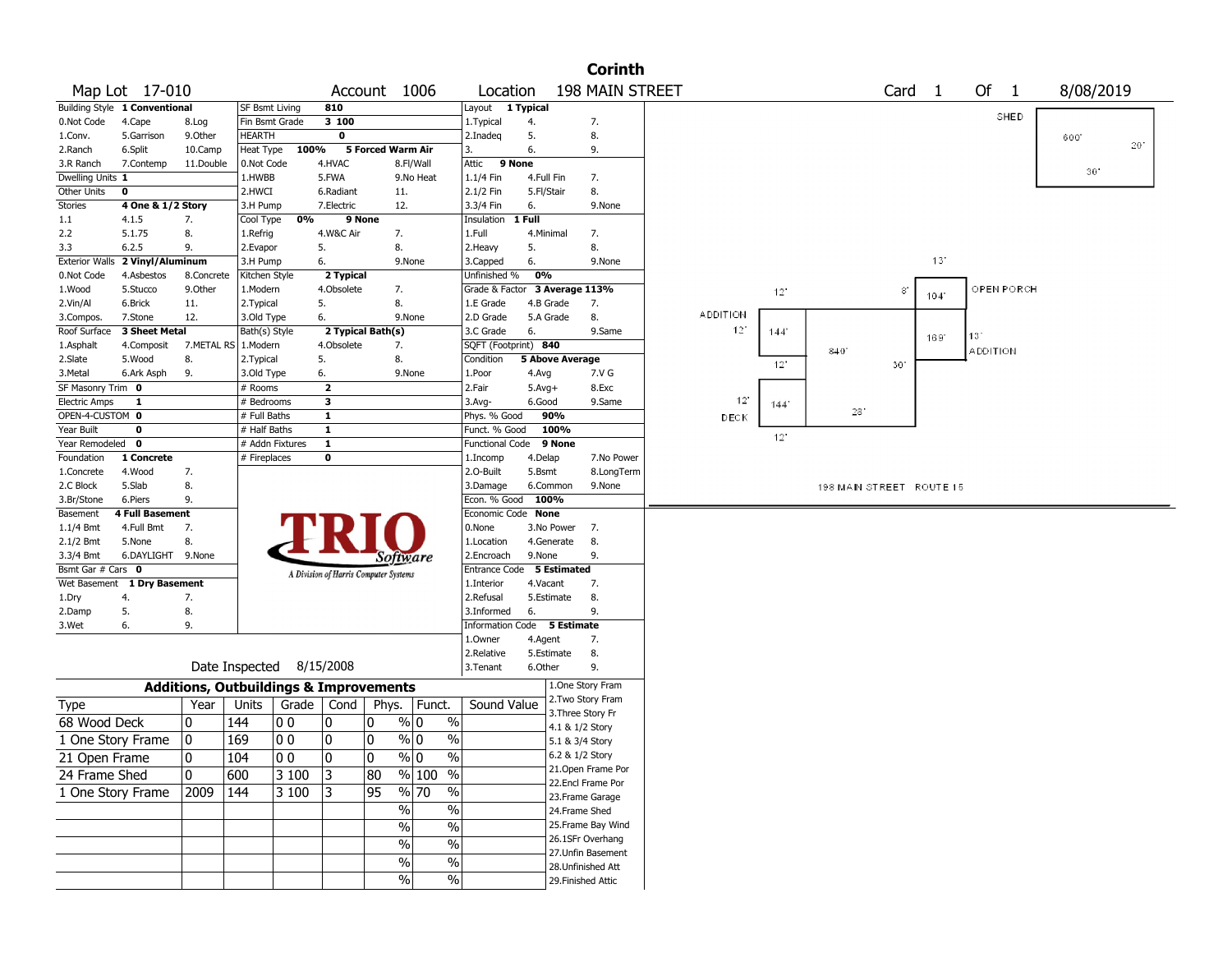|                  | Map Lot 17-010-A         | Account 1140 | Location                                 |                               | <b>MAIN STREET</b>         |                                          |                 |                          | Card <sub>1</sub>    | Of 1          |                                           | 8/08/2019                               |
|------------------|--------------------------|--------------|------------------------------------------|-------------------------------|----------------------------|------------------------------------------|-----------------|--------------------------|----------------------|---------------|-------------------------------------------|-----------------------------------------|
| ROCKWELL, FLOYD  |                          |              |                                          | <b>Property Data</b>          |                            |                                          |                 | <b>Assessment Record</b> |                      |               |                                           |                                         |
|                  | ROCKWELL, VIOLETTE B.    |              |                                          | Neighborhood 1 Neighborhood A |                            | Year                                     | Land            |                          | <b>Buildings</b>     |               | Exempt                                    | <b>Total</b>                            |
|                  |                          |              |                                          |                               |                            | 2006                                     |                 | 11,000                   |                      | 11,660        | 0                                         | 22,660                                  |
| P.O. BOX 33      |                          |              | Tree Growth Year                         | $\mathbf 0$                   |                            | 2007                                     |                 | 11,000                   |                      | 11,660        | 0                                         | 22,660                                  |
| CORINTH ME 04427 |                          |              | <b>FIRST MORTGAGE</b><br>SECOND MORTGAGE |                               | $\mathbf 0$<br>$\mathbf 0$ | 2008                                     |                 | 12,100                   |                      | 11,700        | 0                                         | 23,800                                  |
| B3113P62         |                          |              |                                          | Zone/Land Use 11 Residential  |                            |                                          |                 |                          |                      |               |                                           |                                         |
|                  |                          |              |                                          |                               |                            | 2009                                     |                 | 12,100                   |                      | 11,700        | 0                                         | 23,800                                  |
|                  |                          |              | Secondary Zone                           |                               |                            | 2010                                     |                 | 12,100                   |                      | 11,700        | 0                                         | 23,800                                  |
|                  |                          |              |                                          |                               |                            | 2011                                     |                 | 12,100                   |                      | 11,700        | 0                                         | 23,800                                  |
|                  |                          |              | Topography 9                             |                               | 9                          | 2012                                     |                 | 12,100                   |                      | 6,450         | 0                                         | 18,550                                  |
|                  |                          |              | 1.Level                                  | 4.Below St                    | 7.                         | 2013                                     |                 | 12,100                   |                      | 6,450         | 0                                         | 18,550                                  |
|                  |                          |              | 2.Rolling<br>3.Above St                  | 5.Low<br>6.Swampy             | 8.<br>9.                   | 2014                                     |                 | 12,100                   |                      | 6,450         | 0                                         | 18,550                                  |
|                  |                          |              | Utilities 9 None                         |                               | 9 None                     | 2015                                     |                 | 12,100                   |                      | 7,450         | 0                                         | 19,550                                  |
|                  |                          |              |                                          |                               |                            | 2016                                     |                 | 12,100                   |                      | 9,870         | 0                                         | 21,970                                  |
|                  |                          |              | 1.Public<br>2.Water                      | 4.Dr Well<br>5.Dug Well       | 7.Cesspool<br>8.           | 2017                                     |                 | 12,100                   |                      | 9,870         | 0                                         | 21,970                                  |
|                  |                          |              | 3.Sewer                                  | 6.Septic                      | 9.None                     | 2018                                     |                 | 12,100                   |                      | 9,870         | 0                                         | 21,970                                  |
|                  |                          |              | <b>Street</b>                            | 9 None                        |                            | 2019                                     |                 | 12,100                   |                      | 9,870         | 0                                         | 21,970                                  |
|                  |                          |              | 1.Paved                                  | 4.R/W                         | 7.                         |                                          |                 |                          | <b>Land Data</b>     |               |                                           |                                         |
|                  |                          |              | 2.Semi Imp<br>3.Gravel                   | 5.<br>6.                      | 8.<br>9.None               | <b>Front Foot</b>                        |                 | <b>Effective</b>         |                      |               | <b>Influence</b>                          | <b>Influence</b>                        |
|                  |                          |              | STATUS TG-F&O                            |                               | $\mathbf 0$                | 11.Regular Lot                           | <b>Type</b>     | Frontage                 | <b>Depth</b>         | <b>Factor</b> | Code<br>$\frac{9}{6}$                     | <b>Codes</b><br>1.Unimproved            |
|                  | Inspection Witnessed By: |              |                                          |                               | $\mathbf 0$                | 12.Delta Triangle                        |                 |                          |                      |               | $\frac{9}{6}$                             | 2.Excess Frtg                           |
|                  |                          |              |                                          | <b>Sale Data</b>              |                            | 13. Nabla Triangle<br>14. Rear Land      |                 |                          |                      |               | $\frac{9}{6}$<br>$\frac{9}{6}$            | 3. Topography<br>4.Size/Shape           |
| X                |                          | Date         | Sale Date                                |                               |                            | 15. Miscellaneous                        |                 |                          |                      |               | $\frac{9}{6}$                             | 5.Access                                |
| No./Date         | Description              | Date Insp.   | Price                                    |                               |                            |                                          |                 |                          |                      |               | $\overline{\frac{9}{6}}$                  | 6.Open Space                            |
|                  |                          |              | Sale Type                                |                               |                            | <b>Square Foot</b>                       |                 | <b>Square Feet</b>       |                      |               | $\frac{9}{6}$                             | 7.Restricted<br>8.Environmt             |
|                  |                          |              | 1.Land<br>2.L & B                        | 4. Mobile<br>5.Other          | 7.<br>8.                   | 16.Regular Lot                           |                 |                          |                      |               | %                                         | 9. Fractional                           |
|                  |                          |              | 3.Building                               | 6.                            | 9.                         | 17.Secondary Lot                         |                 |                          |                      |               | %                                         | <b>Acres</b><br>30. Rear Land 51+       |
|                  |                          |              | Financing                                |                               |                            | 18.Excess Land                           |                 |                          |                      |               | $\frac{9}{6}$<br>$\overline{\frac{9}{6}}$ | 31.Tillable                             |
|                  |                          |              | 1.Convent                                | 4.Seller                      | 7.                         | 19.Sound Value                           |                 |                          |                      |               | $\frac{9}{6}$                             | 32. Pasture                             |
| Notes:           |                          |              | 2.FHA/VA                                 | 5.Private                     | 8.                         | 20.Miscellaneous                         |                 |                          |                      |               | $\overline{\frac{9}{6}}$                  | 33.Open Space                           |
|                  |                          |              | 3.Assumed                                | 6.Cash                        | 9.Unknown                  |                                          |                 |                          |                      |               | $\frac{9}{6}$                             | 34.Softwood (F&O)                       |
|                  |                          |              | Validity                                 |                               |                            | <b>Fract, Acre</b>                       |                 | <b>Acreage/Sites</b>     |                      |               |                                           | 35. Mixed Wood (F&<br>36.Hardwood (F&O) |
|                  |                          |              | 1.Valid                                  | 4.Split                       | 7.Renovate                 | 21.Improved (Frac                        | 24              |                          | 1.00                 | 60 %          | $\overline{2}$                            | 37.Softwood (TG)                        |
|                  |                          |              | 2.Related                                | 5.Partial                     | 8.Other                    | 22.Unimproved (Fr<br>23.No Road Lot (F   | $\overline{27}$ |                          | 0.18                 | 100           | $\overline{0}$<br>$\frac{9}{6}$           | 38. Mixed Wood (TG                      |
|                  |                          |              |                                          |                               |                            |                                          |                 |                          |                      |               |                                           |                                         |
|                  |                          |              | 3.Distress                               | 6.Exempt                      | 9.                         |                                          |                 |                          |                      |               | $\overline{\frac{9}{6}}$                  | 39.Hardwood (TG)                        |
|                  |                          |              |                                          |                               |                            | <b>Acres</b><br>24.Commercial            |                 |                          |                      |               | $\overline{\frac{9}{6}}$                  | 40. Wasteland                           |
|                  |                          |              | Verified                                 |                               |                            | 25.                                      |                 |                          |                      |               | $\overline{\frac{9}{6}}$                  | 41. Multiple MO HO                      |
|                  |                          |              | 1.Buyer                                  | 4.Agent                       | 7.Family                   | 26.                                      |                 |                          |                      |               | $\overline{\frac{9}{6}}$<br>$\frac{9}{6}$ | 42. Multiple Home                       |
|                  |                          |              | 2.Seller                                 | 5.Pub Rec                     | 8.Other                    | 27. Rear Land 1-10                       |                 |                          |                      |               |                                           | 43.TG SINGLE LANE                       |
| <b>Corinth</b>   |                          |              | 3.Lender                                 | 6.MLS                         | 9.                         | 28. Rear Land 11-2<br>29. Rear Land 26-5 |                 |                          | <b>Total Acreage</b> | 1.18          |                                           | 44.Lot Improvemen<br>45. Miscellaneous  |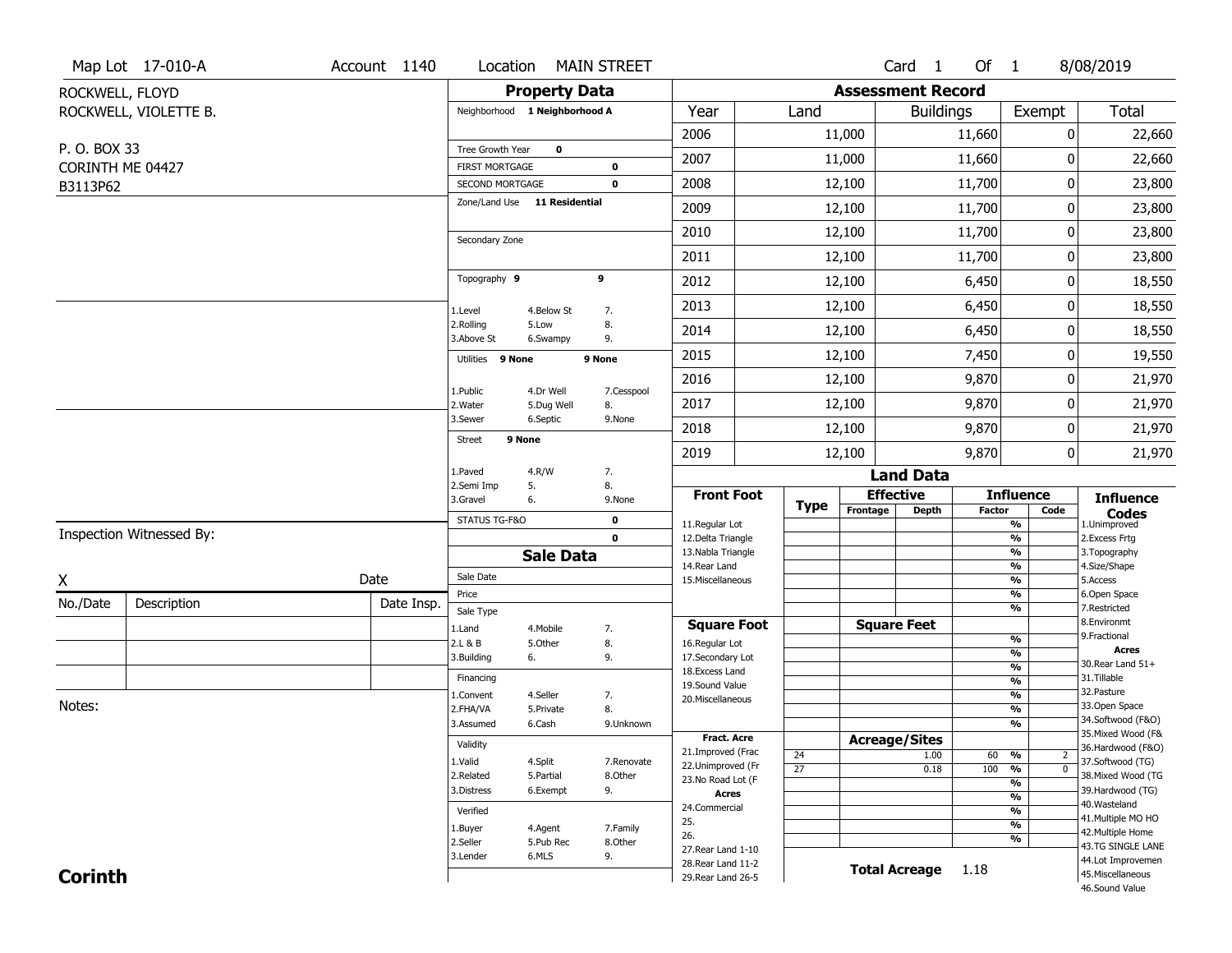|                       |                            |                                                   |                 |       |                         |                                       |                                |                        |              |                   | <b>Corinth</b>     |            |  |                   |               |              |        |       |                              |               |  |
|-----------------------|----------------------------|---------------------------------------------------|-----------------|-------|-------------------------|---------------------------------------|--------------------------------|------------------------|--------------|-------------------|--------------------|------------|--|-------------------|---------------|--------------|--------|-------|------------------------------|---------------|--|
|                       | Map Lot 17-010-A           |                                                   |                 |       |                         | Account 1140                          |                                | Location               |              |                   | <b>MAIN STREET</b> |            |  | Card <sub>1</sub> |               | Of 1         |        |       | 8/08/2019                    |               |  |
|                       | Building Style 0 Not Coded |                                                   | SF Bsmt Living  |       | $\mathbf 0$             |                                       |                                | Layout<br>$\mathbf{o}$ |              |                   |                    |            |  |                   |               |              |        |       |                              |               |  |
| 0.Not Code            | 4.Cape                     | 8.Log                                             | Fin Bsmt Grade  |       | 0 <sub>0</sub>          |                                       |                                | 1. Typical             | 4.           |                   | 7.                 |            |  |                   |               |              |        |       | ADD TO G <mark>a</mark> RAGE |               |  |
| 1.Conv.               | 5.Garrison                 | 9.0ther                                           | <b>HEARTH</b>   |       | 0                       |                                       |                                | 2.Inadeg               | 5.           |                   | 8.                 | SHED SM600 |  |                   | 21            |              | GARAGE |       | 21                           |               |  |
| 2.Ranch               | 6.Split                    | 10.Camp                                           | Heat Type       | 100%  |                         | 0 Not Coded                           |                                | 3.                     | 6.           |                   | 9.                 |            |  |                   |               |              |        | [336] |                              | SLABIONY 2015 |  |
| 3.R Ranch             | 7.Contemp                  | 11.Double                                         | 0.Not Code      |       | 4.HVAC                  |                                       | 8.Fl/Wall                      | Attic<br>$\bullet$     |              |                   |                    |            |  |                   |               |              | 336    | 16    |                              |               |  |
| Dwelling Units 0      |                            |                                                   | 1.HWBB          |       | 5.FWA                   |                                       | 9.No Heat                      | 1.1/4 Fin              | 4.Full Fin   |                   | 7.                 |            |  |                   |               |              | 16     |       |                              |               |  |
| Other Units           | 0                          |                                                   | 2.HWCI          |       | 6.Radiant               | 11.                                   |                                | 2.1/2 Fin              | 5.Fl/Stair   |                   | 8.                 |            |  |                   |               |              |        |       |                              |               |  |
| Stories               | 0                          |                                                   | 3.H Pump        |       | 7.Electric              | 12.                                   |                                | 3.3/4 Fin              | 6.           |                   | 9.None             |            |  |                   |               |              |        |       |                              |               |  |
| 1.1                   | 4.1.5                      | 7.                                                | Cool Type       | 0%    |                         | 9 None                                |                                | Insulation 0           |              |                   |                    |            |  |                   |               |              |        |       |                              |               |  |
| 2.2                   | 5.1.75                     | 8.                                                | 1.Refrig        |       | 4.W&C Air               | 7.                                    |                                | 1.Full                 | 4.Minimal    |                   | 7.                 |            |  |                   |               |              |        |       |                              |               |  |
| 3.3                   | 6.2.5                      | 9.                                                | 2.Evapor        |       | 5.                      | 8.                                    |                                | 2.Heavy                | 5.           |                   | 8.                 |            |  |                   |               |              |        |       |                              |               |  |
| <b>Exterior Walls</b> | 0 Not Coded                |                                                   | 3.H Pump        |       | 6.                      |                                       | 9.None                         | 3.Capped               | 6.           |                   | 9.None             |            |  |                   |               |              |        |       |                              |               |  |
| 0.Not Code            | 4.Asbestos                 | 8.Concrete                                        | Kitchen Style   |       | $\mathbf 0$             |                                       |                                | Unfinished %           | 0%           |                   |                    |            |  |                   |               |              |        |       |                              |               |  |
| 1.Wood                | 5.Stucco                   | 9.0ther                                           | 1.Modern        |       | 4.Obsolete              | 7.                                    |                                | Grade & Factor         | 00%          |                   |                    |            |  |                   |               |              |        |       |                              |               |  |
| 2.Vin/Al              | 6.Brick                    | 11.                                               | 2. Typical      |       | 5.                      | 8.                                    |                                | 1.E Grade              | 4.B Grade    |                   | 7.                 |            |  |                   | SHED NO VALUE |              |        |       |                              |               |  |
| 3.Compos.             | 7.Stone                    | 12.                                               | 3.Old Type      |       | 6.                      |                                       | 9.None                         | 2.D Grade              |              | 5.A Grade         | 8.                 |            |  |                   |               |              |        |       |                              |               |  |
| Roof Surface          | $\mathbf{o}$               |                                                   | Bath(s) Style   |       | $\bf{0}$                |                                       |                                | 3.C Grade              | 6.           |                   | 9.Same             |            |  |                   |               |              |        |       |                              |               |  |
| 1.Asphalt             | 4.Composit                 | 7.METAL RS                                        | 1.Modern        |       | 4.Obsolete              | 7.                                    |                                | SQFT (Footprint) 0     |              |                   |                    |            |  |                   |               |              |        |       |                              |               |  |
| 2.Slate               | 5.Wood                     | 8.                                                | 2. Typical      |       | 5.                      | 8.                                    |                                | Condition              | 0            |                   |                    |            |  |                   |               |              |        |       |                              |               |  |
| 3.Metal               | 6.Ark Asph                 | 9.                                                | 3.Old Type      |       | 6.                      |                                       | 9.None                         | 1.Poor                 | 4.Avg        |                   | 7.V G              |            |  |                   |               |              |        |       |                              |               |  |
| SF Masonry Trim 0     |                            |                                                   | $#$ Rooms       |       | $\bf{0}$                |                                       |                                | 2.Fair                 | $5.$ Avg $+$ |                   | 8.Exc              |            |  |                   |               |              |        |       |                              |               |  |
| <b>Electric Amps</b>  | 0                          |                                                   | # Bedrooms      |       | $\bf{0}$                |                                       |                                | $3.$ Avg-              | 6.Good       |                   | 9.Same             |            |  |                   |               |              |        |       |                              |               |  |
| OPEN-4-CUSTOM 0       |                            |                                                   | # Full Baths    |       | $\mathbf 0$             |                                       |                                | Phys. % Good           |              | 0%                |                    |            |  |                   |               |              |        |       |                              |               |  |
| Year Built            | 0                          |                                                   | # Half Baths    |       | $\mathbf 0$             |                                       |                                | Funct. % Good          |              | 100%              |                    |            |  |                   |               |              |        |       |                              |               |  |
| Year Remodeled 0      |                            |                                                   | # Addn Fixtures |       | $\overline{\mathbf{0}}$ |                                       |                                | Functional Code 9 None |              |                   |                    |            |  |                   |               | SHEDNO VALUE |        |       |                              |               |  |
| Foundation            | 0                          |                                                   | # Fireplaces    |       | $\mathbf 0$             |                                       |                                | 1.Incomp               | 4.Delap      |                   | 7.No Power         |            |  |                   |               |              |        |       |                              |               |  |
| 1.Concrete            | 4.Wood                     | 7.                                                |                 |       |                         |                                       |                                | 2.0-Built              | 5.Bsmt       |                   | 8.LongTerm         |            |  |                   |               |              |        |       |                              |               |  |
| 2.C Block             | 5.Slab                     | 8.                                                |                 |       |                         |                                       |                                | 3.Damage               |              | 6.Common          | 9.None             |            |  |                   |               |              |        |       |                              |               |  |
| 3.Br/Stone            | 6.Piers                    | 9.                                                |                 |       |                         |                                       |                                | Econ. % Good 100%      |              |                   |                    |            |  |                   |               |              |        |       |                              |               |  |
| Basement              | 0                          |                                                   |                 |       |                         |                                       |                                | Economic Code None     |              |                   |                    |            |  |                   |               |              |        |       |                              |               |  |
| 1.1/4 Bmt             | 4.Full Bmt                 | 7.                                                |                 |       |                         |                                       |                                | 0.None                 |              | 3.No Power        | 7.                 |            |  |                   |               |              |        |       |                              |               |  |
| $2.1/2$ Bmt           | 5.None                     | 8.                                                |                 |       |                         |                                       |                                | 1.Location             |              | 4.Generate        | 8.                 |            |  |                   |               |              |        |       |                              |               |  |
| 3.3/4 Bmt             | 6.DAYLIGHT 9.None          |                                                   |                 |       |                         | <i>Software</i>                       |                                | 2.Encroach             | 9.None       |                   | 9.                 |            |  |                   |               |              |        |       |                              |               |  |
| Bsmt Gar # Cars 0     |                            |                                                   |                 |       |                         | A Division of Harris Computer Systems |                                | Entrance Code          | $\mathbf 0$  |                   |                    |            |  |                   |               |              |        |       |                              |               |  |
| Wet Basement 0        |                            |                                                   |                 |       |                         |                                       |                                | 1.Interior             | 4.Vacant     |                   | 7.                 |            |  |                   |               |              |        |       |                              |               |  |
| 1.Dry                 | 4.                         | 7.                                                |                 |       |                         |                                       |                                | 2.Refusal              |              | 5.Estimate        | 8.                 |            |  |                   |               |              |        |       |                              |               |  |
| 2.Damp                | 5.                         | 8.                                                |                 |       |                         |                                       |                                | 3.Informed             | 6.           |                   | 9.                 |            |  |                   |               |              |        |       |                              |               |  |
| 3.Wet                 | 6.                         | 9.                                                |                 |       |                         |                                       |                                | Information Code 0     |              |                   |                    |            |  |                   |               |              |        |       |                              |               |  |
|                       |                            |                                                   |                 |       |                         |                                       |                                | 1.0wner                | 4.Agent      |                   | 7.                 |            |  |                   |               |              |        |       |                              |               |  |
|                       |                            |                                                   |                 |       |                         |                                       |                                | 2.Relative             |              | 5.Estimate        | 8.                 |            |  |                   |               |              |        |       |                              |               |  |
|                       |                            |                                                   | Date Inspected  |       |                         |                                       |                                | 3.Tenant               | 6.Other      |                   | 9.                 |            |  |                   |               |              |        |       |                              |               |  |
|                       |                            | <b>Additions, Outbuildings &amp; Improvements</b> |                 |       |                         |                                       |                                |                        |              |                   | 1.One Story Fram   |            |  |                   |               |              |        |       |                              |               |  |
| Type                  |                            | Year                                              | Units           | Grade | Cond                    | Phys.                                 | Funct.                         | Sound Value            |              |                   | 2. Two Story Fram  |            |  |                   |               |              |        |       |                              |               |  |
| 23 Frame Garage       |                            | 2012                                              | 384             | 3 100 | 13                      | 95                                    | % 100 %                        |                        |              | 3. Three Story Fr |                    |            |  |                   |               |              |        |       |                              |               |  |
|                       |                            |                                                   |                 |       |                         |                                       |                                |                        |              | 4.1 & 1/2 Story   |                    |            |  |                   |               |              |        |       |                              |               |  |
| 24 Frame Shed         |                            | 0                                                 |                 |       |                         | $\%$                                  |                                | % 500                  |              | 5.1 & 3/4 Story   |                    |            |  |                   |               |              |        |       |                              |               |  |
| 23 Frame Garage       |                            | 2015                                              | 336             | 3100  | $\overline{3}$          | $\overline{75}$                       | $\sqrt{8}$ 80<br>$\frac{9}{6}$ |                        |              | 6.2 & 1/2 Story   |                    |            |  |                   |               |              |        |       |                              |               |  |
|                       |                            |                                                   |                 |       |                         | $\%$                                  | $\%$                           |                        |              |                   | 21.Open Frame Por  |            |  |                   |               |              |        |       |                              |               |  |
|                       |                            |                                                   |                 |       |                         | $\frac{0}{6}$                         | $\overline{\frac{0}{6}}$       |                        |              |                   | 22.Encl Frame Por  |            |  |                   |               |              |        |       |                              |               |  |
|                       |                            |                                                   |                 |       |                         |                                       |                                |                        |              |                   | 23. Frame Garage   |            |  |                   |               |              |        |       |                              |               |  |
|                       |                            |                                                   |                 |       |                         | $\sqrt{6}$                            | $\%$                           |                        |              | 24.Frame Shed     |                    |            |  |                   |               |              |        |       |                              |               |  |
|                       |                            |                                                   |                 |       |                         | $\sqrt{20}$                           | $\%$                           |                        |              |                   | 25.Frame Bay Wind  |            |  |                   |               |              |        |       |                              |               |  |
|                       |                            |                                                   |                 |       |                         | $\%$                                  | $\%$                           |                        |              |                   | 26.1SFr Overhang   |            |  |                   |               |              |        |       |                              |               |  |
|                       |                            |                                                   |                 |       |                         | $\sqrt{6}$                            | $\frac{1}{2}$                  |                        |              |                   | 27.Unfin Basement  |            |  |                   |               |              |        |       |                              |               |  |
|                       |                            |                                                   |                 |       |                         |                                       |                                |                        |              |                   | 28.Unfinished Att  |            |  |                   |               |              |        |       |                              |               |  |
|                       |                            |                                                   |                 |       |                         | $\sqrt{20}$                           | $\sqrt{6}$                     |                        |              |                   | 29. Finished Attic |            |  |                   |               |              |        |       |                              |               |  |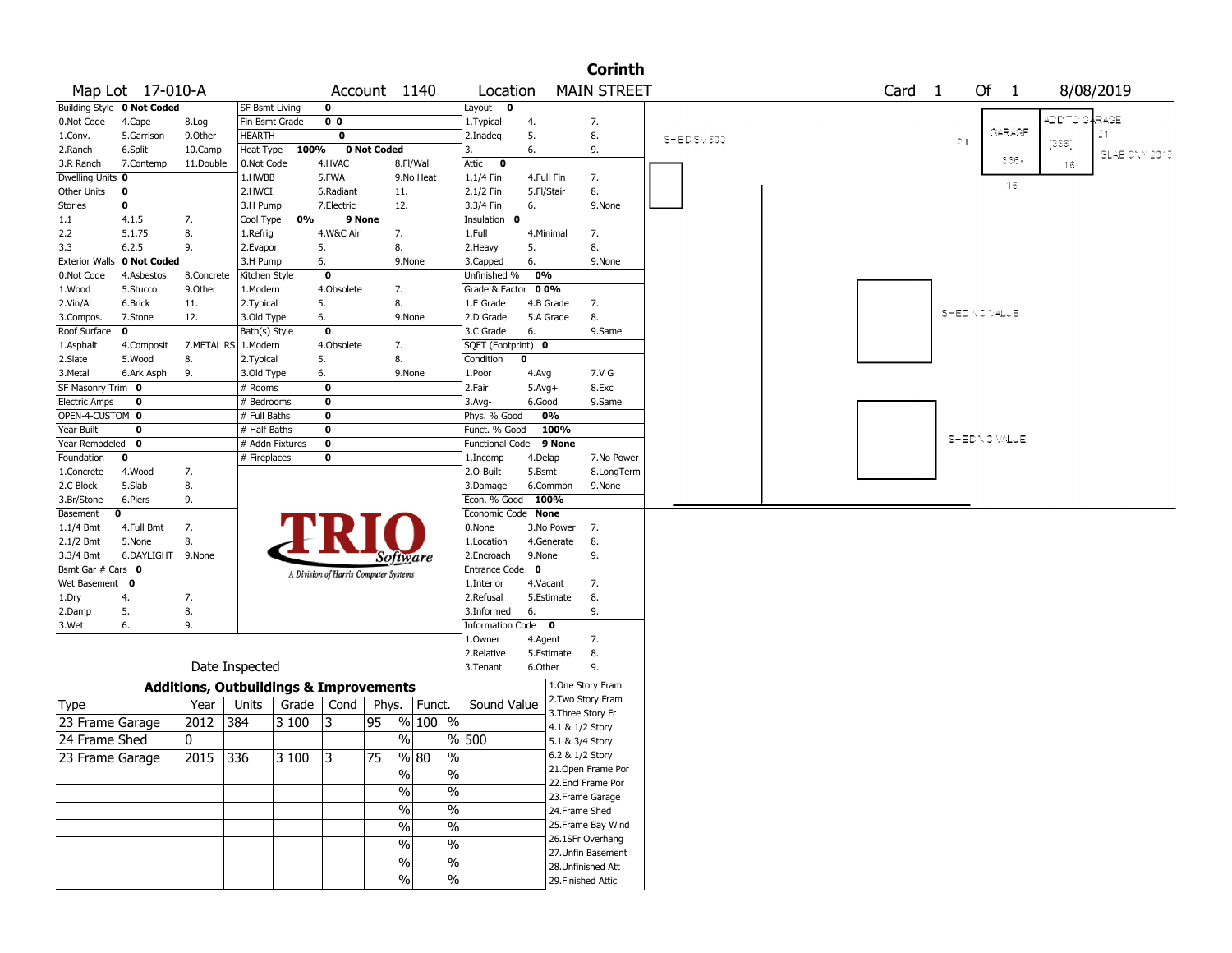|                               | Map Lot 17-011           | Account 1218 | Location                                 |                        | 203 MAIN STREET            |                                          |                       |                              | Card <sub>1</sub>    | Of 1          |                                                 | 8/08/2019                               |
|-------------------------------|--------------------------|--------------|------------------------------------------|------------------------|----------------------------|------------------------------------------|-----------------------|------------------------------|----------------------|---------------|-------------------------------------------------|-----------------------------------------|
| SMITH, DOROTHY                |                          |              |                                          | <b>Property Data</b>   |                            |                                          |                       | <b>Assessment Record</b>     |                      |               |                                                 |                                         |
|                               |                          |              | Neighborhood 1 Neighborhood A            |                        |                            | Year                                     | Land                  |                              | <b>Buildings</b>     |               | Exempt                                          | Total                                   |
|                               |                          |              |                                          |                        |                            | 2006                                     |                       | 16,920                       |                      | 46,980        | 11,154                                          | 52,746                                  |
| 203 MAIN STREET               |                          |              | Tree Growth Year                         | $\mathbf 0$            |                            | 2007                                     |                       | 16,920                       |                      | 46,980        | 11,154                                          | 52,746                                  |
| CORINTH ME 04427<br>B2199P513 |                          |              | <b>FIRST MORTGAGE</b><br>SECOND MORTGAGE |                        | $\mathbf 0$<br>$\mathbf 0$ | 2008                                     |                       | 18,610                       |                      | 61,330        | 11,700                                          | 68,240                                  |
|                               |                          |              | Zone/Land Use 11 Residential             |                        |                            | 2009                                     |                       | 18,610                       |                      | 61,330        | 10,660                                          | 69,280                                  |
|                               |                          |              |                                          |                        |                            | 2010                                     |                       | 18,610                       |                      | 61,330        | 9,020                                           | 70,920                                  |
|                               |                          |              | Secondary Zone                           |                        |                            | 2011                                     |                       | 18,610                       |                      | 61,330        | 9,460                                           | 70,480                                  |
|                               |                          |              | Topography 1 Level                       | 9                      |                            |                                          |                       |                              |                      |               |                                                 |                                         |
|                               |                          |              |                                          |                        |                            | 2012                                     |                       | 18,610                       |                      | 61,330        | 9,460                                           | 70,480                                  |
|                               |                          |              | 1.Level<br>2.Rolling                     | 4.Below St<br>5.Low    | 7.<br>8.                   | 2013                                     |                       | 18,610                       |                      | 61,330        | 10,000                                          | 69,940                                  |
|                               |                          |              | 3.Above St                               | 6.Swampy               | 9.                         | 2014                                     |                       | 18,610                       |                      | 61,330        | 9,800                                           | 70,140                                  |
|                               |                          |              | 4 Drilled Well<br>Utilities              |                        | <b>6 Septic System</b>     | 2015                                     |                       | 18,610                       |                      | 61,830        | 10,000                                          | 70,440                                  |
|                               |                          |              | 1.Public                                 | 4.Dr Well              | 7.Cesspool                 | 2016                                     |                       | 18,610                       |                      | 61,830        | 15,000                                          | 65,440                                  |
|                               |                          |              | 2. Water<br>3.Sewer                      | 5.Dug Well<br>6.Septic | 8.<br>9.None               | 2017                                     |                       | 18,610                       |                      | 61,830        | 20,000                                          | 60,440                                  |
|                               |                          |              | 1 Paved<br><b>Street</b>                 |                        |                            | 2018                                     |                       | 18,610                       |                      | 61,830        | 20,000                                          | 60,440                                  |
|                               |                          |              |                                          |                        |                            | 2019                                     |                       | 18,610                       |                      | 61,830        | 20,000                                          | 60,440                                  |
|                               |                          |              | 1.Paved<br>2.Semi Imp<br>5.              | 4.R/W                  | 7.<br>8.                   |                                          |                       |                              | <b>Land Data</b>     |               |                                                 |                                         |
|                               |                          |              | 3.Gravel                                 | 6.                     | 9.None                     | <b>Front Foot</b>                        | Type                  | <b>Effective</b><br>Frontage | <b>Depth</b>         | <b>Factor</b> | <b>Influence</b><br>Code                        | <b>Influence</b>                        |
|                               |                          |              | STATUS TG-F&O                            |                        | $\mathbf 0$                | 11.Regular Lot                           |                       |                              |                      |               | $\overline{\frac{9}{6}}$                        | <b>Codes</b><br>1.Unimproved            |
|                               | Inspection Witnessed By: |              |                                          |                        | $\mathbf 0$                | 12.Delta Triangle<br>13. Nabla Triangle  |                       |                              |                      |               | $\frac{9}{6}$<br>$\frac{9}{6}$                  | 2.Excess Frtg<br>3. Topography          |
|                               |                          |              |                                          | <b>Sale Data</b>       |                            | 14. Rear Land                            |                       |                              |                      |               | $\frac{9}{6}$                                   | 4.Size/Shape                            |
| Χ                             |                          | Date         | Sale Date                                |                        |                            | 15. Miscellaneous                        |                       |                              |                      |               |                                                 | 5.Access                                |
| No./Date                      | Description              |              |                                          |                        |                            |                                          |                       |                              |                      |               | $\frac{9}{6}$                                   |                                         |
|                               |                          | Date Insp.   | Price                                    |                        |                            |                                          |                       |                              |                      |               | %<br>%                                          | 6.Open Space<br>7.Restricted            |
|                               |                          |              | Sale Type<br>1.Land                      | 4. Mobile              | 7.                         | <b>Square Foot</b>                       |                       | <b>Square Feet</b>           |                      |               |                                                 | 8.Environmt                             |
|                               |                          |              | 2.L & B                                  | 5.Other                | 8.                         | 16.Regular Lot                           |                       |                              |                      |               | %                                               | 9. Fractional<br><b>Acres</b>           |
|                               |                          |              | 3.Building                               | 6.                     | 9.                         | 17.Secondary Lot                         |                       |                              |                      |               | %<br>$\frac{9}{6}$                              | 30. Rear Land 51+                       |
|                               |                          |              | Financing                                |                        |                            | 18. Excess Land<br>19.Sound Value        |                       |                              |                      |               | $\frac{9}{6}$                                   | 31.Tillable                             |
|                               |                          |              | 1.Convent                                | 4.Seller               | 7.                         | 20.Miscellaneous                         |                       |                              |                      |               | $\frac{9}{6}$                                   | 32.Pasture                              |
| Notes:                        |                          |              | 2.FHA/VA                                 | 5.Private              | 8.                         |                                          |                       |                              |                      |               | $\frac{9}{6}$                                   | 33.Open Space                           |
|                               |                          |              | 3.Assumed                                | 6.Cash                 | 9.Unknown                  |                                          |                       |                              |                      |               | %                                               | 34.Softwood (F&O)<br>35. Mixed Wood (F& |
|                               |                          |              | Validity                                 |                        |                            | <b>Fract. Acre</b><br>21.Improved (Frac  |                       | <b>Acreage/Sites</b>         |                      |               |                                                 | 36.Hardwood (F&O)                       |
|                               |                          |              | 1.Valid                                  | 4.Split                | 7.Renovate                 | 22.Unimproved (Fr                        | 21<br>$\overline{27}$ |                              | 1.00<br>1.38         | 100<br>100    | %<br>$\bf{0}$<br>$\overline{\mathfrak{o}}$<br>% | 37.Softwood (TG)                        |
|                               |                          |              | 2.Related                                | 5.Partial              | 8.Other                    | 23.No Road Lot (F                        |                       |                              |                      |               | %                                               | 38. Mixed Wood (TG                      |
|                               |                          |              | 3.Distress                               | 6.Exempt               | 9.                         | <b>Acres</b>                             |                       |                              |                      |               | $\frac{9}{6}$                                   | 39.Hardwood (TG)                        |
|                               |                          |              | Verified                                 |                        |                            | 24.Commercial                            |                       |                              |                      |               | %                                               | 40. Wasteland<br>41. Multiple MO HO     |
|                               |                          |              | 1.Buyer                                  | 4.Agent                | 7.Family                   | 25.<br>26.                               |                       |                              |                      |               | $\frac{9}{6}$                                   | 42. Multiple Home                       |
|                               |                          |              | 2.Seller                                 | 5.Pub Rec              | 8.Other                    | 27. Rear Land 1-10                       |                       |                              |                      |               | %                                               | 43.TG SINGLE LANE                       |
| <b>Corinth</b>                |                          |              | 3.Lender                                 | 6.MLS                  | 9.                         | 28. Rear Land 11-2<br>29. Rear Land 26-5 |                       |                              | <b>Total Acreage</b> | 2.38          |                                                 | 44.Lot Improvemen<br>45. Miscellaneous  |